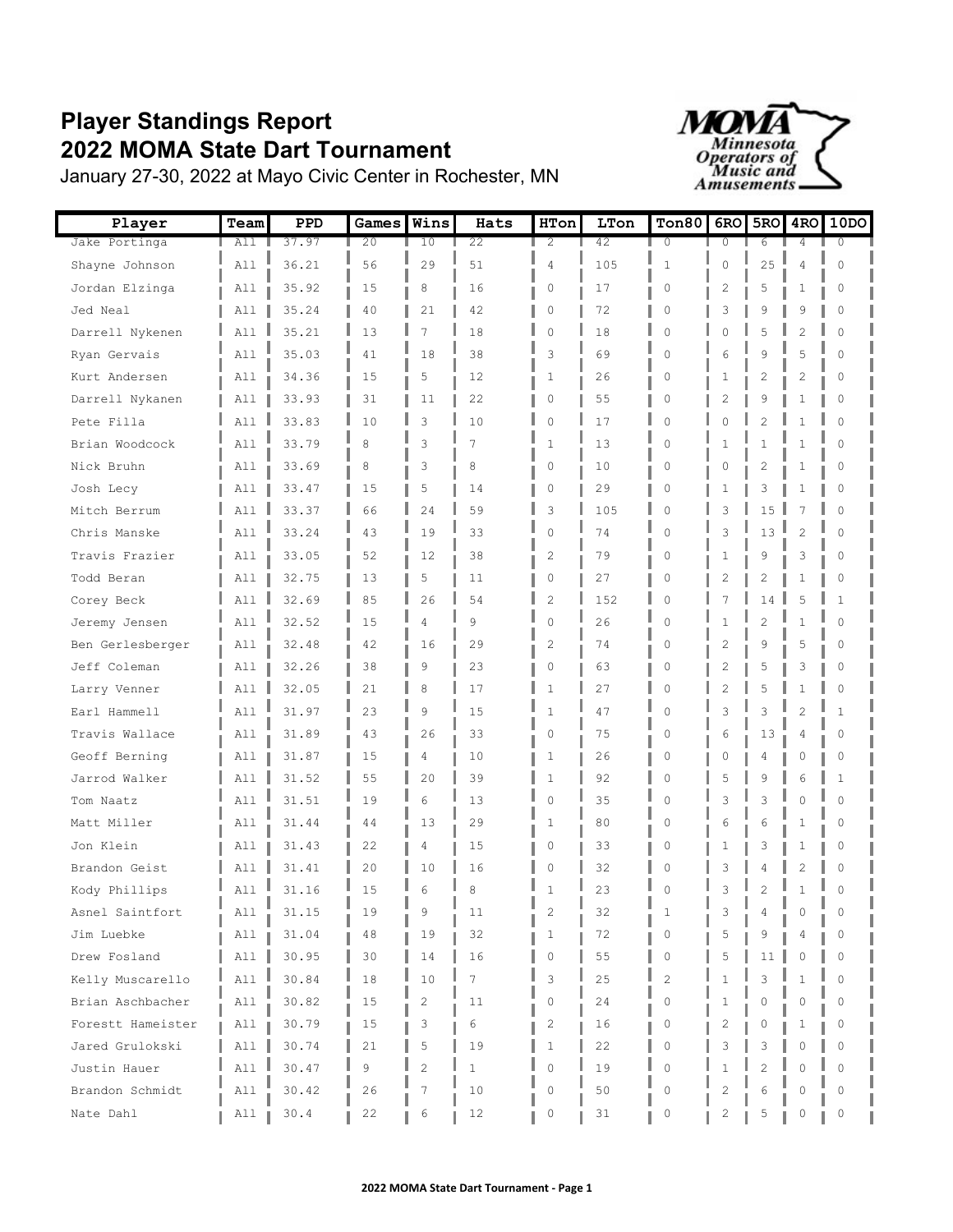| Mike Mitchell      | All | 30.25 | 21 | $\mathbf{2}$   | 9  | 1                   | 30 | $\circ$     | 1              | 4              | 0              | 0        |
|--------------------|-----|-------|----|----------------|----|---------------------|----|-------------|----------------|----------------|----------------|----------|
| Tony Meilke        | All | 30.2  | 29 | 13             | 20 | 0                   | 51 | 0           | 3              | 7              | 0              | 0        |
| Mike Woodcock      | All | 30.07 | 41 | 16             | 28 | $\overline{c}$      | 61 | $\mathbf 0$ | 5              | 10             | $\mathbf 0$    | $\Omega$ |
| Tyler Ward         | All | 30.01 | 35 | 13             | 19 | 2                   | 50 | 1           | 6              | 4              | 3              | $\Omega$ |
| Cory Gust          | All | 29.98 | 12 | 6              | 6  | 0                   | 18 | $\Omega$    | 2              | 3              | 0              | $\Omega$ |
| Shawn Schoen       | All | 29.97 | 6  | $\overline{c}$ | 3  | 0                   | 10 | 0           | $\mathbf{1}$   | 0              | 0              | $\Omega$ |
| Jeremy Tranberg    | All | 29.92 | 22 | 6              | 9  | 0                   | 32 | $\Omega$    | 4              | 3              | $\Omega$       | $\Omega$ |
| Ryan Witt          | A11 | 29.91 | 15 | $\overline{c}$ | 5  | 0                   | 23 | 0           | 0              | $\mathbf{1}$   | 1              | $\Omega$ |
| Chad Hauer         | All | 29.84 | 9  | 5              | 5  | 0                   | 15 | 0           | 3              | 2              | 0              | 0        |
| Allen Maggio       | All | 29.82 | 42 | 17             | 28 | 2                   | 48 | 0           | 4              | 9              | 3              | 0        |
| Jeff Femling       | All | 29.75 | 30 | 18             | 18 | $\mathsf{O}\xspace$ | 47 | $\Omega$    | 5              | $\overline{7}$ | $\mathbf{1}$   | $\circ$  |
| Taylor Hengel      | All | 29.68 | 13 | 3              | 7  | 0                   | 22 | $\Omega$    | 0              | $\overline{2}$ | 1              | $\Omega$ |
| Brandon Franke     | All | 29.63 | 32 | 8              | 24 | 0                   | 40 | 0           | 5              | $\overline{c}$ | 1              | 0        |
| Joey Renner        | All | 29.6  | 34 | 19             | 21 | 1                   | 60 | 0           | 7              | 6              | 3              | $\Omega$ |
| Kris Beck          | A11 | 29.58 | 51 | 11             | 25 | $\mathsf{O}\xspace$ | 73 | $\Omega$    | 5              | 3              | $\overline{c}$ | $\Omega$ |
| Nate Milbrath      | All | 29.48 | 15 | $\overline{c}$ | 5  | 0                   | 22 | $\Omega$    | $\overline{c}$ | $\overline{2}$ | $\circ$        | $\Omega$ |
| Micky Hanson       | All | 29.46 | 28 | 8              | 12 | 0                   | 44 | $\Omega$    | 4              | 3              | 0              | $\Omega$ |
| Mike Yantes        | All | 28.96 | 38 | 12             | 17 | 1                   | 64 | 0           | 5              | 7              | 0              | 0        |
| Kevin Reed         | A11 | 28.94 | 18 | 5              | 12 | $\mathbf{1}$        | 22 | $\mathbf 0$ | 2              | $\overline{2}$ | 1              | $\Omega$ |
| Phil Anderson      | A11 | 28.81 | 25 | 11             | 10 | 0                   | 47 | $\Omega$    | 7              | $\overline{c}$ | $\Omega$       | $\Omega$ |
| Josh Johnson       | All | 28.67 | 13 | 2              | 5  | 0                   | 18 | 0           | 1              | 0              | 0              | 0        |
| Skylar Sweisberger | All | 28.61 | 7  | 3              | 3  | 0                   | 12 | 0           | 1              | 1              | 0              | 0        |
| Tripp Sedio        | A11 | 28.6  | 39 | 21             | 21 | $\mathsf{O}\xspace$ | 71 | $\Omega$    | 9              | 5              | $\mathbf 0$    | $\Omega$ |
| Mike McMasters     | A11 | 28.57 | 14 | 4              | 3  | $\overline{c}$      | 22 | $\Omega$    | 2              | $\overline{c}$ | $\mathbf 0$    | 0        |
| Jon Conley         | All | 28.51 | 18 | 4              | 7  | 0                   | 24 | $\Omega$    | 2              | 1              | 1              | $\Omega$ |
| Terry Sears        | All | 28.51 | 12 | $\overline{c}$ | 6  | 0                   | 18 | $\mathbf 0$ | 0              | 3              | 0              | 0        |
| Jeremy Rypkema     | All | 28.47 | 27 | 15             | 13 | 0                   | 54 | $\Omega$    | 5              | 4              | $\overline{2}$ | $\Omega$ |
| Chris Gregoire     | All | 28.41 | 6  | $\overline{2}$ | 3  | 1                   | 6  | 1           | 0              | $\mathbf{1}$   | 0              | $\Omega$ |
| Nick Hovland       | All | 28.2  | 20 | 7              | 7  | 1                   | 31 | 0           | 3              | 3              | 1              | 0        |
| Mike Rotta         | All | 28.19 | 13 | 7              | 5  | 0                   | 21 | 0           | 4              | 2              | 0              | $\Omega$ |
| Fred Ellison       | All | 28.18 | 14 | 5              | 7  | 0                   | 18 | 0           | 3              | $\mathbf{1}$   | $\mathbf 0$    | $\Omega$ |
| Adam Zurn          | A11 | 28.04 | 3  |                | 0  |                     | 6  | 0           | 1              | 0              | 0              | 0        |
| Corey Loren        | All | 28.02 | 15 | 4              | 3  | 1                   | 28 | $\Omega$    | 1              | $\mathbf{1}$   | 0              | $\Omega$ |
| Dale Lemieux       | All | 27.94 | 17 | 3              | 8  | 0                   | 19 | 0           | 1              | 2              | 1              | 0        |
| Jason Douglas      | All | 27.88 | 31 | 11             | 14 | 0                   | 56 | 0           | 6              | 4              | 1              | $\Omega$ |
| Jerry Ross         | All | 27.83 | 26 | 13             | 9  | 0                   | 41 | 0           | 6              | $\overline{2}$ | $\circ$        | $\Omega$ |
| SMASH              | All | 27.82 | 3  | 0              | 0  | 0                   | 6  | 0           | 0              | $\mathbf{1}$   | 0              | 0        |
| Lee Hunt           | All | 27.74 | 15 | 3              | 2  | 0                   | 27 | 0           | $\mathbf{1}$   | 2              | 1              | 0        |
| Corey Delong       | All | 27.7  | 21 | 4              | 6  | 0                   | 30 | $\mathbf 0$ | 0              | 3              | $\mathbf 0$    | $\Omega$ |
| John Hoosline      | All | 27.7  | 12 | 0              | 6  | 0                   | 12 | $\Omega$    | 0              | $\Omega$       | $\Omega$       | $\Omega$ |
| Nate Lecy          | All | 27.7  | 21 | 7              | 9  | 0                   | 35 | 0           | 4              | 0              | $\mathbf 0$    | $\Omega$ |
| Brent Peters       | All | 27.69 | 20 | 9              | 6  | 1                   | 29 | 0           | 1              | 4              | 1              | 0        |
| Jim Miedlke        | All | 27.68 | 7  | 0              | 3  | 0                   | 9  | 0           | 0              | 0              | $\mathbf 0$    | $\Omega$ |
| Rick Lowell        | All | 27.63 | 16 | 5              | 5  | 0                   | 31 | 0           | 1              | $\mathbf{1}$   | $\mathbf{1}$   | $\Omega$ |
| Tyler Sygulla      | All | 27.58 | 21 | 2              | 8  | 0                   | 26 | 0           | 2              | 0              | $\mathbf 0$    | $\Omega$ |
| Pat Beyers         | All | 27.53 | 31 | 13             | 10 | 1                   | 52 | 0           | 4              | 4              | 0              | 0        |
| John Jensen        | All | 27.44 | 12 | 6              | 3  | 0                   | 19 | 0           | 4              | 1              | 0              | 0        |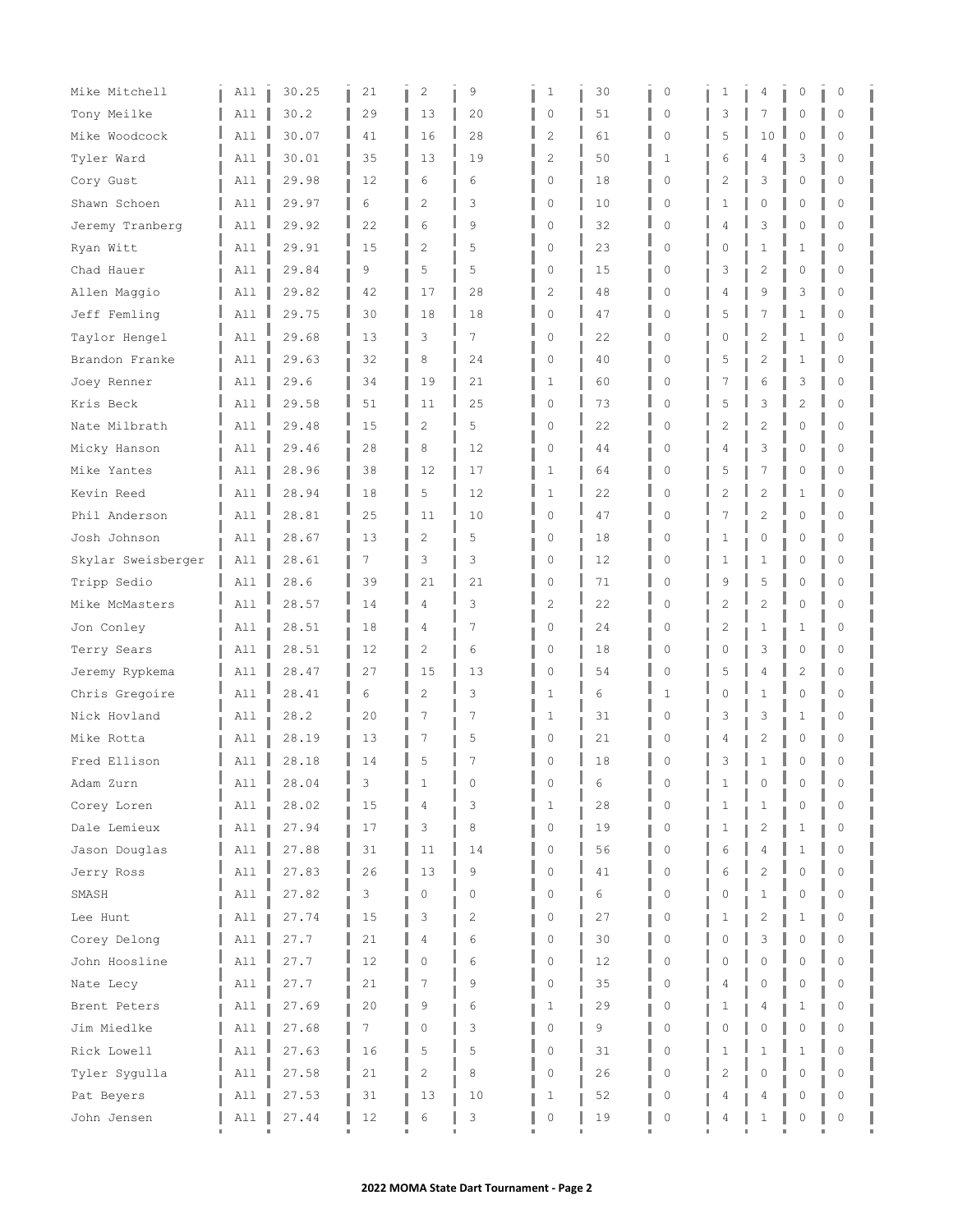| Adam Forrest      | All | 27.4  | 30 | 10             | 14             | 1              | 46 | $\circ$     | 3              | 3              | 1        | 0        |  |
|-------------------|-----|-------|----|----------------|----------------|----------------|----|-------------|----------------|----------------|----------|----------|--|
| Jeff Harris       | All | 27.39 | 28 | 11             | 12             | 0              | 46 | 0           | 5              | $\mathbf{1}$   | 0        | 0        |  |
| Derek Dachel      | All | 27.36 | 29 | 5              | 9              | $\mathbf 0$    | 46 | $\Omega$    | 1              | 4              | O        | $\Omega$ |  |
| Zach Aker         | All | 27.35 | 13 | 5              | 3              | $\circ$        | 27 | $\Omega$    | 5              | 0              | O        | $\Omega$ |  |
| Jason Hemish      | All | 27.31 | 15 | 9              | 5              | 2              | 24 | $\Omega$    | 3              | 3              | 0        | 0        |  |
| Michael Larson    | All | 27.22 | 50 | 22             | 14             | $\mathbf{0}$   | 96 | 0           | 15             | 6              | $\Omega$ | 0        |  |
| Jon Gwilt         | A11 | 27.2  | 15 | $\Omega$       | 3              | $\mathbf 0$    | 17 | $\Omega$    | O.             | $\Omega$       | $\cap$   | $\Omega$ |  |
| Todd Riggs        | A11 | 27.12 | 33 | 17             | 19             | $\mathbf 0$    | 47 | $\Omega$    | 6              | 5              | O        | $\Omega$ |  |
| Tyler Thies       | All | 27.07 | 20 | 14             | 6              | 2              | 39 | 0           | 7              | 5              | 0        | 0        |  |
| Brent Serum       | All | 27.06 | 20 | 4              | 5              | 0              | 21 | 0           | 3              | 0              | 1        | 0        |  |
| Taylor Prey       | All | 26.99 | 6  | $\overline{c}$ | $\overline{c}$ | $\mathbf 0$    | 11 | $\mathbf 0$ | 1              | 0              | $\Omega$ | $\Omega$ |  |
| Zach Wilder       | A11 | 26.99 | 15 | $\overline{c}$ | 7              | $\mathbf 0$    | 14 | $\Omega$    | 1              | $\mathbf{1}$   | O        | $\Omega$ |  |
| Chris Weatherly   | All | 26.88 | 17 | 4              | 6              | 0              | 23 | 0           | 2              | $\mathbf{1}$   | 0        | 0        |  |
| Brian Sommerfeldt | All | 26.83 | 45 | 13             | 18             | 0              | 59 | 0           | 3              | 5              | 0        | 0        |  |
| Titus Torkelson   | All | 26.69 | 23 | 6              | 7              | $\circ$        | 34 | 0           | 6              | 0              | $\Omega$ | $\Omega$ |  |
| Andrew ONeill     | All | 26.68 | 12 | 4              | 8              | $\circ$        | 19 | $\Omega$    | $\overline{c}$ | $\mathbf{1}$   | $\Omega$ | $\Omega$ |  |
| Eric Westehoff    | A11 | 26.61 | 3  | 1              | 3              | $\circ$        | 3  | $\Omega$    | U              | 0              | 1        | 0        |  |
| Mike Bremer       | All | 26.44 | 13 | 3              | 4              | 0              | 17 | 0           | 0              | 2              | 0        | 0        |  |
| Tom Stanton       | All | 26.35 | 26 | 8              | 10             | $\overline{2}$ | 39 | $\Omega$    | 4              | $\overline{c}$ | $\Omega$ | $\Omega$ |  |
| Luke Eide         | A11 | 26.35 | 12 | $\mathbf{1}$   | 3              | 0              | 19 | $\Omega$    | 0              | $\mathbf 0$    | $\Omega$ | $\Omega$ |  |
| Danny Dvorak      | All | 26.3  | 41 | 15             | 14             | 3              | 59 | 0           | 6              | 2              | 0        | 0        |  |
| Bryan Sieben      | All | 26.28 | 23 | 5              | 8              | $\circ$        | 31 | 0           | 3              | 2              | 0        | 0        |  |
| Fred Kappauf      | All | 26.26 | 7  | $\overline{c}$ | 3              | $\circ$        | 12 | $\Omega$    | 1              | 0              | O        | $\Omega$ |  |
| Lareme Postel     | All | 26.24 | 38 | $\overline{2}$ | 14             | $\mathbf 0$    | 52 | $\mathbf 0$ | 0              | $\overline{c}$ | 0        | $\Omega$ |  |
| Rick Bevers       | All | 26.1  | 15 | 5              | 8              | 1              | 14 | $\Omega$    | 2              | $\mathbf{1}$   | Ω        | O        |  |
| Phil Bleile       | All | 26.08 | 15 | $\overline{c}$ | 4              | $\circ$        | 19 | 0           | 1              | 1              | 0        | 0        |  |
| Jared Wilde       | All | 26.06 | 27 | 8              | 11             | $\mathbf 0$    | 36 | $\Omega$    | $\overline{c}$ | 4              | O        | $\Omega$ |  |
| Alex Franz        | A11 | 26.05 | 26 | 8              | 7              | $\mathbf 0$    | 40 | $\Omega$    | 5              | 1              | 0        | 0        |  |
| Brian Grimley     | All | 26.04 | 36 | 13             | 9              | 0              | 50 | 0           | 5              | 3              | 0        | 0        |  |
| Al Busse          | All | 25.97 | 23 | 7              | 6              | 0              | 34 | 0           | 1              | 0              | Ω        | 0        |  |
| Andy Hoch         | All | 25.94 | 13 | 3              | $\overline{c}$ | 0              | 17 | $\Omega$    | 1              | 0              | $\Omega$ | $\Omega$ |  |
| Cole Wohlers      | All | 25.91 | 21 | 5              |                | $\Omega$       | 30 | 0           |                |                | Ω        | C        |  |
| Jesse Gilbertson  | All | 25.77 | 17 | $\overline{2}$ | 5              | $\Omega$       | 27 | 0           | 1.             | $\mathbf{1}$   | O        | 0        |  |
| Matt Hilley       | All | 25.71 | 23 | 8              | 6              | 0              | 36 | 0           | 3              | 2              | 0        | 0        |  |
| Russ Speltz       | All | 25.69 | 16 | 5              | 5              | 0              | 27 | $\Omega$    | 5              | $\Omega$       | Λ        | $\Omega$ |  |
| Dan Johnson       | All | 25.66 | 6  | $\overline{c}$ | 4              | 0              | 6  | 0           | 0              | $\mathbf{1}$   | O        | $\Omega$ |  |
| Greq Resendez     | All | 25.59 | 29 | 10             | 8              | 3              | 29 | 1           | 3              | 3              | 1        | 1        |  |
| Julius Shelton    | All | 25.56 | 15 | 9              | 5              | 0              | 19 | 0           | 4              | 0              | 0        | 0        |  |
| John Jacobson     | All | 25.55 | 12 | 4              | 3              | 0              | 19 | 0           | 3              | 0              | Λ        | $\Omega$ |  |
| Dale Sinz         | All | 25.55 | 22 | 1              | 4              | $\mathbf 0$    | 26 | 0           | 1              | $\mathbf{1}$   | $\cap$   | $\Omega$ |  |
| Josh Knuth        | All | 25.52 | 12 | 2              | 2              | 0              | 20 | 0           | 2              | 0              | Ω        | 0        |  |
| Paul Hunter       | All | 25.41 | 15 | 0              | 2              | 0              | 21 | 0           | 0              | 0              | 0        | 0        |  |
| Crystal Andersen  | All | 25.37 | 40 | 8              | 16             | 0              | 43 | 0           | 3              | 4              | O        | $\Omega$ |  |
| Mike Moughan      | All | 25.33 | 37 | 11             | 13             | 0              | 44 | 0           | 6              | $\overline{c}$ | $\Omega$ | $\Omega$ |  |
| Amanda Bush       | All | 25.32 | 15 | 5              | 4              | 0              | 23 | 0           | 2              | 0              | Ω        | 0        |  |
| Eric Abelson      | All | 25.32 | 12 | 3              | 2              | 0              | 14 | 0           | 3              | 0              |          |          |  |
| Elmer Winter      | All | 25.31 | 24 | 8              | 6              | 0              | 35 | 0           | 5              | 1              | 0        | 0        |  |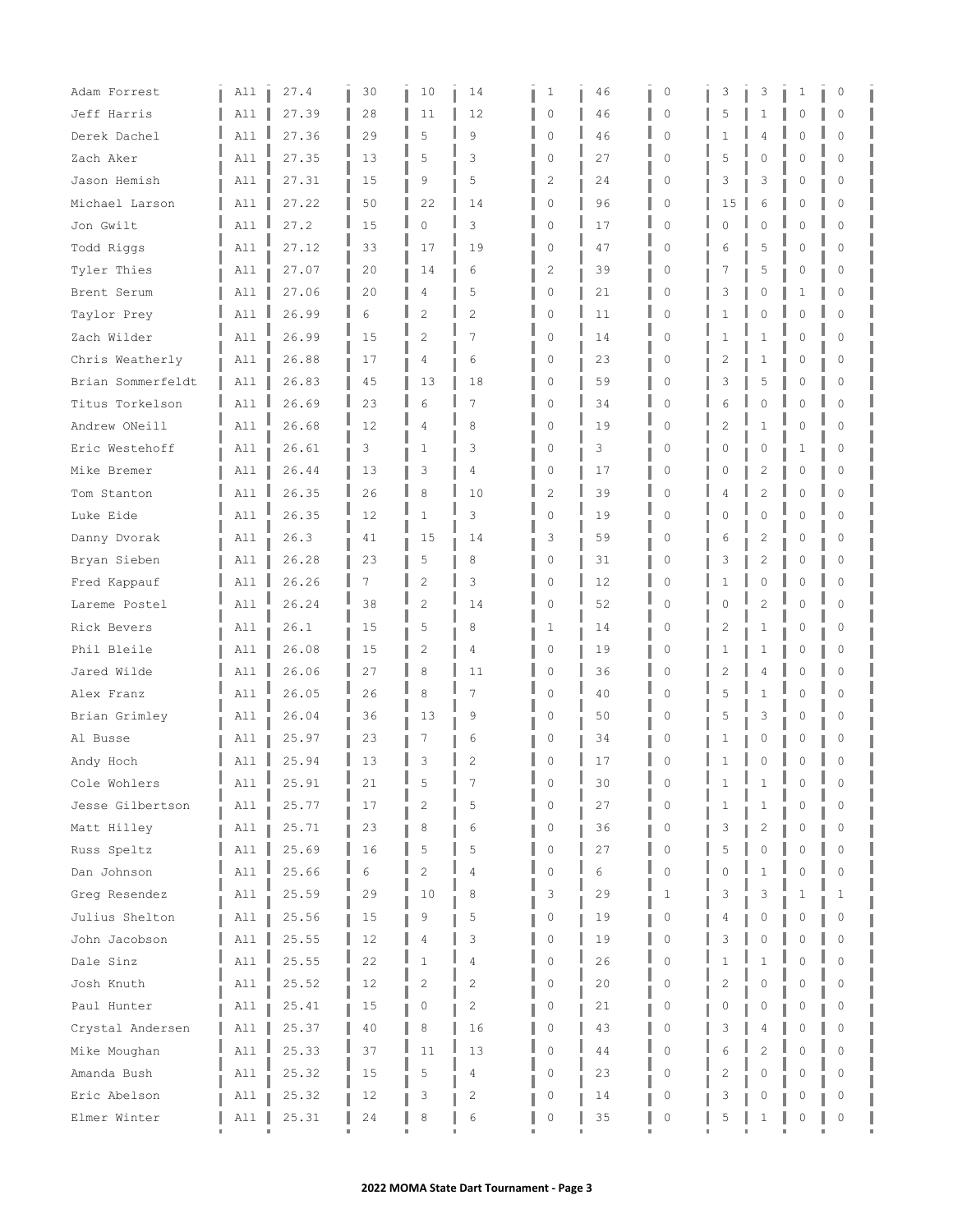| Ashlee Kelly     | All      | 25.3  | 7  | $\mathbf{2}$   | 0              | 1              | 12 | 0           | 1              | 1              | 0        | 0        |
|------------------|----------|-------|----|----------------|----------------|----------------|----|-------------|----------------|----------------|----------|----------|
| Kennedy Swanson  | All      | 25.28 | 16 | 4              | 6              | $\circ$        | 27 | 0           | 1              | 0              | 0        | 0        |
| Aaron Petron     | All      | 25.26 | 19 | 5              | 8              | $\circ$        | 25 | $\mathbf 0$ | 2              | $\mathbf{1}$   | O        | $\Omega$ |
| Barb Bratulich   | All      | 25.22 | 15 | 5              | 3              | $\circ$        | 23 | $\Omega$    | 3              | $\mathbf{1}$   | O        | $\Omega$ |
| Rob Henkel       | All      | 25.2  | 43 | 18             | 14             | 1              | 69 | $\Omega$    | 8              | 4              | 0        | 0        |
| Jordan Hietpas   | All      | 25.2  | 36 | 12             | 9              | 1              | 51 | 0           | 5              | 3              | 0        | 0        |
| Josh Wiley       | A11      | 25.17 | 42 | 16             | 13             | $\overline{c}$ | 54 | $\Omega$    | 7              | $\overline{c}$ | $\cap$   | $\Omega$ |
| Mike Klungtvedt  | All      | 25.14 | 23 | $\overline{c}$ | 5              | $\circ$        | 29 | $\Omega$    | 0              | $\overline{c}$ | $\Omega$ | 0        |
| Zachary King     | All      | 25.09 | 49 | 17             | 12             | 1              | 68 | 0           | 10             | 3              | 0        | 0        |
| Garrett Bratland | All      | 25.08 | 37 | 13             | 10             | 1              | 53 | $\circ$     | 8              | 1              | 1        | 0        |
| Brian Pritzil    | All      | 25.07 | 31 | 12             | 8              | $\circ$        | 44 | 0           | 5              | 0              | $\Omega$ | $\circ$  |
| Troy Kuchta      | A11      | 25.03 | 32 | 15             | 10             | $\mathbf{1}$   | 44 | $\Omega$    |                | 3              | O        | $\Omega$ |
| Ryan Kolb        | All      | 25.03 | 26 | 10             | 14             | 1              | 35 | 0           | 6              | 0              | 0        | 0        |
| Mike Sistrunk    | All      | 25.03 | 15 | 8              | 2              | 1              | 24 | 0           | 2              | 1              | 0        | 0        |
| Greg Raetz       | A11      | 25.02 | 19 | 4              | 4              | $\circ$        | 26 | 0           | 3              | $\mathbf{1}$   | 0        | $\Omega$ |
| Cody Steinbrink  | All      | 24.97 | 4  | $\Omega$       | 1              | $\circ$        | 7  | $\Omega$    | 0              | 0              | $\Omega$ | $\Omega$ |
| Logan McColloch  | All      | 24.94 | 9  | 4              | 5              | 0              | 9  | $\Omega$    | 2              | 1              | 0        | 0        |
| Simon Anderson   | All      | 24.93 | 39 | 12             | 9              | 0              | 56 | 0           | 7              | 1              | 0        | 0        |
| Ernie Polanco    | A11      | 24.92 | 31 | 6              | 9              | $\circ$        | 40 | $\mathbf 0$ | 2              | $\overline{c}$ | $\Omega$ | $\Omega$ |
| Justin Seibel    | A11      | 24.91 | 20 | 8              | 7              | 0              | 31 | 0           | 4              | $\mathbf{1}$   | $\Omega$ | $\Omega$ |
| Cole Harms       | All      | 24.85 | 39 | 18             | 12             | 0              | 46 | 0           | 5              | 2              | 0        | 0        |
| Mike Frederick   | All      | 24.82 | 17 | 4              | 4              | $\circ$        | 23 | 0           | 3              | 1              | 0        | 0        |
| Todd Hallin      | All      | 24.78 | 12 | 4              | $\overline{c}$ | 0              | 16 | $\Omega$    | $\overline{c}$ | 0              | O        | $\Omega$ |
| Teagan Olson     | All      | 24.76 | 6  | $\mathbf{1}$   | $\mathbf{0}$   | $\circ$        | 12 | $\Omega$    | 0              | 0              | 0        | $\Omega$ |
| Tyler Braaten    | All      | 24.67 | 36 | 10             | 9              | 0              | 42 | 0           | 5              | 1              | Ω        | 0        |
| Travis Weller    | All      | 24.66 | 7  | $\mathbf{1}$   | $\circ$        | 0              | 9  | 0           | 0              | 0              | 0        | 0        |
| Austin Halbakken | All      | 24.62 | 27 | 11             | 6              | $\mathbf{1}$   | 45 | $\Omega$    | $\overline{c}$ | 3              | $\cap$   | $\Omega$ |
| Chuck Harp       | A11      | 24.6  | 35 | 5              | 7              | $\circ$        | 45 | 0           | 1              | 0              | 0        | 0        |
| Dan McDonough    | All      | 24.59 | 31 | 9              | 5              | 0              | 47 | 0           | 5              | $\overline{c}$ | 0        | 0        |
| Mike Kent        | All      | 24.56 | 12 | 3              | 6              | 0              | 9  | 0           | 3              | 0              | 0        | 0        |
| Dave Tchouban    | All      | 24.54 | 8  | $\overline{c}$ | $\overline{2}$ | 0              | 11 | $\Omega$    | 0              | 0              | $\Omega$ | $\Omega$ |
| Dale Anderson    | All<br>ц | 24.52 | 13 | 4              | 1              | $\Omega$       | 26 | 0           | 2              | 0              | Ω        | O        |
| Jeremy Weber     | All      | 24.49 | 18 | 3              | 5              | $\overline{c}$ | 13 | 1           | $\mathfrak{D}$ | $\mathbf 0$    | 0        | $\Omega$ |
| Spencer Kehoe    | All      | 24.48 | 33 | 3              | 4              | 0              | 44 | 0           | 3              | 0              | 0        | 0        |
| Ben Schellhammer | All      | 24.45 | 29 | 12             | 4              | 1              | 39 | $\Omega$    | 3              | 1              | Λ        | $\Omega$ |
| Dave Wangerin    | All      | 24.42 | 17 | 6              | 5              | 0              | 20 | 0           | 3              | 0              | O        | $\Omega$ |
| Jake Smeltzer    | All      | 24.38 | 9  | 1              | 3              | 0              | 8  | 0           | 1              | 0              | 0        | 0        |
| Jeremy Phillips  | All      | 24.34 | 22 | 10             | 8              | 0              | 31 | 0           | 4              | 0              | 0        | 0        |
| Jordan Chase     | All      | 24.33 | 41 | 13             | 11             | 1              | 55 | 0           | 5              | 1              | Λ        | $\Omega$ |
| Matt Sloan       | All      | 24.33 | 18 | 5              | $\overline{c}$ | $\mathbf 0$    | 22 | $\Omega$    | 3              | 0              | $\cap$   | $\Omega$ |
| Norm Anderson    | All      | 24.32 | 14 | 6              | 1              | 0              | 19 | 0           | 4              | 1              | 0        | 0        |
| MIKE SOTO        | All      | 24.31 | 12 | 4              | 2              | 0              | 14 | 0           | 2              | 0              | 0        | 0        |
| Mike Guthrie     | All      | 24.22 | 33 | 10             | 9              | 0              | 44 | 0           | 5              | $\overline{c}$ | 0        | $\Omega$ |
| Bryan Hanson     | All      | 24.18 | 20 | 12             | $\mathbf{1}$   | 0              | 36 | 0           | 3              | 0              | $\Omega$ | $\Omega$ |
| Dan Bauer        | All      | 24.14 | 21 | 2              | 3              | 0              | 21 | 0           | 2              | 0              | Ω        | 0        |
| Nort Johnson     | All      | 24.11 | 24 | 4              | 3              | 0              | 31 | 0           | 1              | 1              | Ω        |          |
| Michael Hoosline | All      | 24.1  | 12 | $\mathbf{2}$   | $\overline{2}$ | 0              | 14 | 0           | 2              | 0              | 0        | 0        |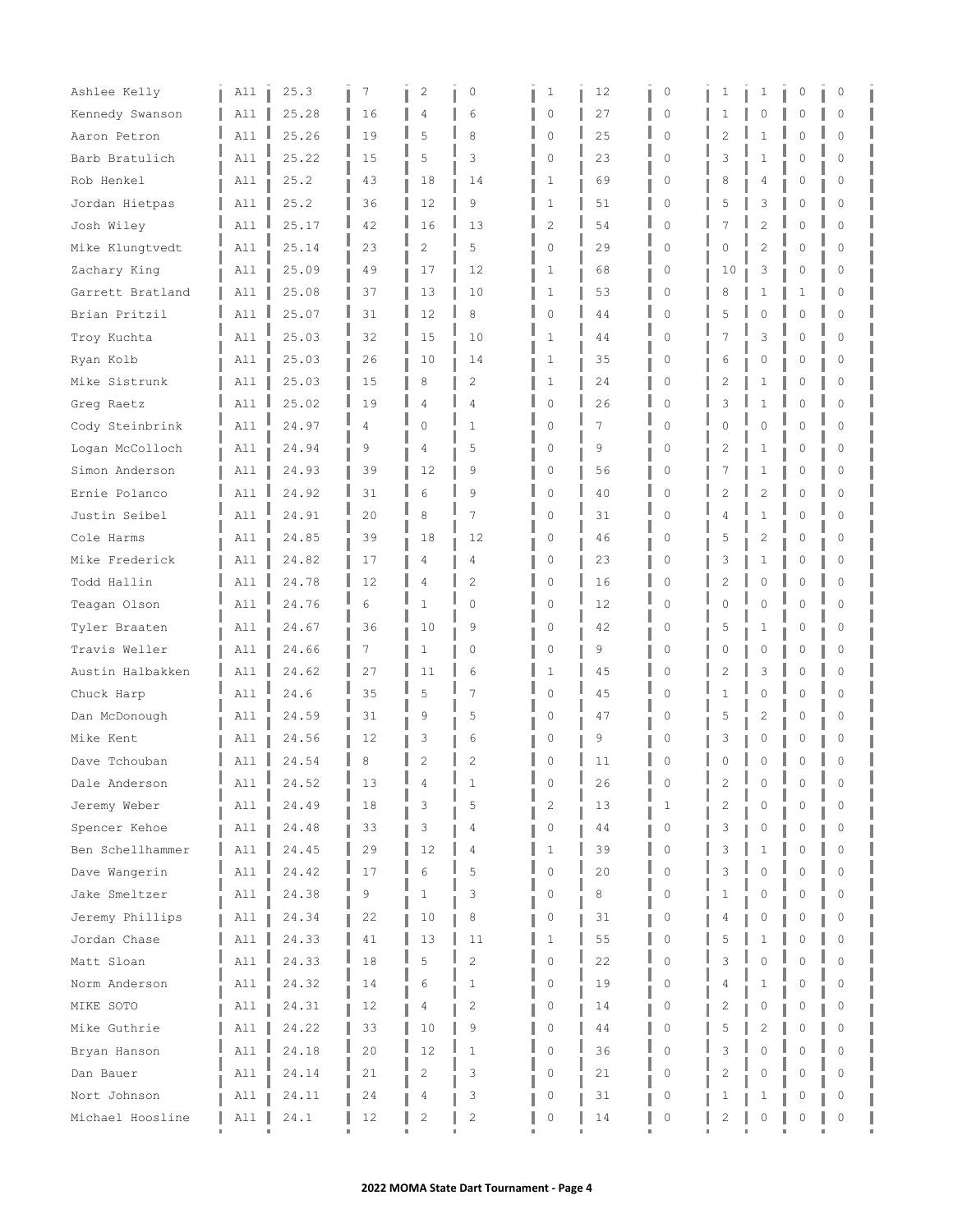| Justin Sathoff   | All | 24.09 | 21 | 8              | 7              | 0           | 25 | $\circ$     | 2              | 1              | 0           | 0        |  |
|------------------|-----|-------|----|----------------|----------------|-------------|----|-------------|----------------|----------------|-------------|----------|--|
| Dillon Lehman    | A11 | 24.08 | 15 | 4              | 3              | 1           | 20 | $\Omega$    | 1              | $\mathbf 0$    | $\Omega$    | $\Omega$ |  |
| Nick Jacobson    | All | 24.07 | 9  | 3              | $\overline{2}$ | $\mathbf 0$ | 9  | $\Omega$    | 0              | 0              | O           | $\Omega$ |  |
| Darin Van Handel | All | 24.07 | 41 | 16             | 10             | 0           | 57 | $\Omega$    | 6              | $\mathbf{1}$   | O           | $\Omega$ |  |
| Patrick Gordon   | All | 24.05 | 12 | 4              | 4              | 0           | 14 | $\Omega$    | 3              | 1              | 0           | 0        |  |
| Nicole Ledell    | All | 24.01 | 14 | $\overline{c}$ | 2              | $\circ$     | 17 | 0           | 0              | 0              | 0           | $\Omega$ |  |
| Colby Mehrkens   | All | 24.01 | 8  | $\overline{2}$ | 4              | $\mathbf 0$ | 10 | $\Omega$    | O              | $\Omega$       | $\cap$      | $\Omega$ |  |
| Ben Regner       | A11 | 24    | 21 | 8              | 5              | $\circ$     | 30 | $\Omega$    | 3              | 0              | 0           | 0        |  |
| Robin Rothfork   | All | 23.97 | 6  | 0              | 0              | 0           | 7  | 0           | 0              | 0              | 0           | 0        |  |
| Ryan Semlar      | All | 23.92 | 12 | $\overline{2}$ | 3              | 0           | 13 | 0           | 0              | 0              | 0           | 0        |  |
| Jake Mewhorter   | A11 | 23.85 | 10 | 5              | 3              | 0           | 20 | $\mathbf 0$ | 2              | $\mathbf{1}$   | $\Omega$    | $\Omega$ |  |
| Kyle McDermand   | A11 | 23.83 | 20 | 8              | 7              | $\mathbf 0$ | 28 | $\Omega$    | 3              | 0              | $\Omega$    | $\Omega$ |  |
| Tom Fedoryk      | All | 23.8  | 6  | $\mathbf{1}$   | 1              | 0           | 11 | $\Omega$    | 0              | $\mathbf{1}$   | 0           | 0        |  |
| Brian Flick      | All | 23.8  | 24 | $\overline{c}$ | 7              | 0           | 16 | 0           | 0              | 1              | 0           | 0        |  |
| Matt Wolter      | A11 | 23.77 | 46 | 12             | 9              | 0           | 65 | 0           | 2              | 0              | $\Omega$    | $\Omega$ |  |
| Ryan Smith       | All | 23.76 | 41 | 8              | 7              | $\mathbf 0$ | 48 | $\Omega$    | 5              | 0              | $\Omega$    | $\Omega$ |  |
| Scott Green      | All | 23.74 | 12 | 3              | $\overline{2}$ | 1           | 11 | $\Omega$    | 0              | 1              | 0           | 0        |  |
| Mike Stenzel     | All | 23.72 | 13 | 3              | 3              | 0           | 14 | 0           | 0              | 1              | 0           | 0        |  |
| Paul Masewicz    | All | 23.69 | 9  | 4              | $\mathbf{0}$   | $\circ$     | 14 | $\mathbf 0$ | 0              | 1              | O           | $\Omega$ |  |
| Joel Harper      | All | 23.67 | 9  | 3              | 1              | 0           | 12 | $\Omega$    | 0              | $\overline{0}$ | $\Omega$    | $\Omega$ |  |
| Tyler Theis      | A11 | 23.64 | 11 | 4              | 2              | 0           | 21 | 0           | 1              | 0              | 0           | 0        |  |
| Tyson Hammer     | All | 23.58 | 24 | 7              | 6              | $\circ$     | 29 | 0           | 1              | 0              | 0           | 0        |  |
| Jody Moody       | All | 23.58 | 17 | 4              | 3              | $\circ$     | 21 | $\Omega$    | 2              | 0              | O           | $\Omega$ |  |
| Conner Hagberg   | All | 23.57 | 52 | 26             | 9              | 1           | 83 | 0           | 8              | 4              | $\mathbb O$ | 0        |  |
| Justin Harkins   | All | 23.56 | 19 | 9              | 3              | 0           | 32 | 0           | 4              | 1              | Ω           | 0        |  |
| Trevin Chase     | All | 23.55 | 38 | 11             | 15             | $\circ$     | 39 | 0           | 6              | 1              | 0           | $\Omega$ |  |
| David Torrez     | All | 23.55 | 25 | $\overline{c}$ | 5              | 0           | 20 | $\Omega$    | 2              | 1              | $\cap$      | $\Omega$ |  |
| Jordan Douglas   | All | 23.54 | 8  | 4              | 3              | 0           | 11 | $\Omega$    | $\overline{c}$ | 0              | O           | $\Omega$ |  |
| Jared Samuelson  | All | 23.43 | 15 | $\overline{c}$ | 3              | 0           | 17 | 0           | 1              | 0              | 0           | 0        |  |
| Dustin Prueher   | All | 23.38 | 34 | 10             | 7              | 1           | 36 | 0           | 5              | 0              | Ω           | 0        |  |
| Al Pohlman       | All | 23.34 | 21 | 7              | 4              | 0           | 22 | $\Omega$    | 3              | 2              | 0           | $\circ$  |  |
| Darrel Hazelton  | All | 23.33 | 31 | 9              | 9              |             | 36 | 0           | 3              | 1              |             |          |  |
| Eric Woestehoff  | All | 23.31 | 25 | 10             | 5              | $\Omega$    | 33 | $\Omega$    | 3              | 3              | 0           | 0        |  |
| Brian Jensen     | All | 23.3  | 20 | 4              | 4              | 0           | 22 | 0           | 1              | 0              | Ω           | 0        |  |
| Rob Phillips     | All | 23.29 | 16 | 3              | 7              | 0           | 23 | 0           | 2              | 0              |             | $\Omega$ |  |
| Chelsey Ritter   | All | 23.29 | 34 | 0              | 6              | 0           | 40 | 0           | 0              | 0              | Λ           | $\Omega$ |  |
| Jamie Neilon     | All | 23.28 | 12 | 1              | 1              | 0           | 14 | 0           | 1              | 0              | 0           | 0        |  |
| Nate Fate        | All | 23.27 | 17 | 4              | 3              | 0           | 18 | 0           | 1              | 0              | 0           | 0        |  |
| Dave Smith       | All | 23.24 | 18 | 1              | 5              | 0           | 10 | 0           | $\mathbf{1}$   | 0              | $\cap$      | 0        |  |
| Ed Rosson        | All | 23.22 | 17 | 3              | 6              | 0           | 19 | $\Omega$    | 2              | 0              | $\cap$      | $\Omega$ |  |
| Jeff Milbrandt   | All | 23.21 | 26 | 10             | 6              | 0           | 29 | 0           | 2              | 2              | Ω           | 0        |  |
| Dusty Fenske     | All | 23.19 | 31 | 6              | 5              | 0           | 37 | 0           | 2              | 0              | 0           | 0        |  |
| Jordan Hall      | All | 23.18 | 26 | 2              | 3              | 0           | 33 | 0           | 1              | 1              | $\cap$      | $\Omega$ |  |
| Josh Wright      | All | 23.17 | 25 | 11             | 6              | 0           | 33 | 0           | O              | 0              | $\Omega$    | $\Omega$ |  |
| Jason Olson      | All | 23.11 | 21 | 5              | 2              | 0           | 27 | 0           | 3              | 0              | Ω           | $\Omega$ |  |
| Dan Blanco       | All | 23.11 | 14 | 5              | 6              | 0           | 20 | 0           | 1              | 0              |             | 0        |  |
| Ted Bratulich    | All | 23.11 | 15 | 6              | $\overline{2}$ | 0           | 19 | 0           | 0              | 1              | 0           | 0        |  |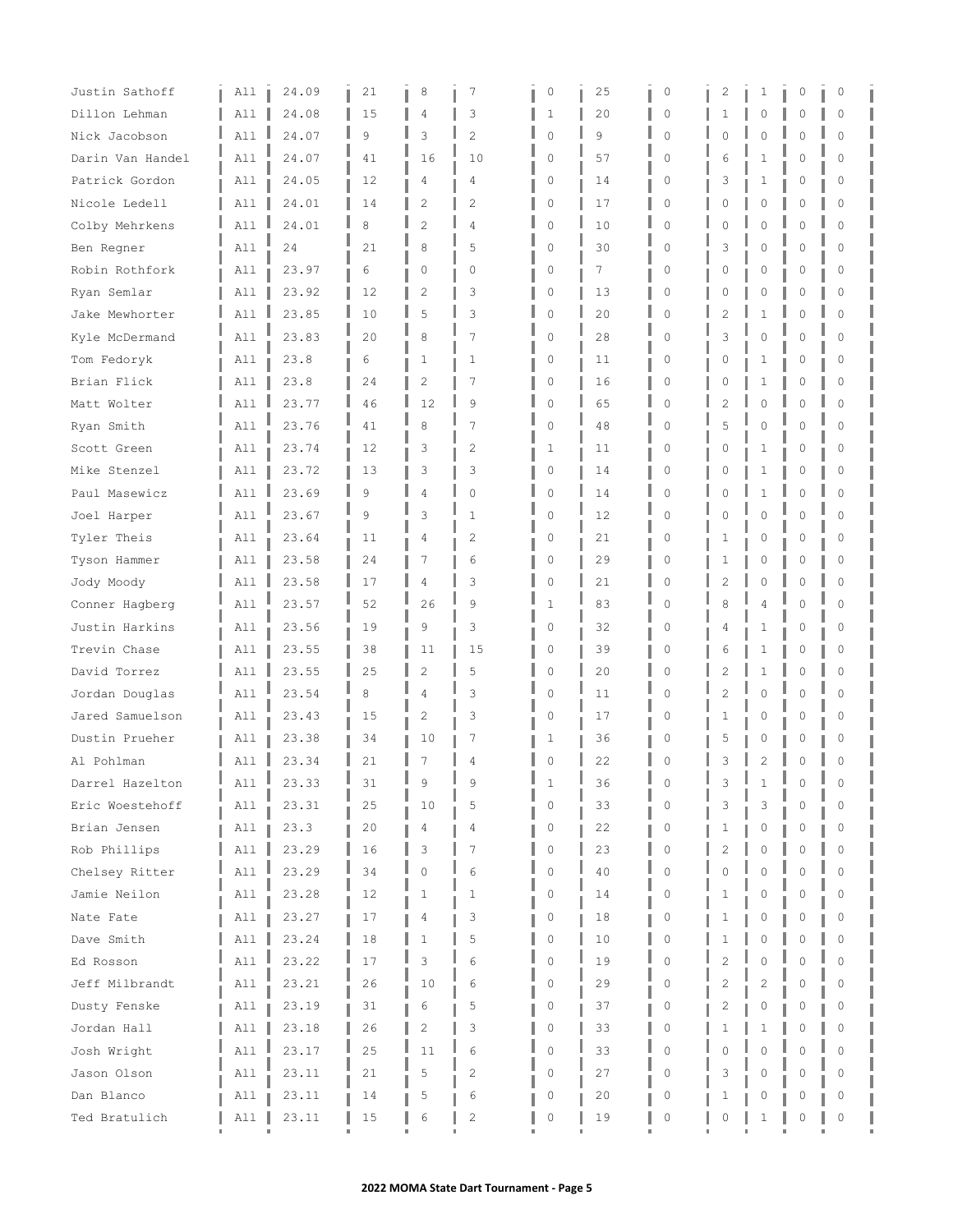| Kyle Kittelson    | All      | 23.11 | 26 | 13             | 5              | 1           | 26 | $\circ$      | 5 | 1              | 0        | 0            |  |
|-------------------|----------|-------|----|----------------|----------------|-------------|----|--------------|---|----------------|----------|--------------|--|
| Paul Sharkey      | All      | 23.09 | 8  | 2              | 1              | $\mathbf 0$ | 11 | $\circ$      | 1 | 0              | 0        | $\circ$      |  |
| TJ Krause         | All      | 23.08 | 21 | 9              | $\mathbf{1}$   | $\mathbf 0$ | 25 | $\Omega$     | 2 | 0              | O        | $\Omega$     |  |
| Skyler Woodcock   | All      | 23.04 | 36 | $\mathbf{1}$   | 5              | 1           | 35 | $\Omega$     | Ω | $\mathbf{1}$   | O        | $\Omega$     |  |
| Paul Mathern      | All      | 23.03 | 8  | 3              | 2              | 0           | 10 | 0            | Ω | 0              | 0        | $\Omega$     |  |
| Weston Koski      | All      | 23.03 | 23 | 11             | $\overline{c}$ | $\circ$     | 30 | 0            | 2 | 2              | 0        | 0            |  |
| George Ceasar     | A11      | 23.01 | 35 | $\overline{c}$ | 5              | 0           | 41 | 0            |   | $\Omega$       | O        | $\Omega$     |  |
| Kelly Vantoff     | All      | 23.01 | 16 | 8              | $\overline{c}$ | 1           | 15 | 1            | 1 | 0              | 0        | $\Omega$     |  |
| Don Martens       | All      | 23.01 | 16 | 0              | 3              | 0           | 20 | $\circ$      | 0 | 0              | 0        | 0            |  |
| Deb Sarkilahti    | All      | 22.97 | 37 | 5              | 8              | 0           | 41 | 0            | Ω | 0              | 0        | 0            |  |
| Jamie Klungtvedt  | All      | 22.95 | 12 | 3              | 3              | $\mathbf 0$ | 10 | $\mathbf 0$  |   | 1              | 0        | $\Omega$     |  |
| Casey Reetz       | All      | 22.87 | 13 | 1              | 4              | $\mathbf 0$ | 8  | 0            |   | $\Omega$       | $\Omega$ | $\bigcap$    |  |
| Mike Mewhorter    | All      | 22.85 | 14 | $\mathbf{1}$   | 3              | 0           | 13 | 0            | 0 | 1              | 0        | 0            |  |
| John Ritter       | All      | 22.84 | 12 | $\mathbf{1}$   | 1              | 0           | 17 | 0            | Ω | 1              | 0        | 0            |  |
| Jesse Haukom      | All      | 22.83 | 44 | 12             | 4              | 0           | 54 | $\mathbf 0$  | 3 | $\mathbf 0$    | 0        | $\mathbf 0$  |  |
| Randy Lloyd       | All      | 22.82 | 30 | 16             | 4              | 1           | 39 | $\Omega$     | 2 | $\Omega$       | 1        | $\mathbf{1}$ |  |
| Ryan Johnson      | All      | 22.8  | 12 | $\overline{c}$ | 2              | 0           | 9  | $\Omega$     | 1 | 0              | 0        | $\Omega$     |  |
| Jon Denn          | All      | 22.8  | 37 | 15             | 5              | 0           | 47 | $\circ$      | 4 | 0              | Λ        | 0            |  |
| Sandra Hoch       | All      | 22.72 | 13 | 3              | $\mathbf{1}$   | 1           | 13 | $\mathbf{1}$ |   | $\Omega$       | 0        | $\Omega$     |  |
| Paul Barnhart     | A11      | 22.72 | 12 | 2              | 5              | 0           | 9  | $\mathbf 0$  | 1 | 0              | 0        | $\Omega$     |  |
| Nolan Turner      | All      | 22.58 | 35 | 13             | 7              | 0           | 45 | 0            | 4 | 1              | 0        | 0            |  |
| Jamie Guy         | All      | 22.57 | 22 | 3              | 1              | $\mathbf 0$ | 22 | $\circ$      |   | 1              | 0        | $\circ$      |  |
| Lance Crawford    | A11      | 22.5  | 12 | 4              | 3              | 0           | 12 | $\Omega$     |   | 0              | O        | $\Omega$     |  |
| Zach Bowman       | All      | 22.49 | 23 | $\overline{c}$ | 3              | $\circ$     | 20 | $\mathbf 0$  | 1 | $\circ$        | 0        | $\mathbf 0$  |  |
| Nikki Zebell      | All      | 22.44 | 35 | 7              | 6              | 0           | 39 | $\Omega$     |   | 1              | Λ        | $\Omega$     |  |
| Mike Stang        | All      | 22.43 | 29 | 8              | 2              | 0           | 38 | $\circ$      | 3 | 0              | 0        | $\Omega$     |  |
| Joe Wright        | All      | 22.39 | 14 | 3              | 6              | $\mathbf 0$ | 16 | $\Omega$     | 1 | 1              | Λ        | $\Omega$     |  |
| Michael Milbrandt | All      | 22.39 | 26 | 3              | 3              | 0           | 27 | 0            | 1 | 1              | 0        | $\Omega$     |  |
| Darwin Goetz      | All      | 22.35 | 20 | 8              | 4              | 0           | 16 | $\circ$      | 2 | 0              | 0        | $\circ$      |  |
| Scott Mortensen   | All      | 22.35 | 20 | 7              | 5              | 0           | 21 | 0            | 2 | 0              | 0        | 0            |  |
| Justin Salo       | All      | 22.3  | 13 | 8              | 3              | $\Omega$    | 17 | $\Omega$     | 1 | 0              | 0        | $\Omega$     |  |
| John Warren       | All<br>щ | 22.29 | 35 | 12             | 8              |             | 35 | $\Omega$     | 3 |                | 0        | <sup>0</sup> |  |
| Ryan Fonder       | All      | 22.29 | 18 | 5              | $\overline{c}$ | $\Omega$    | 24 | $\Omega$     | 2 | $\circ$        | 0        | $\Omega$     |  |
| Mikey Mitchell    | All      | 22.16 | 40 | 10             | 8              | 0           | 45 | 0            | 1 | 0              | 0        | 0            |  |
| Seth Nuffer       | All      | 22.1  | 12 | 5              | $\mathbf{1}$   | $\mathbf 0$ | 14 | $\Omega$     | Ω | 1              | $\Omega$ | $\Omega$     |  |
| Shane Miller      | All      | 22.1  | 33 | $\overline{7}$ | 7              | $\mathbf 0$ | 31 | $\mathbf 0$  | 1 | 0              | $\Omega$ | $\Omega$     |  |
| Karl Nelson       | All      | 22.09 | 12 | 3              | 0              | 1           | 12 | 0            | 0 | $\circ$        | 0        | $\Omega$     |  |
| Lisa McCormick    | All      | 22.06 | 47 | 22             | 7              | 0           | 50 | 0            | 5 | 0              | 0        | 0            |  |
| Tony Moe          | All      | 22.01 | 32 | $\overline{c}$ | 3              | 0           | 27 | $\mathbf 0$  | Λ | 1              | Λ        | $\Omega$     |  |
| Renee Nykenen     | All      | 22    | 5  | $\mathbf{1}$   | $\mathbf{1}$   | $\mathbf 0$ | 6  | 0            | n | $\Omega$       | O        | $\Omega$     |  |
| Tim Carver        | All      | 22    | 14 | $\overline{c}$ | 1              | 0           | 12 | 0            | 1 | 0              | 0        | 0            |  |
| Greg Rugland      | All      | 21.99 | 9  | 1              | 1              | 0           | 9  | 0            | 0 | 0              | 0        | 0            |  |
| Troy Hughes       | All      | 21.96 | 36 | 6              | 4              | 0           | 34 | $\mathbf 0$  | 2 | $\overline{c}$ | $\Omega$ | $\mathbf 0$  |  |
| Justin Walsh      | All      | 21.91 | 36 | $\overline{c}$ | 5              | 0           | 27 | $\mathbf 0$  |   | $\mathbf{1}$   | $\Omega$ | $\Omega$     |  |
| Shawn Abrams      | All      | 21.91 | 18 | 5              | 1              | 0           | 17 | 0            | 1 | 0              | O        | $\Omega$     |  |
| Ashley Miller     | All      | 21.87 | 10 | 1              | 2              | 0           | 18 | 0            | 0 | 0              | 0        | 0            |  |
| Matt Hartmann     | All      | 21.87 | 37 | 13             | 8              | 0           | 45 | $\circ$      | 0 | 3              | 0        | $\circ$      |  |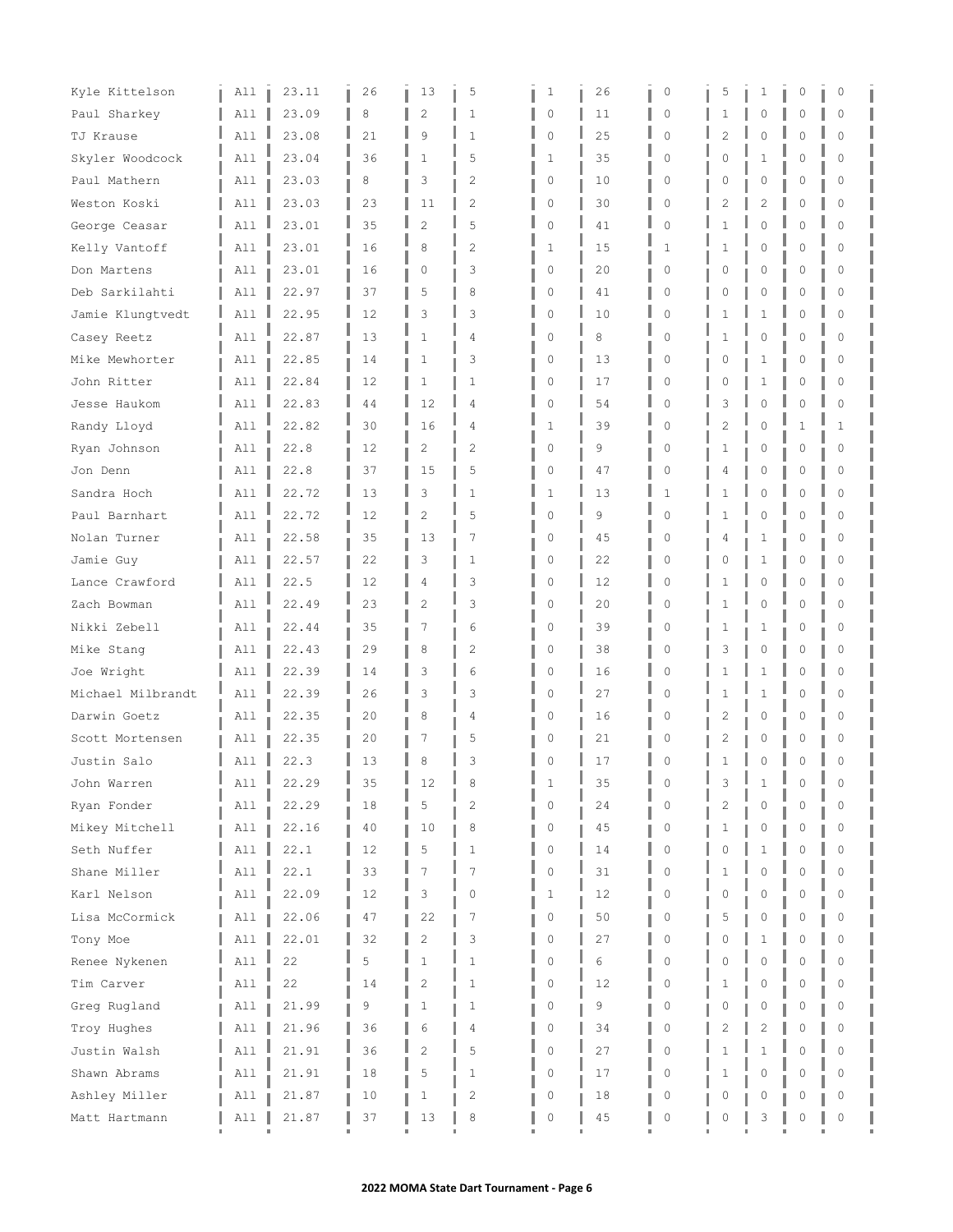| Lynn Earl                    | All        | 21.76         | 18       | 1              | 1              | 0                | 17             | $\circ$          | 1                   | 0                 | 0        | $\circ$              |  |
|------------------------------|------------|---------------|----------|----------------|----------------|------------------|----------------|------------------|---------------------|-------------------|----------|----------------------|--|
| Nate LaPean                  | All        | 21.73         | 32       | 11             | $\overline{c}$ | 0                | 40             | $\mathbf 0$      | 1                   | 0                 | 0        | $\circ$              |  |
| Erin Kolb                    | A11        | 21.71         | 32       | 4              | 5              | 0                | 18             | $\Omega$         |                     | 0                 | O        | $\Omega$             |  |
| Brent Strain                 | All        | 21.7          | 12       | 4              | $\Omega$       | $\mathbf 0$      | 15             | $\Omega$         |                     | 0                 | Λ        | $\Omega$             |  |
| Brian Smith                  | All        | 21.67         | 24       | 3              | 3              | 0                | 19             | $\circ$          | 2                   | 0                 | 0        | 0                    |  |
| Chris Anderson               | All        | 21.67         | 31       | 14             | 5              | 1                | 32             | 0                | 1                   | 0                 | 0        | $\Omega$             |  |
| Devin Neis                   | All        | 21.6          | 7        | 2              | 1              | $\mathbf 0$      | 7              | $\Omega$         | Λ                   | $\Omega$          | Λ        | $\Omega$             |  |
| Paul Engstrand               | All        | 21.58         | 2        | $\Omega$       | $\Omega$       | $\mathbf 0$      | $\overline{c}$ | $\Omega$         | Λ                   | $\Omega$          | $\Omega$ | $\Omega$             |  |
| Dylan Stoffregen             | All        | 21.55         | 15       | $\overline{2}$ | 1              | 0                | 10             | 0                | 0                   | 1                 | 0        | 0                    |  |
| Jim Anderson                 | All        | 21.55         | 24       | 5              | 2              | 1                | 27             | 0                | 2                   | 0                 | 0        | 0                    |  |
| Todfgeo Meinert              | A11        | 21.53         | 9        | 1              | $\mathbf{0}$   | $\mathbf 0$      | 10             | $\mathbf 0$      | C                   | $\Omega$          | $\Omega$ | $\Omega$             |  |
| Brent Carmody                | All        | 21.52         | 33       | 3              | 3              | 0                | 36             | 0                |                     | 1                 | O        | Ω                    |  |
| Dennis McGowan               | All        | 21.51         | 23       | 11             | 2              | 0                | 29             | 0                | 3                   | 0                 | 0        | 0                    |  |
| Jill Winter                  | All        | 21.5          | 24       | 5              | 6              | 0                | 16             | 0                | Ω                   | $\mathbf 1$       | 0        | 0                    |  |
| Dan Wilson                   | All        | 21.42         | 15       | 6              | $\overline{c}$ | 0                | 17             | $\mathbf 0$      |                     | $\circ$           | $\Omega$ | $\Omega$             |  |
| George Ceaser                | All        | 21.42         | 14       | 7              | $\overline{c}$ | $\circ$          | 15             | 0                |                     | $\Omega$          | $\Omega$ | $\Omega$             |  |
| Mike Marzotto                | All        | 21.39         | 17       | 7              | 0              | 1                | 23             | $\Omega$         | Ω                   | 0                 | 0        | $\Omega$             |  |
| Bill Eikmeier                | All        | 21.37         | 26       | 13             | 6              | 0                | 31             | $\circ$          |                     | 0                 | 0        | $\Omega$             |  |
| Derek Hendrickson            | All        | 21.36         | 7        | $\overline{c}$ | $\overline{2}$ | $\mathbf 0$      | 6              | $\Omega$         | 2                   | 0                 | 0        | $\Omega$             |  |
| Chris Irby                   | All        | 21.34         | 12       | 3              | $\overline{c}$ | 0                | 14             | 0                | $\cap$              | $\Omega$          | $\Omega$ | $\Omega$             |  |
| Allen Letourneau             | All        | 21.34         | 45       | 18             | 9              | 0                | 46             | 0                | 1                   | 0                 | 0        | 0                    |  |
| Mark Meyer                   | All        | 21.3          | 21       | 3              | 3              | 0                | 18             | 0                | C                   | 0                 | 0        | $\circ$              |  |
| Eric Weiers                  | A11        | 21.26         | 27       | 5              | 6              | 0                | 28             | $\Omega$         |                     | $\mathbf 0$       | 0        | $\Omega$             |  |
| Keaton Nikoley               | All        | 21.21         | 8        | 0              | $\Omega$       | 1                | 12             | $\Omega$         | 0                   | $\circ$           | 0        | $\Omega$             |  |
| Leon Underdahl               | All        | 21.2          | 19       | 4              | 3              | 0                | 26             | 0                |                     | 0                 | Λ        | $\Omega$             |  |
| Emmalie Maxwell              | All        | 21.15         | 12       | 6              | 3              | 0                | 7              | 0                | Ω                   | 0                 | 0        | 0                    |  |
| Andy Weiland                 | All        | 21.12         | 9        | 4              | 3              | $\mathbf 0$      | 10             | $\Omega$         |                     | $\Omega$          | Λ        | $\Omega$             |  |
| Tim Oestreich                | All        | 21.12         | 23       | 4              | 1              | 0                | 25             | 0                | 1                   | 0                 | O        | $\Omega$             |  |
| Tuan Huyth                   | All        | 21.12         | 18       | 6              | 2              | 1                | 13             | $\circ$          | 0                   | 0                 | 0        | 0                    |  |
| Bryant Lee                   | All        | 21.1          | 19       | 7              | 3              | 0                | 21             | 0                |                     | 0                 | 0        | 0                    |  |
| Cole Powell                  | All        | 21.05         | 55       | 24             | 7              | n                | 59             | $\Omega$         | 2                   | $\Omega$          | 0        | $\Omega$             |  |
| Jack Weyer                   | All<br>ц   | 21            | 15       | 8              | 3              | n                | 16             | 0                |                     | $\Omega$          |          | $\Omega$             |  |
| Josh Roering                 | All        | 20.97         | 22       | 1              | 1              |                  | 17             | $\Omega$         |                     | $\circ$           | Λ        | $\Omega$             |  |
| Josh Wright                  | All        | 20.95         | 9        | 1              | 1              | 0                | 7              | $\circ$          | 0                   | 0                 | 0        | 0                    |  |
| Conner Brand                 | All        | 20.88         | 11       | $\overline{c}$ | $\mathbf{1}$   | 0                | 8              | $\Omega$         | Λ                   | 0                 | Λ        | $\Omega$             |  |
| Brandon Brown<br>Bobby Haque | All<br>All | 20.86<br>20.8 | 31<br>43 | 13<br>1        | 7<br>6         | $\mathbf 0$<br>0 | 37<br>33       | $\mathbf 0$<br>0 | $\overline{c}$<br>0 | $\mathbf{1}$<br>0 | Λ<br>O   | $\Omega$<br>$\Omega$ |  |
| Randy Schemenauer            | All        | 20.76         | 43       | 11             | 7              |                  | 36             | 0                | 1                   | 0                 | 0        | 0                    |  |
| Darren Lampert               | All        | 20.72         | 6        | 0              | $\mathbf{0}$   | 1<br>$\circ$     | 7              | $\mathbf 0$      | Ω                   | $\circ$           | Λ        | $\Omega$             |  |
| Mike Bolander                | All        | 20.72         | 12       | 5              | 3              | $\Omega$         | 6              | 0                |                     | $\Omega$          | O        | $\bigcap$            |  |
| Kurt Dudley                  | All        | 20.72         | 31       | 5              | $\mathbf{2}$   | 1                | 35             | 0                | 0                   | 0                 | 0        | 0                    |  |
| Jerome St John               | All        | 20.68         | 28       | 7              | 1              | 0                | 35             | 0                | 0                   | 0                 | 0        | 0                    |  |
| Matt Barrette                | All        | 20.67         | 23       | 4              | 1              | 0                | 22             | $\mathbf 0$      |                     | 1                 | O        | $\Omega$             |  |
| Nick Bowe                    | All        | 20.66         | 12       | 5              | 1              | 0                | 12             | $\mathbf 0$      | 2                   | $\Omega$          | $\Omega$ | $\Omega$             |  |
| Andy Kreidermacher           | All        | 20.64         | 15       | 2              | 0              | $\circ$          | 13             | $\Omega$         |                     | 0                 | Λ        | $\Omega$             |  |
| DJ Charley                   | All        | 20.63         | 31       | 6              | 5              | 0                | 16             | 0                | 3                   | 1                 | Ω        | 0                    |  |
| Jesse Anderson               | All        | 20.53         | 14       | 3              | 1              | 0                | 13             | 0                | 1                   | 0                 | O        | 0                    |  |
|                              |            |               |          |                |                |                  |                |                  |                     |                   |          |                      |  |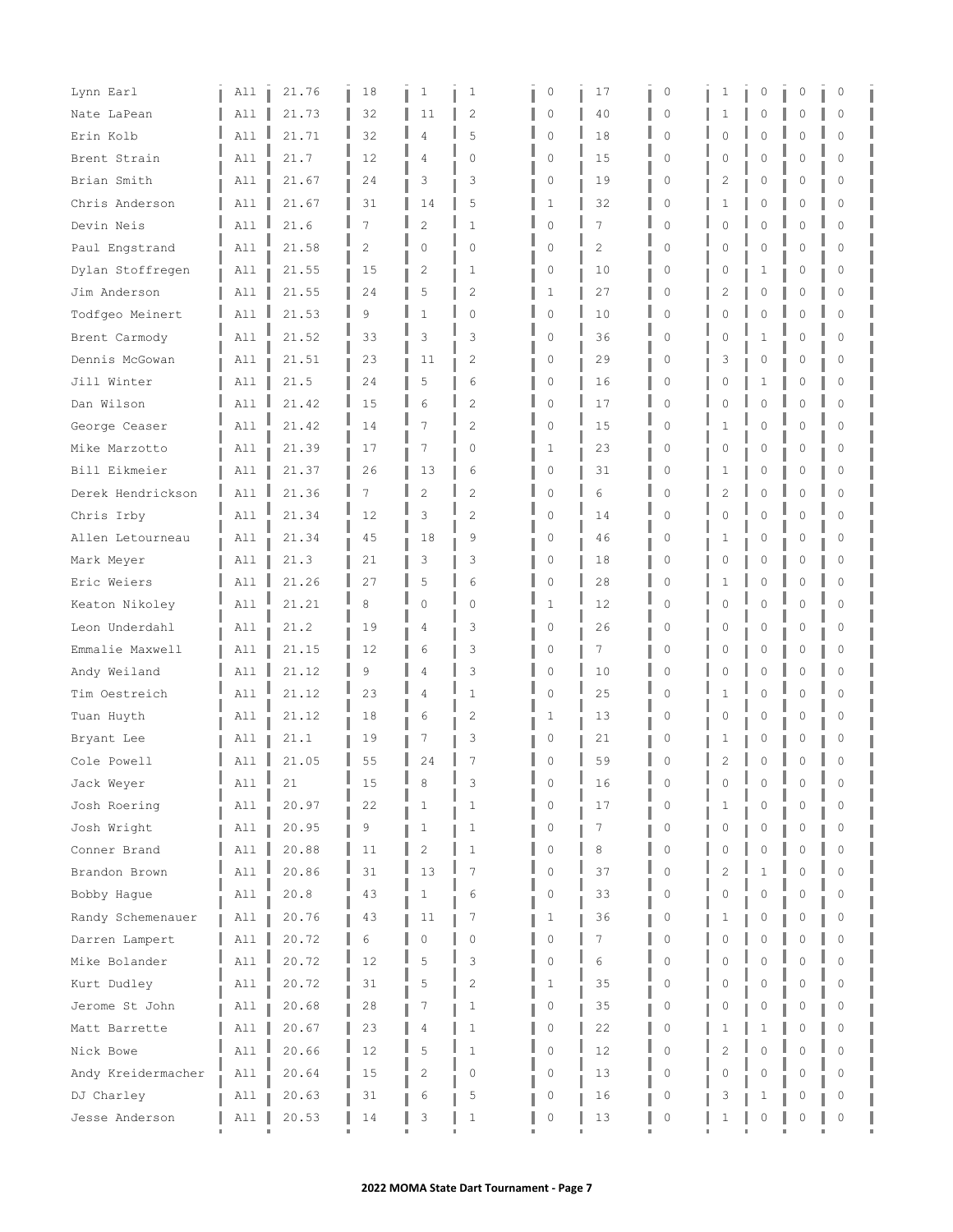| Chaz Baguhn          | All      | 20.53 | 12 | 6              | 1                   | 0            | 13           | $\circ$     | 0       | 0            | 0        | $\circ$     |  |
|----------------------|----------|-------|----|----------------|---------------------|--------------|--------------|-------------|---------|--------------|----------|-------------|--|
| Jamie Safe           | All      | 20.52 | 25 | 6              | 5                   | 0            | 20           | $\circ$     | 3       | 0            | 1        | $\circ$     |  |
| Travis Quick         | All      | 20.48 | 12 | 2              | $\overline{2}$      | $\mathbf 0$  | 10           | $\Omega$    |         | 0            | Λ        | $\Omega$    |  |
| Shane Fulton         | All      | 20.47 | 36 | 8              | 4                   | $\mathbf 0$  | 26           | $\Omega$    |         | 0            | Λ        | $\Omega$    |  |
| Hans Ferk            | All      | 20.47 | 28 | 4              | 2                   | 0            | 26           | $\circ$     | Ω       | 1            | 1        | 0           |  |
| Emily Lowell         | All      | 20.45 | 20 | $\circ$        | 3                   | 0            | 9            | 0           | 0       | 0            | 0        | $\Omega$    |  |
| Ryan Westergaard     | All      | 20.41 | 12 | 2              | $\Omega$            | $\mathbf 0$  | 10           | $\Omega$    |         | $\Omega$     | Λ        | $\Omega$    |  |
| Chad Pehlke          | All      | 20.37 | 35 | 9              | 1                   | $\circ$      | 27           | $\Omega$    | Ω       | $\Omega$     | O        | $\Omega$    |  |
| Matt Vanden Heuvel   | All      | 20.37 | 26 | 3              | 8                   | 0            | 20           | 0           | 0       | 0            | 0        | 0           |  |
| Lance Mortland       | All      | 20.37 | 17 | $\overline{2}$ | 1                   | 0            | 13           | 0           | ٦       | 0            | 0        | 0           |  |
| Danielle Grotzinger  | All      | 20.33 | 21 | 0              | $\Omega$            | $\mathbf 0$  | 17           | $\Omega$    |         | $\Omega$     | 0        | $\Omega$    |  |
| Chelsie Thistlewaite | All      | 20.31 | 5  | 0              | 1                   | 0            | $\mathbf{1}$ | O           |         | $\Omega$     | Λ        | Ω           |  |
| Sam Lenz             | All      | 20.29 | 29 | 9              | 7                   | 0            | 34           | 0           | 0       | 0            | 0        | 0           |  |
| Danna Williams       | All      | 20.27 | 7  | $\mathbf{1}$   | $\circ$             | $\mathbf 0$  | 6            | 0           | Ω       | 0            | 0        | 0           |  |
| Jordan Trullinger    | All      | 20.25 | 12 | 5              | $\mathbf{1}$        | 0            | 11           | $\mathbf 0$ |         | 1            | $\Omega$ | $\Omega$    |  |
| Aaron Rickard        | A11      | 20.23 | 35 | 19             | 6                   | 1            | 31           | 0           | 3       | $\Omega$     | $\Omega$ | $\Omega$    |  |
| Matt Bearl           | All      | 20.18 | 28 | 4              | 0                   | 0            | 30           | $\Omega$    | Ω       | 0            | 0        | $\Omega$    |  |
| Andy Hajder          | All      | 20.17 | 19 | 7              | $\overline{2}$      | 0            | 21           | $\circ$     |         | $\mathbf 0$  | Λ        | 0           |  |
| Brandon Hanson       | All      | 20.17 | 13 | $\overline{c}$ | $\mathbf{1}$        | $\mathbf 0$  | 13           | $\Omega$    |         | $\Omega$     | O        | $\Omega$    |  |
| Jenny Proctor        | All      | 20.14 | 26 | $\overline{c}$ | 6                   | 0            | 18           | $\Omega$    | Ω       | $\Omega$     | $\Omega$ | $\Omega$    |  |
| Casey Sathers        | All      | 20.13 | 32 | 20             | 9                   | 0            | 25           | 0           | 0       | 0            | 1        | 1           |  |
| Nate Sanders         | All      | 20.13 | 8  | 1              | $\Omega$            | 0            | 10           | $\Omega$    | C       | 0            | 0        | 0           |  |
| Brad Wunderlich      | A11      | 20.09 | 15 | 4              | $\mathbf{1}$        | $\mathbf 0$  | 9            | $\Omega$    | 2       | $\mathbf 0$  | 0        | $\Omega$    |  |
| Jonathan Broden      | All      | 20.02 | 5  | 0              | $\Omega$            | $\mathbf 0$  | 5            | $\Omega$    | 0       | $\circ$      | $\Omega$ | $\Omega$    |  |
| Troy Ziebell         | All      | 20    | 13 | 0              | 1                   | 0            | 9            | 0           |         | 0            | Λ        | $\Omega$    |  |
| Shawn Bang           | All      | 19.95 | 17 | 1              | 0                   | 1            | 12           | 0           | 1       | 0            | 0        | 0           |  |
| Spencer Novinski     | All      | 19.79 | 18 | $\mathbf{1}$   | $\mathfrak{D}$      | $\mathbf 0$  | 9            | 0           |         | $\Omega$     | Λ        | $\Omega$    |  |
| Andy Lace            | All      | 19.79 | 29 | 7              | 4                   | 0            | 20           | $\Omega$    | Λ       | 0            | Λ        | $\Omega$    |  |
| David Burke          | All      | 19.77 | 28 | $\overline{2}$ | 3                   | 0            | 26           | 0           | 1       | 0            | 0        | 0           |  |
| Ashlie Wilson        | All      | 19.76 | 13 | 2              | 1                   | 0            | 9            | 0           | $\circ$ | 0            | Λ        | 0           |  |
| Eric Dahl            | All      | 19.72 | 20 | 5              | $\mathbf{1}$        | n            | 17           | $\Omega$    |         | $\Omega$     | 0        | $\Omega$    |  |
| Bill Bouley          | All<br>ц | 19.7  | 15 | 0              |                     | $\cap$       | 18           | 0           |         | 0            | Λ        | $\Omega$    |  |
| Anthony Krupka       | All      | 19.69 | 22 | 3              | 2                   | $\Omega$     | 17           | $\Omega$    |         | $\mathbf{1}$ | 0        | $\Omega$    |  |
| Roger Weimer         | All      | 19.68 | 17 | 1              | $\overline{2}$      | 0            | 13           | 0           | 1       | 0            | 0        | 0           |  |
| Mike Buechner        | All      | 19.66 | 9  | $\mathbf{1}$   | 0                   | 0            | 6            | $\Omega$    | Λ       | $\mathbf{0}$ | 0        | $\Omega$    |  |
| Dan Stephens         | All      | 19.56 | 25 | 5              | $\overline{c}$      | $\mathbf 0$  | 14           | $\mathbf 0$ |         | 0            | $\Omega$ | $\Omega$    |  |
| Jamie O Hara         | All      | 19.55 | 9  | 0              | $\circ$             | 0            | 4            | 0           | 0       | 0            | 0        | $\Omega$    |  |
| Tobey Masso          | All      | 19.53 | 27 | 14             | 4                   | 0            | 20           | 0           | 0       | 1            | 0        | 0           |  |
| Devin Swanson        | All      | 19.44 | 30 | 2              | $\mathbf{1}$        | $\mathbf{1}$ | 19           | 0           | 1       | $\circ$      | $\Omega$ | $\Omega$    |  |
| Matt VonBerge        | All      | 19.43 | 19 | 4              | $\overline{c}$      | $\Omega$     | 19           | 0           |         | $\Omega$     | O        | $\bigcap$   |  |
| Chase Olerud         | All      | 19.43 | 12 | 5              | $\mathbf{2}$        | 0            | 8            | 0           | 0       | 0            | 0        | 0           |  |
| Dustin Smeyia        | All      | 19.42 | 12 | 2              | 1                   | 0            | 11           | 0           | 0       | 0            | 0        | 0           |  |
| Dillon Messing       | All      | 19.39 | 14 | 3              | 1                   | 0            | 7            | $\mathbf 0$ |         | $\circ$      | 0        | $\mathbf 0$ |  |
| Jared Gentz          | All      | 19.38 | 12 | $\mathbf{1}$   | 0                   | 0            | 4            | $\Omega$    | Λ       | $\mathbf 0$  | $\Omega$ | $\Omega$    |  |
| Jordan Tullinger     | A11      | 19.33 | 12 | $\mathbf{1}$   | 0                   | 0            | 7            | 0           |         | $\Omega$     | O        | $\Omega$    |  |
| Dalton Peterson      | All      | 19.31 | 16 | 1              | 3                   | 0            | 11           | 0           | 1       | 0            | Λ        | 0           |  |
| Tiffany Thomley      | All      | 19.24 | 12 | 1              | $\mathsf{O}\xspace$ | 0            | 8            | 0           | 0       | 0            | O        | 0           |  |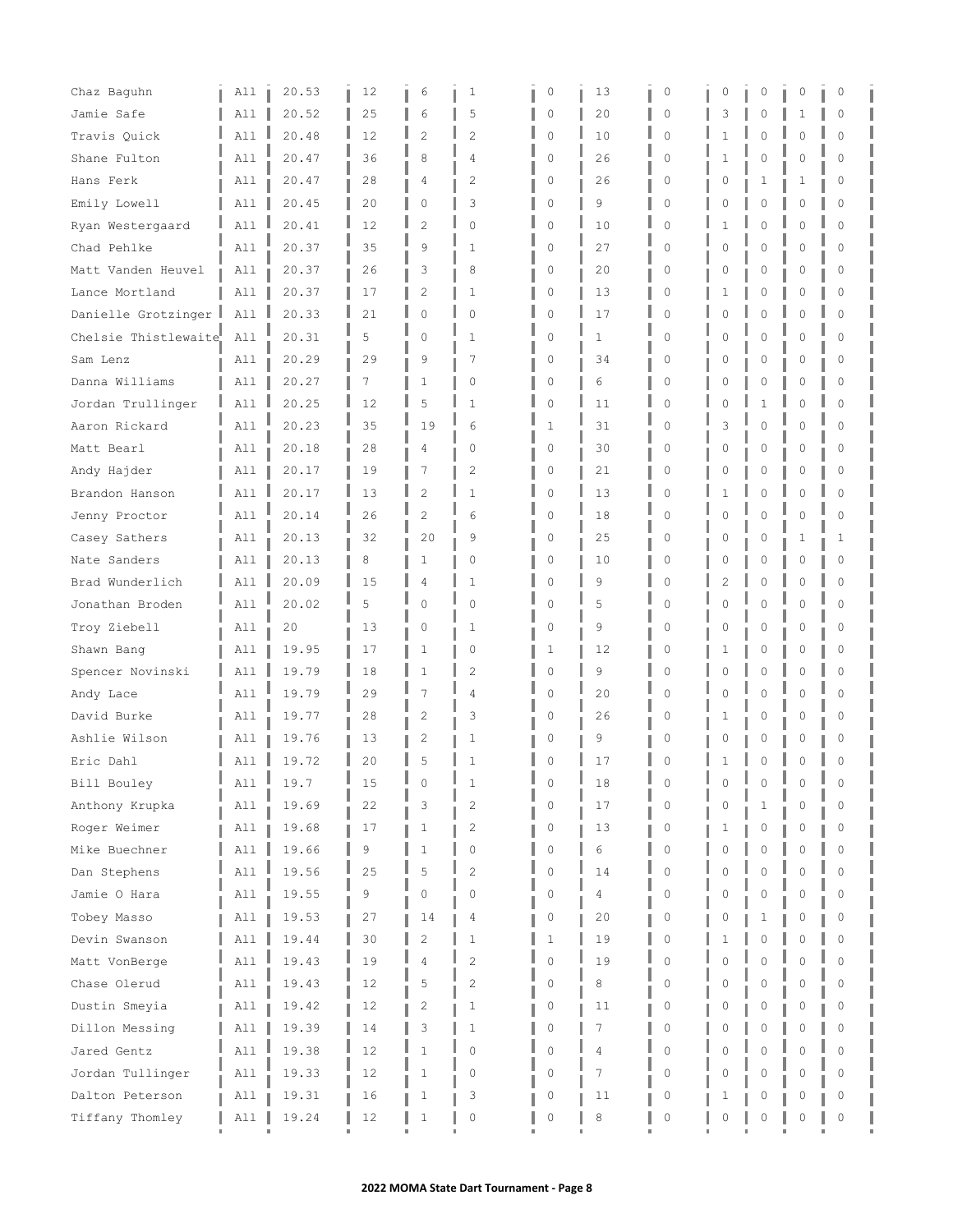| Tina Teubert      | All | 19.23 | 18 | 1              | 0              | 0            | 12 | $\circ$  | 0        | 0           | 0              | 0              |  |
|-------------------|-----|-------|----|----------------|----------------|--------------|----|----------|----------|-------------|----------------|----------------|--|
| Roberta Claspell  | A11 | 19.22 | 13 | 3              | 2              | 0            | 10 | 0        | U        | 0           | 1              | $\circ$        |  |
| Cory Metzger      | All | 19.21 | 12 | $\mathbf{1}$   | $\mathbf{1}$   | 0            | 9  | $\Omega$ |          | $\Omega$    | O              | $\Omega$       |  |
| JAMES BARTLEY     | All | 19.21 | 9  | $\mathbf{1}$   | $\Omega$       | 0            | 6  | $\Omega$ | Λ        | 0           | O              | $\Omega$       |  |
| Alex Carda        | All | 19.2  | 8  | 3              | 1              | 1            | 8  | 1        | U        | 0           | 0              | 0              |  |
| Ted Cook          | All | 19.19 | 12 | 0              | 1              | 0            | 8  | 0        | 0        | 0           | 0              | 0              |  |
| Cathy Warren      | A11 | 19.17 | 36 | 3              | 3              | $\mathbf 0$  | 26 | $\Omega$ |          | $\Omega$    | O              | $\Omega$       |  |
| Danielle Lloyd    | All | 19.15 | 30 | 6              | $\overline{c}$ | 0            | 24 | $\Omega$ | O        | 0           | 0              | $\Omega$       |  |
| Tina Harren       | All | 19.15 | 13 | 3              | 0              | 0            | 7  | 0        | 0        | 0           | 0              | $\circ$        |  |
| Kevin Lind        | All | 19.15 | 12 | 5              | 1              | 0            | 8  | 0        | 1        | 0           | 0              | 0              |  |
| Dan Lafferty      | All | 19.14 | 28 | 7              | 3              | 0            | 16 | 0        |          | 0           | 0              | $\Omega$       |  |
| Paul Benjamin     | All | 19.11 | 14 | $\overline{c}$ | $\Omega$       | $\mathbf 0$  | 15 | $\Omega$ |          | $\Omega$    | O              | $\Omega$       |  |
| Zach Oldfield     | A11 | 19.09 | 12 | 0              | 0              | 0            | 6  | 0        | 0        | 0           | 0              | 0              |  |
| David Kuchinski   | All | 19.08 | 21 | 2              | 1              | 0            | 12 | 0        | 0        | 0           | 0              | 0              |  |
| Joey Streeter     | A11 | 19.03 | 12 | 0              | $\Omega$       | 0            | 11 | 0        |          | $\mathbf 0$ | 0              | 0              |  |
| Derek Chesney     | All | 19.01 | 12 | 1              | 1              | 0            | 8  | $\Omega$ |          | 0           | O              | $\Omega$       |  |
| Jared Holm        | All | 18.99 | 16 | 8              | 2              | 0            | 10 | $\Omega$ | 1        | 0           | 0              | 0              |  |
| Travis Bittner    | All | 18.99 | 12 | 2              | 0              | 0            | 8  | 0        | O        | 0           | Λ              | 0              |  |
| Chris Bowe        | All | 18.98 | 12 | $\mathbf{1}$   | $\mathbf{1}$   | 0            | 5  | $\Omega$ | O        | $\Omega$    | 0              | $\Omega$       |  |
| Mike Gronbach     | All | 18.95 | 12 | 2              | 1              | 0            | 7  | 0        | O        | 0           | 0              | $\Omega$       |  |
| Alan Riedel       | All | 18.91 | 12 | 1              | 0              | 0            | 11 | 0        | 1        | 0           | 0              | 0              |  |
| Emilie Cull       | All | 18.91 | 47 | 6              | 3              | 1            | 33 | 0        | U        | 0           | 0              | $\circ$        |  |
| Linsay Hameister  | All | 18.77 | 37 | 11             | 5              | 1            | 29 | $\Omega$ |          | $\mathbf 0$ | $\overline{2}$ | $\overline{2}$ |  |
| Matt Swarthout    | All | 18.76 | 12 | 4              | 3              | $\mathbf 0$  | 5  | 0        | $\Omega$ | $\circ$     | 0              | 0              |  |
| Brandon Roiger    | All | 18.71 | 12 | 0              | $\Omega$       | 0            | 11 | $\Omega$ | Ω        | $\mathbf 0$ | Λ              | 0              |  |
| Tyler Coble       | All | 18.7  | 17 | 2              | 1              | 0            | 12 | 0        | 2        | 0           | 0              | 0              |  |
| Jon Nihart        | All | 18.7  | 12 | $\overline{c}$ | $\Omega$       | 0            | 8  | $\Omega$ | Λ        | $\Omega$    | Λ              | $\Omega$       |  |
| Kyle Flohrs       | A11 | 18.68 | 19 | 3              | 1              | 0            | 15 | $\Omega$ | O        | $\mathbf 0$ | 0              | $\Omega$       |  |
| Dawn Tollefson    | A11 | 18.68 | 20 | 10             | 2              | 0            | 9  | 0        | 0        | 0           | 0              | $\circ$        |  |
| Brian Swanson     | All | 18.67 | 15 | 6              | 1              | 0            | 10 | 0        | U        | 0           | 0              | 0              |  |
| Ike McWaters      | All | 18.64 | 8  | $\mathbf{1}$   | 0              | 0            | 4  | $\Omega$ | U        | 0           | 0              | $\Omega$       |  |
| Josh Anderson     | All | 18.64 | 19 | 11             | 1              | C            | 14 | 0        | O        | 0           | O              | O              |  |
| Travis Baker      | All | 18.63 | 17 | $\overline{c}$ | $\Omega$       | 1            | 16 | $\Omega$ |          | $\circ$     | 0              | $\Omega$       |  |
| Adam EllingHuysen | All | 18.5  | 12 | 2              | 0              | 0            | 10 | 0        | 0        | 0           | 0              | 0              |  |
| Janet Bolander    | All | 18.45 | 12 | $\mathbf{1}$   | $\Omega$       | 0            | 7  | $\Omega$ | O        | $\Omega$    | 0              | $\Omega$       |  |
| Jose Navarro      | All | 18.45 | 15 | 4              | 3              | 0            | 8  | 0        | Λ        | $\Omega$    | Λ              | $\Omega$       |  |
| Austin Spitzer    | All | 18.41 | 16 | 2              | 0              | 0            | 11 | 0        | $\Omega$ | 0           | 0              | 0              |  |
| Ashley Bushendorf | All | 18.4  | 18 | 0              | 0              | 0            | 9  | 0        | 0        | 0           | 0              | 0              |  |
| Joanna Baguhn     | All | 18.4  | 21 | 1              | 1              | 0            | 11 | 0        | O        | $\mathbf 0$ | Λ              | $\Omega$       |  |
| Britt Trowbridge  | All | 18.39 | 33 | 6              | $\mathbf{1}$   | $\mathbf{1}$ | 22 | 0        |          | $\Omega$    | Λ              | $\Omega$       |  |
| Mike Yokum        | All | 18.35 | 12 | 1              | 0              | 0            | 10 | 0        | 0        | $\mathbf 0$ | 0              | 0              |  |
| Melissa Roiger    | All | 18.33 | 21 | 6              | 0              | 0            | 12 | 0        | 1        | 0           | 0              | 0              |  |
| Amy Aschbacher    | All | 18.29 | 15 | 0              | 0              | 0            | 6  | 0        | O        | $\circ$     | 0              | $\circ$        |  |
| Chad Brunes       | All | 18.29 | 12 | 3              | $\mathbf{1}$   | 0            | 8  | 0        |          | $\Omega$    | $\Omega$       | $\Omega$       |  |
| Mike Lee          | All | 18.23 | 30 | 3              | 0              | 0            | 25 | 0        |          | $\Omega$    | Λ              | $\Omega$       |  |
| Dani Tapp         | All | 18.22 | 15 | 4              | 2              | 0            | 15 | 0        |          | 0           | Λ              | Ω              |  |
| Brandon Bignell   | All | 18.21 | 12 | 3              | 0              | 0            | 11 | 0        | 0        | 0           | Λ              | $\circ$        |  |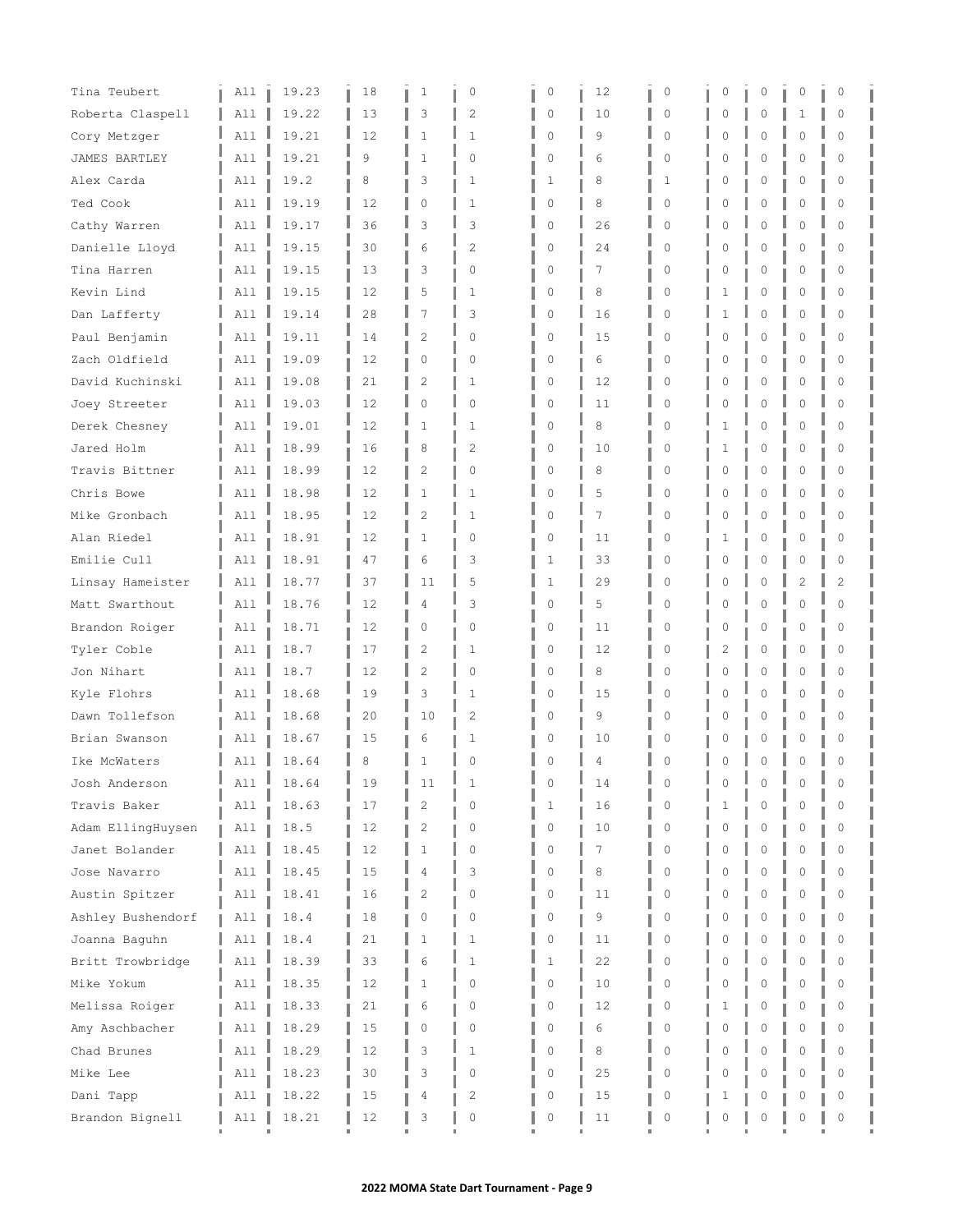| Krista Schoen     | All      | 18.09 | 6  | 0              | 0              | 0              | 1              | $\circ$     | 0        | 0           | 0        | 0           |  |
|-------------------|----------|-------|----|----------------|----------------|----------------|----------------|-------------|----------|-------------|----------|-------------|--|
| Keith Safe        | All      | 18.08 | 17 | 2              | 2              | $\mathbf 0$    | 9              | $\circ$     | Ω        | 0           | 0        | 0           |  |
| Jesse Campbell    | All      | 18.07 | 12 | 3              | $\overline{2}$ | $\mathbf 0$    | 7              | $\Omega$    |          | 0           | 0        | $\Omega$    |  |
| Megan Seelow      | All      | 18.06 | 15 | 6              | $\Omega$       | $\mathbf 0$    | 11             | $\Omega$    | Λ        | 0           | O        | $\Omega$    |  |
| Patti Brick       | All      | 18.06 | 10 | 1              | 1              | 0              | 9              | 0           | Ω        | 0           | 0        | $\Omega$    |  |
| Lee Hammond       | All      | 18.03 | 30 | 1              | $\circ$        | 0              | 17             | $\circ$     | 0        | 0           | 0        | 0           |  |
| Shawn Olson       | A11      | 18.02 | 29 | 7              | 5              | 0              | 19             | 0           |          | $\Omega$    | 1        | 1           |  |
| Tanner Pongratz   | All      | 17.99 | 15 | $\mathbf{1}$   | 0              | 0              | 10             | $\Omega$    | Ω        | 0           | 0        | $\Omega$    |  |
| Phil Daley        | All      | 17.98 | 20 | 6              | 1              | 0              | 12             | $\circ$     | 0        | 0           | 0        | 0           |  |
| Melanie LaPlante  | All      | 17.98 | 12 | 0              | 1              | 0              | 7              | $\circ$     | 0        | 0           | 0        | 0           |  |
| Raenell Campbell  | All      | 17.97 | 12 | 2              | $\mathbf{0}$   | $\mathbf 0$    | $\overline{4}$ | $\mathbf 0$ |          | 0           | $\Omega$ | $\Omega$    |  |
| James Wodziak     | All      | 17.95 | 23 | 5              | 4              | $\mathbf 0$    | 11             | $\Omega$    |          | $\Omega$    | $\Omega$ | $\bigcap$   |  |
| Anthony Seelow    | All      | 17.94 | 26 | $\overline{2}$ | 2              | 1              | 9              | 0           | 2        | 0           | 0        | 0           |  |
| Bruce Ebersberger | All      | 17.93 | 21 | 2              | 2              | 0              | 9              | 0           | 1        | 0           | 0        | 0           |  |
| Holly Schmidt     | All      | 17.92 | 6  | $\mathbf{1}$   | $\mathbf{0}$   | 0              | 5              | $\mathbf 0$ |          | $\mathbf 0$ | $\Omega$ | $\Omega$    |  |
| Samantha Levercom | All      | 17.9  | 40 | 9              | 1              | 0              | 15             | $\Omega$    | Λ        | 0           | $\Omega$ | $\Omega$    |  |
| Eric Olson        | A11      | 17.88 | 3  | 0              | 0              | 0              | 2              | $\Omega$    |          | 0           | 0        | $\Omega$    |  |
| Lynnzy Thompson   | All      | 17.86 | 26 | 2              | 3              | 0              | 15             | $\circ$     | Ω        | 0           | 0        | 0           |  |
| Kyle Sellers      | All      | 17.82 | 22 | 4              | $\mathbf{1}$   | $\mathbf 0$    | 8              | $\mathbf 0$ | Λ        | $\Omega$    | $\Omega$ | $\Omega$    |  |
| Mark Streeter     | A11      | 17.82 | 23 | 9              | 0              | 1              | 11             | 0           | Ω        | 0           | 0        | $\Omega$    |  |
| Kutrena Schultz   | All      | 17.82 | 15 | 1              | 1              | 1              | 7              | 0           | 0        | 0           | 0        | 0           |  |
| Doug Masso        | All      | 17.81 | 26 | 5              | 2              | 0              | 16             | $\circ$     |          | 0           | 0        | $\circ$     |  |
| Stephanie Lee     | All      | 17.79 | 32 | 8              | $\circ$        | 0              | 20             | $\Omega$    |          | $\mathbf 0$ | 0        | $\Omega$    |  |
| Matt Nightengale  | All      | 17.79 | 18 | 5              | $\circ$        | $\circ$        | 14             | $\Omega$    | $\Omega$ | $\circ$     | 0        | $\mathbf 0$ |  |
| Cassie Franz      | All      | 17.76 | 18 | 2              | 2              | 2              | 7              | 1           | Ω        | 0           | 1        | 1           |  |
| Kristina Loren    | All      | 17.73 | 15 | 1              | $\circ$        | 0              | 9              | 0           | Ω        | 0           | 0        | 0           |  |
| Nancy Riggleman   | A11      | 17.73 | 10 | $\overline{c}$ | 1              | $\mathbf 0$    | 9              | 0           | 1        | $\Omega$    | Λ        | $\Omega$    |  |
| Jen St John       | All      | 17.71 | 18 | 6              | $\Omega$       | $\mathbf 0$    | 7              | 0           | O        | $\circ$     | $\Omega$ | $\Omega$    |  |
| Sydney Busse      | All      | 17.71 | 23 | $\mathbf{1}$   | 0              | 0              | 15             | 0           | 0        | 0           | 0        | $\circ$     |  |
| Bruce Ellingson   | All      | 17.7  | 30 | 9              | 2              | 0              | 19             | 0           | Ω        | 0           | 0        | 0           |  |
| Autumn Noble      | A11      | 17.62 | 27 | 7              | $\mathbf{1}$   | 0              | 17             | $\Omega$    |          | 0           | 0        | $\Omega$    |  |
| Shane Carlson     | All<br>ш | 17.6  | 17 | 3              | 1              | n              | 8              | 0           | Ω        | 0           | 0        | $\Omega$    |  |
| Adam Ruf          | All      | 17.58 | 20 | 3              | $\circ$        | 1              | 11             | $\Omega$    |          | $\circ$     | 0        | $\Omega$    |  |
| Brian Kaphing     | All      | 17.55 | 25 | 4              | 1              | 0              | 14             | 0           | 0        | 0           | 0        | 0           |  |
| Tonya Lampert     | All      | 17.54 | 6  | $\mathbf{1}$   | $\Omega$       | $\mathbf 0$    | 4              | $\Omega$    |          | $\Omega$    | $\Omega$ | $\Omega$    |  |
| Danny Kappa       | All      | 17.53 | 14 | 3              | 3              | 0              | 6              | 0           | Λ        | $\Omega$    | 0        | $\Omega$    |  |
| Sean Reiss        | All      | 17.52 | 12 | 1              | $\circ$        | 0              | 7              | 0           | 0        | 0           | 0        | $\Omega$    |  |
| Kris Torkelson    | All      | 17.52 | 16 | 3              | 1              | 0              | 10             | 0           | 0        | 0           | 0        | 0           |  |
| Barb Mamer        | All      | 17.49 | 22 | 4              | 1              | 0              | 13             | $\mathbf 0$ |          | $\mathbf 0$ | Λ        | $\Omega$    |  |
| Jennifer Weyer    | All      | 17.43 | 15 | $\mathbf{1}$   | $\overline{c}$ | $\overline{2}$ | 6              | 0           |          | $\Omega$    | O        | $\Omega$    |  |
| Dan Lamont        | All      | 17.41 | 20 | 1              | 0              | 0              | 11             | 0           | 0        | 0           | 0        | 0           |  |
| Grant Schell      | All      | 17.39 | 11 | 1              | 1              | 0              | 5              | 0           | 0        | 0           | 0        | 0           |  |
| Brittsny Hunter   | All      | 17.39 | 22 | 7              | 0              | 0              | 16             | $\mathbf 0$ | Λ        | $\circ$     | $\Omega$ | $\circ$     |  |
| Jamie Tapp        | All      | 17.37 | 15 | $\overline{c}$ | $\mathbf 0$    | 0              | 9              | $\mathbf 0$ |          | $\Omega$    | $\Omega$ | $\Omega$    |  |
| Ashley Zager      | All      | 17.35 | 15 | 2              | 0              | 0              | 7              | 0           |          | 0           | O        | $\Omega$    |  |
| Matt Mulroy       | All      | 17.35 | 23 | 2              | 0              | 0              | 12             | 0           |          | 0           | Λ        | Ω           |  |
| Laura Kahmeyer    | All      | 17.24 | 24 | 0              | $\mathbb O$    | 0              | 11             | $\circ$     | 0        | $\mathbb O$ | 0        | 0           |  |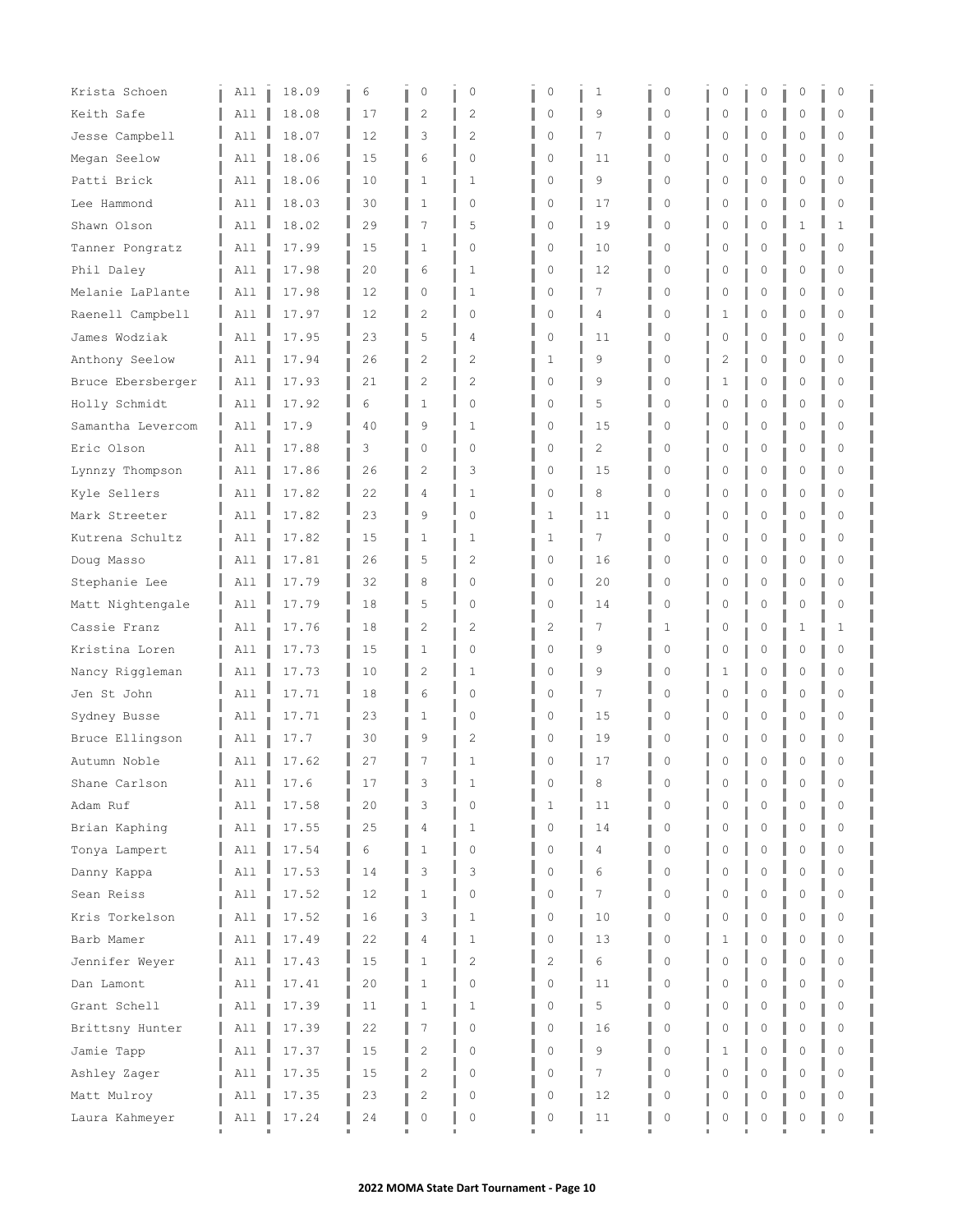| Shelly Trost        | All | 17.16 | 32             | 1              | 0              | 0        | 14          | 0        | 0        | 0           | 0 | 0        |  |
|---------------------|-----|-------|----------------|----------------|----------------|----------|-------------|----------|----------|-------------|---|----------|--|
| Vincent Sanders     | All | 17.11 | 12             | 2              | $\circ$        | 0        | 7           | $\Omega$ | O        | 0           | 0 | $\circ$  |  |
| Nichole Blanchette  | A11 | 17.02 | 12             | $\Omega$       | $\Omega$       | $\Omega$ | 4           | $\Omega$ | O        | $\Omega$    | O | $\Omega$ |  |
| Julia Olson         | A11 | 16.99 | 26             | 1              | $\Omega$       | 0        | 11          | $\cap$   | O        | $\Omega$    | N | $\Omega$ |  |
| Jon Carlin          | All | 16.91 | 29             | 5              | $\Omega$       | 0        | 16          | $\Omega$ | 0        | 0           | 0 | $\Omega$ |  |
| Julie Beyers        | All | 16.89 | 26             | 0              | 0              | 0        | 14          | 0        | 0        | 0           | 0 | $\Omega$ |  |
| Heather Scott       | All | 16.89 | 26             | 5              | $\overline{c}$ | $\Omega$ | 5           | $\cap$   | Λ        | $\Omega$    | N | $\Omega$ |  |
| Joe Bartholomew     | All | 16.74 | 23             | 4              | $\mathbf{1}$   | 0        | 13          | $\Omega$ | O        | 0           | O | $\Omega$ |  |
| Alex Bounmixay      | All | 16.62 | 12             | 1              | $\Omega$       | 0        | 4           | 0        | 0        | 0           | 0 | $\circ$  |  |
| Glenn Klinger       | All | 16.59 | 26             | 4              | $\circ$        | 0        | 18          | 0        | 0        | 0           | 0 | $\circ$  |  |
| Juanita Sears       | All | 16.59 | 17             | 0              | $\mathbf 0$    | 0        | 3           | $\Omega$ | $\Omega$ | 0           | 0 | $\Omega$ |  |
| Jenn Adrian         | A11 | 16.52 | 31             | $\mathbf{1}$   | $\Omega$       | 1        | 8           | 1        | Ω        | $\Omega$    |   | $\Omega$ |  |
| Courtney Braaten    | All | 16.5  | 13             | 7              | 1              | 0        | 11          | 0        | 0        | 0           | 0 | $\Omega$ |  |
| Dianna Ellingson    | All | 16.45 | 12             | 4              | $\Omega$       | 0        | 4           | 0        | 0        | 0           | 0 | $\Omega$ |  |
| Cori Yantes         | A11 | 16.44 | 33             | 3              | $\Omega$       | 0        | 11          | $\Omega$ | Ω        | 0           | 0 | $\Omega$ |  |
| Breanna Bartholomew | All | 16.36 | 35             | 5              | 1              | 0        | 15          | $\Omega$ | O        | $\Omega$    | O | $\Omega$ |  |
| Tim Hansen          | All | 16.35 | 15             | 1              | 0              | 0        | 7           | $\Omega$ | U        | 0           | N | $\Omega$ |  |
| Brad Flohrs         | All | 16.35 | 19             | 3              | 1              | 0        | 6           | 0        | 0        | 0           | 0 | 0        |  |
| Karl Torkelson      | A11 | 16.31 | $\overline{2}$ | $\Omega$       | $\Omega$       | 0        | 0           | $\Omega$ | O        | 0           | 0 | $\Omega$ |  |
| Nathan Yahnke       | A11 | 16.28 | 11             | 1              | 0              | 0        | 8           | $\Omega$ | O        | $\mathbf 0$ | 0 | $\Omega$ |  |
| Jess Kreidermacher  | All | 16.25 | 15             | 0              | 0              | 0        | 6           | 0        | 0        | 0           | 0 | 0        |  |
| Destiny Law         | All | 16.21 | 28             | $\overline{c}$ | $\circ$        | 0        | 6           | $\Omega$ | 0        | 0           | 0 | $\Omega$ |  |
| Wanda Rud           | All | 16.2  | 15             | 4              | $\Omega$       | 0        | 4           | $\cap$   | Ω        | 0           | O | $\Omega$ |  |
| Jon Howe            | All | 16.18 | 20             | $\overline{c}$ | $\Omega$       | 0        | 7           | $\Omega$ | 0        | $\mathbf 0$ | 0 | $\Omega$ |  |
| Tony Smith          | All | 16.15 | 12             | 1              | $\Omega$       | 0        | 5           | $\Omega$ | 0        | 0           | O | $\Omega$ |  |
| Alvaro Almanza      | All | 16.12 | 15             | 3              | 0              | 0        | 4           | $\Omega$ | 0        | 0           | 0 | $\Omega$ |  |
| Heather Dahl        | A11 | 16.08 | 20             | $\mathbf{1}$   | $\Omega$       | 0        | 7           | $\cap$   | Λ        | $\Omega$    | N | $\Omega$ |  |
| Nathan Lillestol    | All | 16.07 | 16             | 1              | $\Omega$       | 0        | 7           | $\Omega$ | O        | 0           | 0 | $\Omega$ |  |
| Jamie Penkert       | All | 16.06 | 24             | $\mathbf{1}$   | 0              | 0        | 5           | 0        | 0        | 0           | 0 | 0        |  |
| Lexi Dvorak         | All | 16.05 | 4              | Ω              | 0              | 0        | 2           | $\Omega$ | 0        | 0           | O | $\Omega$ |  |
| Dylan Rand          | All | 16.01 | 4              | 0              | $\Omega$       | n        | $\Omega$    | 0        | U        | $\Omega$    | 0 | $\Omega$ |  |
| Amy Coddington      | All | 15.85 | 15             |                | $\Omega$       | n        | 4           | 0        | 0        | 0           | 0 | 0        |  |
| Angie Mosloski      | All | 15.84 | 19             | $\overline{c}$ | $\Omega$       | $\Omega$ | 7           | $\Omega$ | O        | $\circ$     | 0 | $\Omega$ |  |
| Renee Anderson      | All | 15.82 | 12             | 0              | 0              | 0        | 4           | 0        | 0        | 0           | 0 | 0        |  |
| Tracy Metcalf       | All | 15.74 | 20             | 3              | $\Omega$       | 0        | 8           | $\Omega$ |          | $\Omega$    | O | $\Omega$ |  |
| Cody Moy            | All | 15.7  | 12             | 0              | 0              | 0        | 3           | $\Omega$ | Λ        | $\Omega$    | 0 | $\Omega$ |  |
| Anna Grabau         | All | 15.7  | 11             | 4              | 1              | 0        | 7           | 0        | O        | 0           | 0 | 0        |  |
| Leslee Sadlo        | All | 15.67 | 16             | 4              | 0              | 0        | 8           | 0        | 0        | 0           | 0 | 0        |  |
| Sonya Meek          | All | 15.57 | 15             | 3              | 0              | 0        | 3           | $\Omega$ | O        | 0           | 0 | $\Omega$ |  |
| Kailey Lafferty     | All | 15.53 | 28             | 3              | $\mathbf{1}$   | $\Omega$ | 4           | $\Omega$ | Λ        | $\Omega$    | O | $\Omega$ |  |
| Ilea Eder           | All | 15.53 | 15             | 0              | 0              | n        | 4           | 0        | 0        | 0           | 0 | 0        |  |
| Heidi Salo          | All | 15.52 | 11             | 0              | 0              | 0        | 2           | 0        | O        | 0           | 0 | 0        |  |
| Sarah Walberg       | All | 15.51 | 12             | 0              | 0              | 0        | 3           | $\Omega$ | Λ        | $\circ$     | 0 | $\circ$  |  |
| Ali Hauer           | All | 15.45 | 9              | 0              | $\mathbf 0$    | 0        | $\mathbf 1$ | $\Omega$ | O        | $\Omega$    | 0 | $\Omega$ |  |
| Jensine Cole        | A11 | 15.45 | 30             | 2              | 0              | 0        | 9           | $\Omega$ | O        | $\Omega$    | N | 0        |  |
| Greg May            | All | 15.44 | 26             | 1              | 1              | 0        | 6           | 0        |          | 0           | N | $\Omega$ |  |
| Megan Torrez        | All | 15.44 | 15             | 2              | 0              | 0        | 9           | 0        | 0        | 0           | 0 | 0        |  |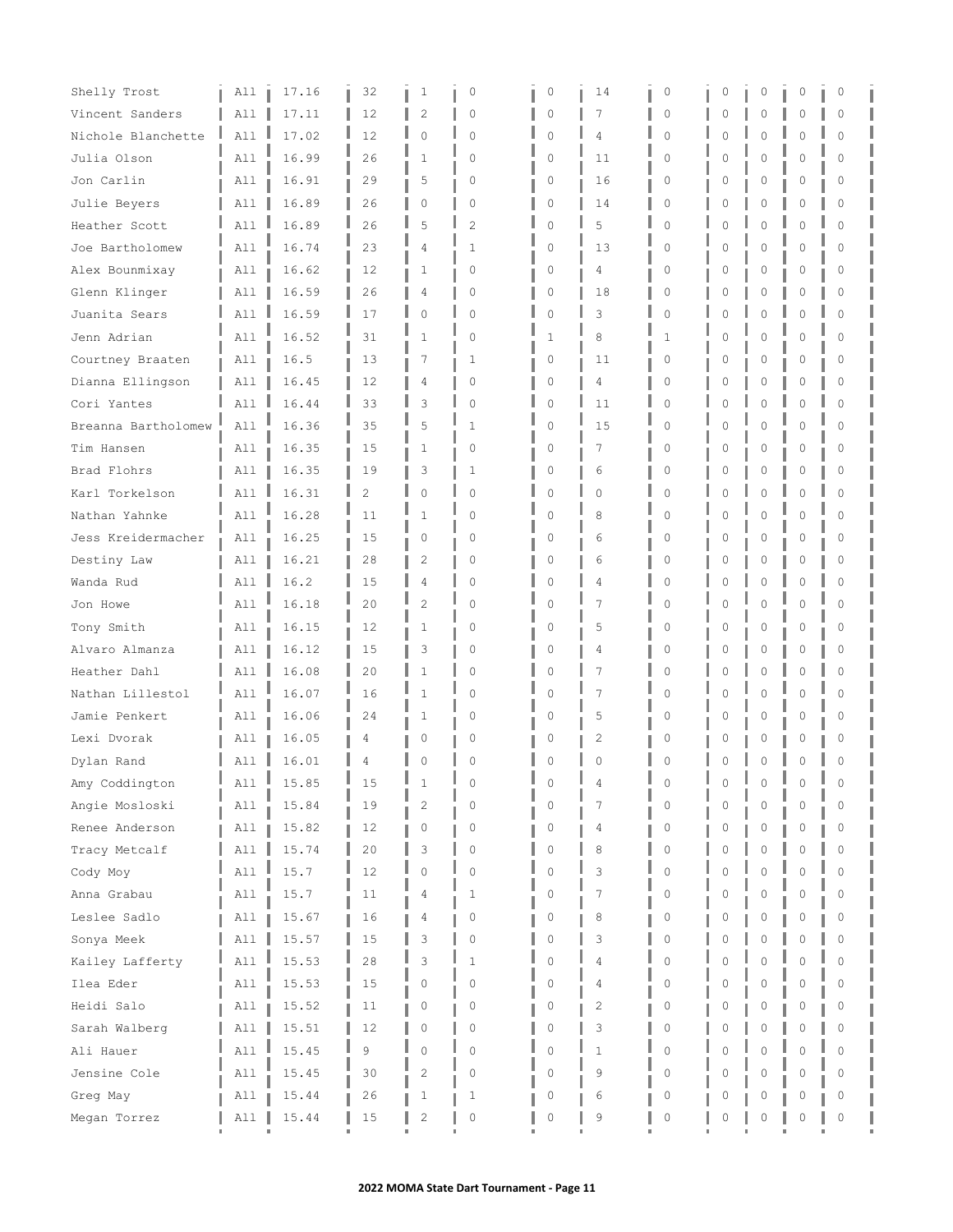| Melissa Schrom     | All | 15.38 | 20 |                | O         |        |                | $\Omega$ | 0            | 0        |          | $\Omega$ |
|--------------------|-----|-------|----|----------------|-----------|--------|----------------|----------|--------------|----------|----------|----------|
| Tamra Hutton       | All | 15.37 | 6  |                | $\Omega$  |        | 3              | 0        |              |          |          | 0        |
| Kris Hammell       | All | 15.36 | 12 | ∩              | $\Omega$  |        |                | 0        |              |          |          | Λ        |
| Jon Born           | A11 | 15.34 | 9  |                | $\Omega$  | 0      | $\mathbf{1}$   | $\Omega$ | $\mathbf{0}$ | $\Omega$ | $\Omega$ | $\Omega$ |
| Marybeth Weedmann  | All | 15.24 | 10 | 0              | 0         |        | 4              | 0        | 0            |          |          | 0        |
| Zach Southwick     | All | 15.05 | 12 | $\Omega$       | $\Omega$  |        | 6              |          |              |          |          | 0        |
| Sarah Lombard      | All | 14.81 | Δ  | ∩              | $\cap$    |        | $\overline{2}$ | $\cap$   |              |          |          | Λ        |
| Donna Hagestuen    | A11 | 14.67 | 12 | $\Omega$       | $\Omega$  | $\cap$ | $\mathbf{1}$   | $\Omega$ | $\mathbf{0}$ | 0        | $\circ$  | $\Omega$ |
| Stacy Shaffer      | All | 14.64 | 12 | 0              | O         |        | 2              | 0        | 0            |          |          | 0        |
| Sara Bearl         | All | 14.54 |    | O              | $\bigcap$ |        | 3              | O.       |              |          |          | 0        |
| Kelsie Olson       | All | 14.48 | 16 | ∩              | $\bigcap$ |        | 3              | $\cap$   |              |          |          | Λ        |
| Carrisa Gabrielson | A11 | 14.43 | 19 | $\overline{c}$ | $\Omega$  | O      | 7              | $\Omega$ | $\mathbf{0}$ | $\Omega$ | 0        | 0        |
| Ashlie Hurd        | A11 | 14.28 | 15 | 0              | O         |        | 2              | $\Omega$ | 0            |          |          | 0        |
| Ken Shaffer        | All | 14.06 | 12 |                | O         |        | 2              |          |              |          |          | 0        |
| Brian Riggleman    | All | 13.85 | 10 |                | $\cap$    |        |                | Λ        |              |          |          | U        |
|                    |     |       |    |                |           |        |                |          |              |          |          |          |

| Player            | Team  | <b>MPR</b> | Games        | Wins         | <b>Assists</b> | Hats           | WHorse         | 5MR            | 6MR | 7MR            | 8MR            | 9MR            |
|-------------------|-------|------------|--------------|--------------|----------------|----------------|----------------|----------------|-----|----------------|----------------|----------------|
| Dan Bauer         | All I | 4.65       | 4            | 0            | 2              | $\Omega$       | 1              | 4              | 2   | 2              | $\Omega$       | 1              |
| Josh Lecy         | A11   | 4.42       | 34           | 18           | $\overline{c}$ | 4              | $\mathbf{1}$   | 35             | 20  | 39             | $\overline{c}$ | 9              |
| Jed Neal          | All   | 4.25       | 22           | 13           | 0              | 5              | $\Omega$       | 30             | 17  | 20             | 1              | 5              |
| Chris Manske      | All   | 4.19       | 11           | 3            | 5              | $\mathbf{1}$   | $\Omega$       | 12             | 7   | 5              | $\mathbf 0$    | $\mathbf{1}$   |
| Ryan Gervais      | A11   | 4.18       | 80           | 37           | 9              | 3              | 3              | 90             | 49  | 65             | $\mathbf{1}$   | 24             |
| Bryce Smetana     | A11   | 4.17       | 20           | 6            | 4              | $\overline{c}$ | $\Omega$       | 23             | 3   | 14             | $\mathbf 0$    | $\overline{c}$ |
| Brian Ashbacher   | All   | 4.15       | 7            | $\mathbf{1}$ | $\overline{c}$ | $\overline{2}$ | $\Omega$       | 5              | 3   | 4              | $\Omega$       | $\overline{c}$ |
| Asnel Saintfort   | All   | 4.15       | 12           | 4            | $\overline{c}$ | $\mathbf{1}$   | $\Omega$       | 9              | 7   | 5              | $\Omega$       | $\mathbf{1}$   |
| Brian Aschbacher  | All   | 4.06       | 9            | 3            | $\overline{c}$ | $\overline{c}$ | $\Omega$       | 8              | 4   | 3              | $\Omega$       | $\mathbf{1}$   |
| Shayne Johnson    | All   | 3.99       | 13           | 5            | 6              | 1              | $\Omega$       | 10             | 4   | 3              | $\Omega$       | $\overline{c}$ |
| Darrell Nykenen   | All   | 3.95       | 27           | 13           | 4              | 5              | $\Omega$       | 23             | 18  | 15             | 0              | 4              |
| Geoff Berning     | All   | 3.87       | 38           | 19           | 5              | 5              | 1              | 29             | 10  | 20             | 0              | 10             |
| Jordan Elzinga    | A11   | 3.86       | 16           | 5            | 8              | 1              | $\Omega$       | 13             | 4   | 10             | $\Omega$       | $\Omega$       |
| Patrick Gordon    | All   | 3.84       | 8            | 1            | 4              | $\Omega$       | $\mathbf{0}$   | 6              | 7   | $\overline{c}$ | $\mathbf 0$    | $\mathbf{1}$   |
| Todd Beran        | All   | 3.83       | 30           | 14           | 0              | 4              | 1              | 32             | 21  | 17             | 0              | 4              |
| Tom Naatz         | All   | 3.83       | 33           | 13           | 3              | 7              | 0              | 30             | 21  | 31             | 0              | 4              |
| Ben Gerlesberger  | A11   | 3.82       | 31           | 19           | 6              | $\mathcal{D}$  | $\cap$         | 22             | 11  | 15             | $\mathbf{1}$   | 4              |
| Mike Woodcock     | A11   | 3.80       | 25           | $\mathsf{Q}$ | 3              | $\mathbf{1}$   | $\overline{c}$ | 36             | 9   | 16             | $\overline{2}$ | $\overline{c}$ |
| Jared Grulkowski  | All   | 3.80       | 11           | 1            | 5              | 2              | $\Omega$       | 11             | 3   | 4              | 0              | 3              |
| Brandon Geist     | All   | 3.78       | 13           | 4            | $\overline{c}$ | $\mathbf{1}$   | $\mathbf{1}$   | 13             | 3   | 2              | $\mathbf{1}$   | 3              |
| Jon Klein         | All   | 3.76       | 19           | 8            | 1              | 5              | $\Omega$       | $\overline{9}$ | 8   | 11             | $\mathbf{1}$   | $\overline{c}$ |
| Earl Hammell      | All   | 3.76       | 22           | 8            | 7              | $\overline{2}$ | $\overline{c}$ | 12             | 7   | 12             | $\mathbf 0$    | $\mathbf{1}$   |
| Steve Eisenhuth   | All   | 3.74       | 20           | 4            | 6              | $\overline{c}$ | $\Omega$       | 12             | 9   | 6              | 0              | 1              |
| Travis Wallace    | All   | 3.72       | 40           | 19           | 6              | 7              | $\Omega$       | 33             | 21  | 28             | 2              | 4              |
| Forestt Hameister | A11   | 3.71       | 16           | 4            | 8              | $\mathbf{1}$   | $\cap$         | 10             | 3   | 6              | $\mathfrak{D}$ | $\overline{2}$ |
| Kurt Andersen     | All   | 3.68       | $\mathsf{Q}$ | 3            | $\overline{c}$ | $\mathbf{1}$   | $\cap$         | 3              | 3   | 3              | $\Omega$       | $\mathbf{1}$   |
| Chad Hauer        | All   | 3.63       | 27           | 11           | 8              | $\Omega$       | 0              | 17             | 14  | 12             | $\mathbf{1}$   | 3              |
| Travis Frazier    | All   | 3.54       | 24           | 6            | 5              | 4              | 0              | 24             | 8   | 9              | 0              | $\mathbf{1}$   |
| Dylan Kazynski    | All   | 3.53       | 18           | 9            | $\Omega$       | 0              | $\mathbf{1}$   | 14             | 7   | 4              | 1              | 3              |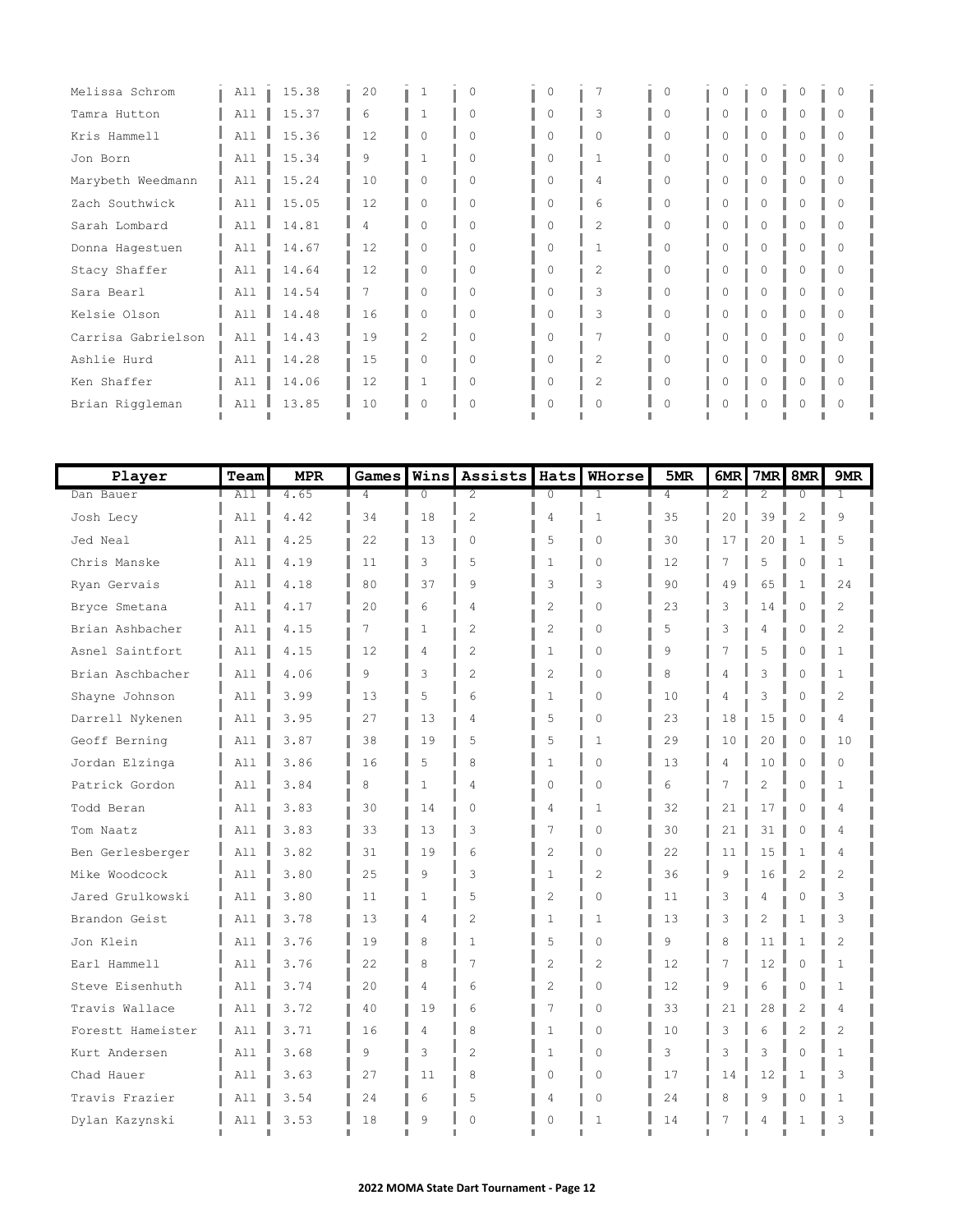| Kelly Muscarello | All      | 3.53 | 12             | 2              | 1              | 2        | 0              | 6  | 4  | 5              | 0              | $\circ$        |
|------------------|----------|------|----------------|----------------|----------------|----------|----------------|----|----|----------------|----------------|----------------|
| Jeremy Jensen    | All      | 3.52 | 6              | 4              | 0              | 2        | 0              | 4  | 1  | 2              | 1              | $\Omega$       |
| Joey Renner      | A11      | 3.52 | 11             | 3              | $\mathbf{1}$   | 1        | $\mathbf 0$    | 8  | 3  | 4              | 1              | $\Omega$       |
| Corey Beck       | All      | 3.46 | 25             | 4              | 10             | 2        | $\Omega$       | 21 | 15 | 3              | $\mathbf{1}$   | 1              |
| Austin Green     | All      | 3.41 | 13             | 3              | 3              | 3        | 0              | 7  | 5  | 3              | 0              | 1              |
| Pete Filla       | All      | 3.40 | 11             | 3              | 3              | 1        | $\circ$        | 2  | 2  | 6              | 0              | 1              |
| Kody Phillips    | All      | 3.39 | 32             | 8              | 13             | 3        | $\Omega$       | 6  | 10 | 13             | 1              | 3              |
| Mitch Berrum     | All      | 3.38 | 18             | 6              | 4              | 1        | $\Omega$       | 8  | 4  | 5              | 0              | 2              |
| Tyler Ward       | All      | 3.38 | 10             | $\overline{c}$ | 0              | 1        | 0              | 5  | 3  | 6              | 0              | 2              |
| Nate Dahl        | All      | 3.38 | 11             | 4              | 3              | 2        | 0              | 7  | 4  | 2              | 0              | 1              |
| Brandon Woodcock | A11      | 3.37 | $\overline{c}$ | $\overline{c}$ | $\circ$        | $\Omega$ | $\Omega$       | 3  | C  | 3              | $\mathbf 0$    | $\Omega$       |
| Jim Luebke       | A11      | 3.35 | 18             | 5              | 4              | $\Omega$ | $\Omega$       | 17 | 5  | 4              | $\Omega$       | 2              |
| Kevin Reed       | All      | 3.34 | 19             | 6              | 1              | 1        | 0              | 14 | 6  | 11             | 2              | 2              |
| Nick Hovland     | All      | 3.34 | 19             | 7              | 7              | 2        | $\circ$        | 14 | 9  | 4              | 0              | 2              |
| Micky Hanson     | A11      | 3.34 | 24             | 4              | 8              | $\Omega$ | $\Omega$       | 23 | 9  | 6              | $\Omega$       | $\overline{c}$ |
| Derek Dachel     | A11      | 3.32 | 18             | 5              | 4              | $\Omega$ | $\Omega$       | 12 | 4  | 10             | 0              | $\mathbf{1}$   |
| Jeremy Rypkema   | All      | 3.29 | 12             | 3              | 1              | 1        | 0              | 13 | 7  | 4              | 0              | 1              |
| Rick Lowell      | All      | 3.28 | 18             | 8              | 1              | 1        | $\circ$        | 18 | 8  | 7              | 0              | 0              |
| Lee Hunt         | A11      | 3.27 | 32             | 10             | 6              | 1        | $\mathbf 0$    | 19 | 9  | 13             | 0              | 0              |
| Kris Beck        | A11      | 3.25 | 62             | 17             | 17             | 8        | $\overline{c}$ | 59 | 27 | 22             | $\overline{c}$ | 3              |
| Ryan Witt        | A11      | 3.25 | 29             | 10             | 4              | 8        | 0              | 26 | 9  | 8              | 0              | 0              |
| Jon Gwilt        | All      | 3.22 | 15             | 5              | 9              | 0        | 0              | 10 | 6  | 5              | 0              | 0              |
| Brandon Schmidt  | A11      | 3.21 | 21             | 10             | 5              | 2        | $\Omega$       | 19 | 4  | 6              | 1              | 3              |
| Jake Stang       | All      | 3.20 | 13             | 3              | 3              | 0        | 0              | 11 | 5  | 3              | 0              | $\Omega$       |
| Nate Milbrath    | All      | 3.19 | 24             | 7              | 1              | 3        | 0              | 16 | 8  | 6              | 0              | 2              |
| Jonathan Broden  | All      | 3.19 | 11             | $\mathbf{2}$   | 1              | 1        | 0              | 5  | 5  | 3              | 0              | 0              |
| Justin Hauer     | A11      | 3.19 | 25             | 8              | 8              | 2        | $\Omega$       | 17 | 11 | 5              | $\Omega$       | 0              |
| Josh Luethe      | A11      | 3.19 | 30             | 18             | 5              | 6        | 0              | 28 | 9  | 10             | $\mathbf{1}$   | 2              |
| Rick Iverson     | All      | 3.18 | 33             | 18             | 3              | 5        | 0              | 30 | 13 | 11             | $\circ$        | 1              |
| Tony Meilke      | All      | 3.15 | 18             | 8              | 1              | 1        | 0              | 16 | 6  | 9              | 1              | 0              |
| Drew Fosland     | All      | 3.14 | 32             | 11             | 3              | 5        | 0              | 20 | 14 | 11             | 0              | $\overline{c}$ |
| Shawn Schoen     | L<br>A11 | 3.13 | 16             | 8              | $\overline{c}$ |          |                | 13 | 3  | 3              | $\Omega$       |                |
| Amanda Bush      | All      | 3.13 | 3              | 0              | 0              | 1        | $\Omega$       | 3  | 1  | $\mathbf 0$    | 0              | 0              |
| Matt Cook        | All      | 3.12 | 11             | 5              | 1              | 0        | 0              | 7  | 5  | 2              | 0              | 0              |
| Tripp Sedio      | A11      | 3.12 | 29             | 11             | 5              | 5        | $\Omega$       | 17 |    | 9              | O              | $\Omega$       |
| Josh Johnson     | All      | 3.11 | 17             | 4              | 9              | 1        | 0              | 12 | 1  | 3              | $\Omega$       | 2              |
| Luke Eide        | All      | 3.10 | 12             | 3              | 6              | 0        | 0              | 5  | 7  | 3              | 0              | 1              |
| Todd Riggs       | All      | 3.10 | 42             | 21             | 6              | 2        | 0              | 22 | 21 | 14             | 0              | 1              |
| Cory Gust        | All      | 3.09 | 12             | 4              | 4              | 1        | 0              | 10 | 2  |                | 0              | 0              |
| Adam Forrest     | All      | 3.09 | 20             | 4              | 6              | $\Omega$ | $\Omega$       | 6  | 12 | $\overline{4}$ | $\Omega$       | 1              |
| Matt Miller      | All      | 3.09 | 22             | 4              | 3              | 4        | 0              | 15 | 5  | 3              | 1              | 0              |
| <b>JOHN</b>      | All      | 3.08 | 3              | 0              | 1              | 0        | 0              | 4  | 0  | 1              | 0              | 0              |
| Allen Maggio     | All      | 3.08 | 14             | 7              | 0              | 2        | 0              | 15 |    | 9              | 1              | $\Omega$       |
| Brandon Franke   | All      | 3.07 | 32             | 10             | 5              | 5        | 0              | 26 | 11 | 7              | 0              | 1              |
| Al Busse         | All      | 3.06 | 27             | 11             | 4              | 2        | 0              | 19 | 11 | 6              | 1              | 0              |
| Mike Yantes      | All      | 3.06 | 60             | 27             | 10             | 6        | 0              | 56 | 18 | 17             | 2              | 0              |
| Brent Serum      | All      | 3.06 | 32             | 12             | 7              | 0        | 0              | 18 | 14 | 9              | Λ              | 3              |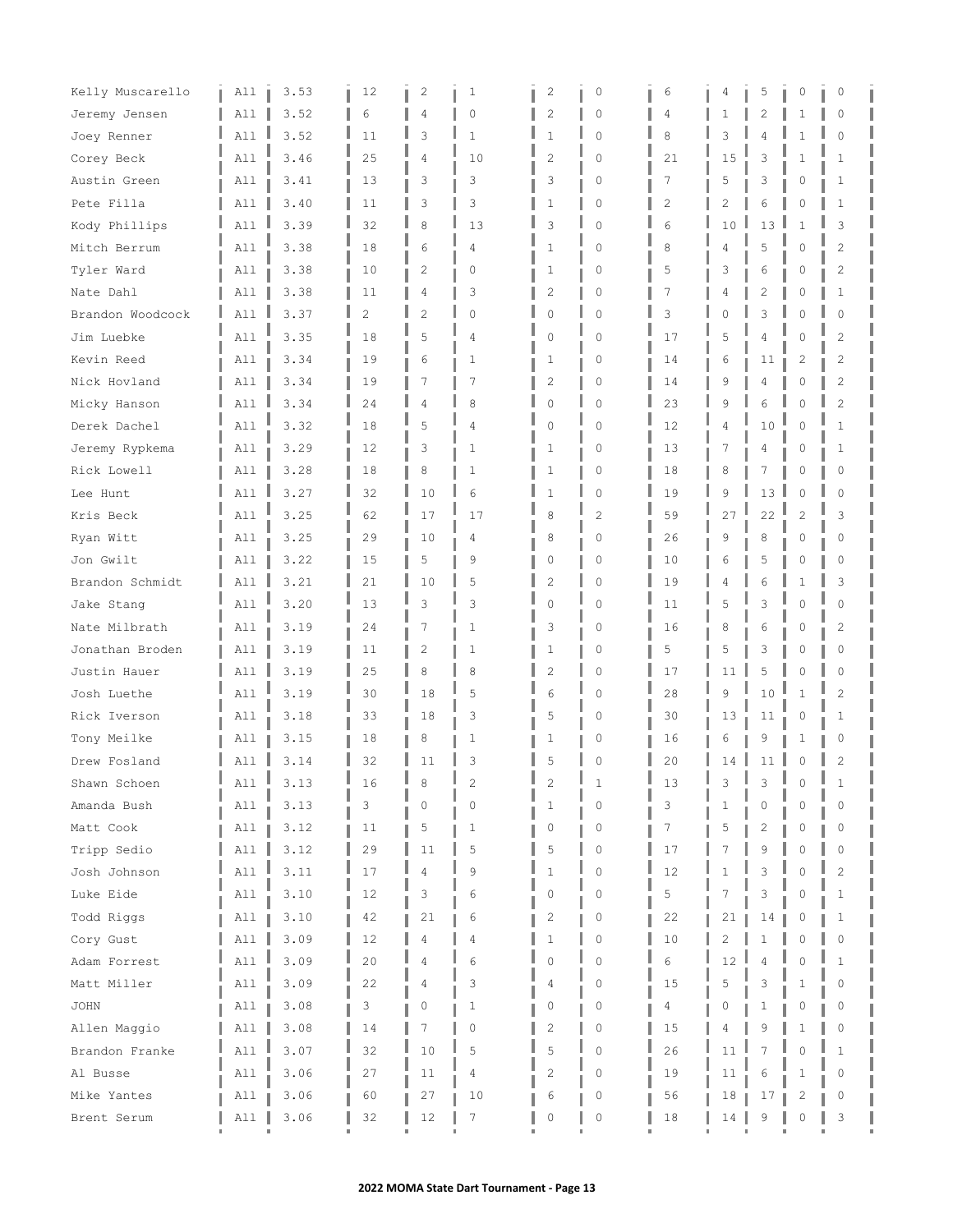| Ashely Wilson               | All        | 3.05         | 5              | 3                  | $\overline{c}$    | 0                | $\overline{c}$              | 0        | 2              | 0              | 0             | 0              |
|-----------------------------|------------|--------------|----------------|--------------------|-------------------|------------------|-----------------------------|----------|----------------|----------------|---------------|----------------|
| Dale Lemieux                | All        | 3.05         | 26             | 4                  | 9                 | 0                | $\mathbf{0}$                | 16       | 6              | 5              | 1             | 0              |
| Brian Grimley               | A11        | 3.05         | 26             | 7                  | 8                 | $\overline{c}$   | $\mathbf{0}$                | 24       | 4              | 4              | 1             | $\circ$        |
| Zach Aker                   | All        | 3.02         | 13             | 1                  | $\overline{2}$    | 0                | $\Omega$                    | 4        | 2              | 10             | 1             | 1              |
| Mike Rotta                  | All        | 3.02         | 8              | 3                  | $\Omega$          | 0                | $\Omega$                    | 4        | 4              | 1              | 0             | $\Omega$       |
| Taylor Hengel               | All        | 3.01         | 17             | 5                  | 2                 | 5                | $\mathbf{1}$                | 16       | 2              | 6              | 0             | $\Omega$       |
| Steve Baune                 | All        | 3.00         | $\overline{c}$ | $\mathbf{1}$       | $\Omega$          | $\mathbf 0$      | $\Omega$                    | 1        | O              | $\Omega$       | $\Omega$      | $\Omega$       |
| Cole Wohlers                | A11        | 3.00         | $\mathbf{1}$   | 0                  | 0                 | 0                | $\mathbf{0}$                | $\Omega$ | 0              | $\mathbf{1}$   | 0             | 0              |
| Jeff Coleman                | All        | 3.00         | 18             | $\overline{2}$     | 5                 | 2                | $\circ$                     | 6        | 4              | 4              | 0             | 1              |
| Dale Sinz                   | All        | 2.99         | 17             | 1                  | 7                 | 1                | $\mathbf{0}$                | 9        | 5              | 3              | 1             | 0              |
| Dan Johnson                 | All        | 2.99         | 14             | 7                  | $\mathbf{1}$      | $\overline{c}$   | $\mathbf{1}$                | 4        | 3              | 4              | $\mathbf 0$   | $\mathbf{1}$   |
| Jeremy Tranberg             | A11        | 2.98         | 20             | 6                  | 3                 | $\mathbf{1}$     | $\Omega$                    | 11       | 3              | 4              | $\Omega$      | $\overline{c}$ |
| Joe Platteter               | A11        | 2.97         | 19             | 10                 | 7                 | 0                | $\circ$                     | 11       | 6              | 1              | 1             | 1              |
| Steve Bollin                | All        | 2.95         | 30             | 17                 | 2                 | 3                | $\circ$                     | 20       | 12             | 12             | 0             | 2              |
| John Hoosline               | A11        | 2.95         | 22             | 7                  | 7                 | 2                | $\Omega$                    | 9        | 3              | 6              | 0             | $\Omega$       |
| Nick Bruhn                  | A11        | 2.94         | 11             | 5                  | $\Omega$          | $\mathbf{1}$     | $\mathbf{1}$                | 4        | 5              | 5              | $\circ$       | $\mathbf 1$    |
| Aaron Petron                | A11        | 2.93         | 19             | 6                  | 4                 | $\circ$          | $\circ$                     | 13       | 7              | 8              | 0             | $\Omega$       |
| Josh Wiley                  | All        | 2.93         | 15             | 4                  | 5                 | 0                | $\circ$                     | 4        | 10             | 1              | 0             | $\Omega$       |
| Michael Hoosline            | All        | 2.93         | 17             | 4                  | 6                 | $\mathbf 1$      | $\mathbf{1}$                | 5        | 2              | 5              | $\Omega$      | $\mathbf{1}$   |
| MIKE SOTO                   | All        | 2.92         | 19             | 7                  | 4                 | 3                | $\Omega$                    | 4        | 5              | 3              | 1             | $\Omega$       |
| MIKE                        | All        | 2.91         | 16             | 4                  | 6                 | 2                | $\circ$                     | 9        | 5              | 3              | 0             | 0              |
| Julius Shelton              | All        | 2.91         | 22             | 2                  | 4                 | $\mathbf 1$      | $\circ$                     | 11       | 6              | 6              | 0             | $\Omega$       |
| Teagan Olson                | All        | 2.91         | 17             | 4                  | 4                 | $\mathbf 1$      | $\mathbf{1}$                | 6        | 2              | 3              | $\Omega$      | $\Omega$       |
| Jordan Douglas              | A11        | 2.91         | 8              | 5                  | 0                 | $\mathbf{1}$     | $\mathbf{0}$                | 6        | 6              | 7              | $\mathbf 0$   | 0              |
| Brian Woodcock              | A11        | 2.91         | $\overline{c}$ | 0                  | $\Omega$          | 0                | $\Omega$                    | 1        | 0              | 1              | 0             | $\Omega$       |
| Crystal Andersen            | All        | 2.91         | 11             | $\circ$            | 6                 | 0                | $\mathbf{0}$                | 5        | 4              | 1              | 0             | $\Omega$       |
| Nick Jacobson               | A11        | 2.89         | 28             | 8                  | 7                 | 1                | $\Omega$                    | 17       | 7              | $\overline{c}$ | $\Omega$      | $\Omega$       |
| Jarrod Walker               | A11        | 2.88         | 38             | 12                 | 5                 | 4                | $\mathbf{1}$                | 25       | 11             | 4              | 1             | 1              |
| Tyler Braaten               | All        | 2.88         | 18             | 8                  | 4                 | 0                | $\mathbf{1}$                | 12       | 3              | 3              | $\circ$       | 0              |
| Tyler Sygulla               | All        | 2.87         | 11             | 3                  | 2                 | 0                | $\circ$                     | 4        | 8              | 2              | 0             | 1              |
| John Meyer                  | All        | 2.87         | 13             | 3                  | 3                 | 1                | $\Omega$                    | 7        | 5              | $\overline{c}$ | $\mathbf 0$   | $\Omega$       |
| Sonya Meek                  | All        | 2.86         | З              |                    | 0                 |                  | 0                           | 1        | 0              | 0              | 0             | 0              |
| Titus Torkelson             | All        | 2.85         | 8              | 0                  | 1                 | $\Omega$         | $\Omega$                    | 5        | 2              | 1              | 0             | $\Omega$       |
| Mike Klungtvedt             | All        | 2.85         | 28             | 12                 | 7                 | 3                | $\circ$                     | 14       | 10             | 9              | 0             | 2              |
| Jared Wilde                 | All        | 2.84         | 27             | 6                  | 5                 | $\overline{c}$   | $\Omega$                    | 15       | 5              | 5              | $\Omega$      | $\overline{c}$ |
| Jon Conley                  | All        | 2.84         | 12             | $\mathbf{1}$<br>9  | 0                 | $\overline{c}$   | $\mathbf{0}$                | 8        | $\overline{2}$ | 1              | $\Omega$      | $\mathbf{1}$   |
| Garrett Bratland            | All        | 2.83         | 18             |                    | 0                 | 3                | $\mathbb O$                 | 17       | 10             | 3              | 0             | 0              |
| Mike Moughan                | All        | 2.83<br>2.83 | 32             | 13                 | 5                 | 1                | 0<br>$\mathbf{0}$           | 24       | 6<br>7         | 9<br>5         | 0<br>$\circ$  | 3<br>$\Omega$  |
| Todd Hallin                 | All        | 2.83         | 26<br>6        | 11<br>$\mathbf{1}$ | 5<br>$\mathbf{1}$ | 3<br>$\mathbf 0$ | $\Omega$                    | 19<br>5  | 0              | $\Omega$       | 1             | $\Omega$       |
| John Hooline                | All        |              |                |                    |                   |                  |                             |          | 5              |                |               |                |
| Terry Sears                 | All        | 2.83         | 13             | 4                  | 2                 | 1                | 0                           | 6        |                | $\overline{c}$ | 0             | $\Omega$       |
| Jordan Chase<br>Zach Wilder | All        | 2.82<br>2.82 | 39             | 14<br>5            | 8<br>9            | 5<br>1           | $\mathbb O$<br>$\mathbf{0}$ | 19       | 9<br>5         | 12             | 0<br>$\Omega$ | 2<br>$\Omega$  |
| Troy Kuchta                 | All<br>All | 2.82         | 31<br>11       | $\overline{c}$     | $\overline{c}$    | 0                | $\mathbf{0}$                | 15<br>4  | 0              | 3              | $\circ$       | $\Omega$       |
| John Jacobson               | All        | 2.81         | 13             | 4                  | $\mathbf{2}$      | 2                | 0                           | 5        | 4              | $\overline{c}$ | $\Omega$      | $\Omega$       |
| Andy Hoch                   | All        | 2.81         | 15             | 2                  | 2                 | 0                | 0                           | 5        | 5              | 2              | 0             |                |
| Alex Franz                  | All        | 2.79         | 8              | $\mathbf{2}$       | 0                 | 0                | $\mathbb O$                 | 3        | 2              | 1              | 0             | 1              |
|                             |            |              |                |                    |                   |                  |                             |          |                |                |               |                |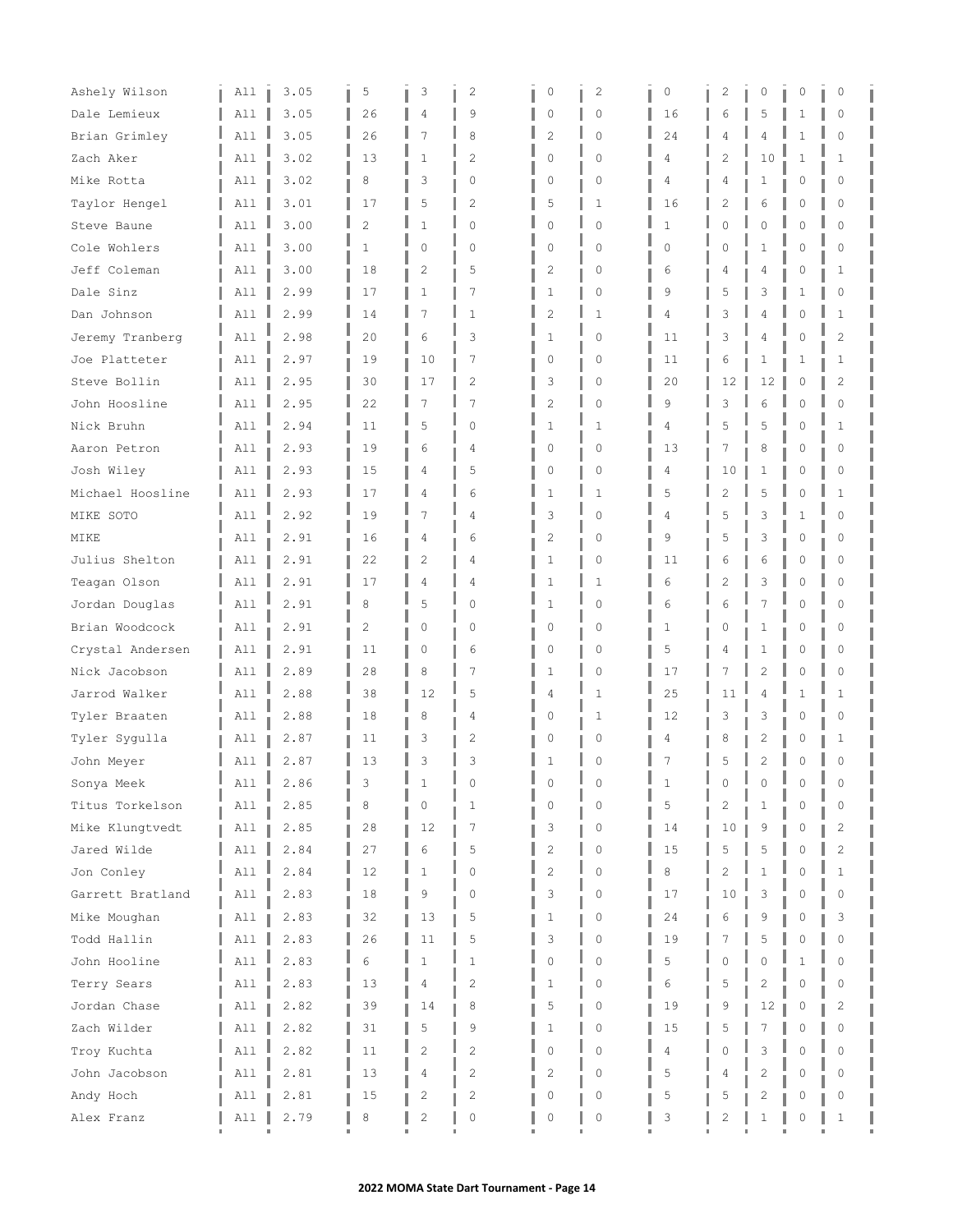| Anthony Boutin    | All | 2.79 | 18             | 10             | 3              | 2              | 0            | 7            | 9  | 3              | 0           | 1              |  |
|-------------------|-----|------|----------------|----------------|----------------|----------------|--------------|--------------|----|----------------|-------------|----------------|--|
| Jason Douglas     | All | 2.78 | 21             | 4              | 3              | 1              | $\mathbf{1}$ | 13           | 1  | 5              | 0           | $\Omega$       |  |
| Ryan Kolb         | A11 | 2.77 | 26             | 12             | 3              | 1              | $\mathbf{0}$ | 15           | 12 | 5              | O           | $\Omega$       |  |
| Nate Lecy         | All | 2.77 | 17             | 3              | 3              | 0              | $\Omega$     | 9            | 3  | 3              | O           | 1              |  |
| Greg Raetz        | All | 2.75 | 12             | 5              | 1              | 0              | $\Omega$     | 10           | 3  | 4              | Ω           | 0              |  |
| John Ritter       | A11 | 2.75 | 12             | $\mathbf{1}$   | 5              | 0              | $\mathbf{0}$ | 4            | 3  | 2              | 0           | $\mathbf{1}$   |  |
| Elmer Winter      | All | 2.74 | 26             | 7              | 11             | 1              | $\Omega$     | 8            | 2  | 4              | $\cap$      | $\overline{2}$ |  |
| Chad Cordova      | All | 2.74 | 13             | 3              | 3              | 0              | $\mathbf{0}$ | 4            | 1  | 3              | 0           | $\Omega$       |  |
| Brian Sommerfeldt | All | 2.73 | 19             | 3              | 7              | 0              | $\circ$      | 9            | 2  | 3              | 0           | 0              |  |
| Cole Harms        | All | 2.72 | 18             | 4              | 6              | 1              | $\mathbf{0}$ | 6            | 3  | 1              | 1           | 1              |  |
| Phil Bleile       | All | 2.72 | 15             | 1              | $\overline{c}$ | 0              | $\mathbf{0}$ | 10           | 4  | 1              | $\Omega$    | $\Omega$       |  |
| Austin Halbakken  | All | 2.72 | 26             | 3              | $\overline{c}$ | $\overline{c}$ | $\Omega$     | 13           | 8  | 9              | $\Omega$    | $\Omega$       |  |
| Mike Stenzel      | All | 2.71 | 20             | 7              | 7              | 1              | 2            | 9            | 5  | 1              | 0           | 1              |  |
| Ryan Johnson      | All | 2.71 | 14             | 6              | 2              | 0              | $\circ$      | 3            | 4  | 2              | 0           | 0              |  |
| Dan McDonough     | A11 | 2.71 | 26             | 11             | 5              | 0              | $\Omega$     | 6            | 8  | 4              | $\Omega$    | $\Omega$       |  |
| Kyle McDermand    | A11 | 2.70 | 22             | 7              | 4              | 4              | $\Omega$     | 15           | 5  | 11             | $\Omega$    | $\Omega$       |  |
| Jake Smeltzer     | All | 2.70 | 28             | 7              | 8              | $\mathbf{2}$   | $\circ$      | 14           | 4  | 4              | 0           | 0              |  |
| Taylor Prey       | All | 2.69 | 13             | 3              | 4              | 0              | $\circ$      | 7            | 3  | 2              | 0           | 1              |  |
| Brent Peters      | A11 | 2.69 | 27             | 7              | 7              | 4              | $\Omega$     | 9            | 9  | 9              | $\cap$      | $\Omega$       |  |
| Chris Weatherly   | All | 2.69 | 12             | 3              | $\overline{c}$ | $\overline{c}$ | $\Omega$     | 4            | 2  | $\overline{c}$ | $\cap$      | $\Omega$       |  |
| Jordan Hietpas    | All | 2.69 | 36             | 7              | 10             | 0              | $\circ$      | 19           | 9  | 10             | 1           | 1              |  |
| Danny Dvorak      | All | 2.69 | 38             | 18             | 8              | $\circ$        | $\circ$      | 25           | 12 | 8              | 0           | $\Omega$       |  |
| Simon Anderson    | All | 2.69 | 37             | 17             | 5              | 1              | $\mathbf{0}$ | 27           | 11 | 11             | $\mathbf 0$ | $\Omega$       |  |
| Ryan Smith        | All | 2.67 | 15             | 5              | 4              | 0              | $\mathbf{0}$ | 6            | 4  | 2              | 0           | 1              |  |
| Corey Delong      | All | 2.67 | 4              | $\overline{c}$ | $\Omega$       | 0              | $\Omega$     | 2            | 0  | 0              | Ω           | 0              |  |
| Tom Fedoryk       | All | 2.66 | 8              | 2              | 1              | 1              | $\circ$      | 4            | 1  | 3              | 0           | 0              |  |
| Bryan Hanson      | All | 2.66 | 18             | 10             | $\Omega$       | 1              | $\Omega$     | 15           | 7  | 4              | Λ           | $\Omega$       |  |
| Mike Frederick    | All | 2.66 | 21             | 4              | 5              | 3              | $\Omega$     | 17           | 3  | 4              | 1           | $\Omega$       |  |
| Scott Peterson    | All | 2.66 | 12             | 1              | 5              | 1              | $\circ$      | 5            | 3  | 2              | 0           | 0              |  |
| Pat Beyers        | All | 2.64 | 26             | 10             | 4              | 0              | $\Omega$     | 10           | 4  | 3              | 1           | 0              |  |
| Devin Neis        | All | 2.62 | 12             | 5              | 3              | 0              | $\Omega$     | 6            | 2  | 0              | 0           | $\mathbf{1}$   |  |
| Jeff Harris       | All | 2.62 | 25             | 9              | З              |                | 0            |              | 2  |                |             |                |  |
| Phil Anderson     | All | 2.62 | 20             | 3              | 4              | 1              | $\Omega$     | 5            | 6  | 2              | Ω           | 0              |  |
| MATT              | All | 2.61 | 2              | 1              | 0              | 0              | 0            | 1            | 1  | 0              | 0           | 0              |  |
| Paul Hunter       | All | 2.60 | 31             | 8              | 7              | 0              | $\mathbf{0}$ | 10           | 5  | 4              |             | 1              |  |
| Ashley Miller     | All | 2.60 | $\overline{2}$ | 0              | 0              | 0              | 0            | $\mathbf{1}$ | 1  | 0              | $\cap$      | $\Omega$       |  |
| Michael Hooline   | All | 2.60 | 6              | 1              | 1              | 0              | $\mathbf{0}$ | 2            | 1  | 0              | 0           | 0              |  |
| John Jensen       | All | 2.59 | 17             | 6              | 4              | 0              | 0            | 9            | 4  | 3              | 0           | 0              |  |
| Dylan Stoffregen  | All | 2.59 | 11             | 2              | 4              | 0              | $\mathbb O$  | 3            | 5  | 0              | $\cap$      | $\Omega$       |  |
| Josh Knuth        | All | 2.59 | 12             | $\overline{2}$ | 5              | 0              | $\Omega$     | 5            | 2  | $\overline{c}$ | $\cap$      | $\Omega$       |  |
| Kennedy Swanson   | All | 2.58 | 13             | 5              | 1              | 1              | 0            | 6            | 4  | 3              | Ω           | 0              |  |
| Jody Moody        | All | 2.58 | 21             | 3              | 4              | 1              | 1            | 6            | 3  | 3              | 0           | 1              |  |
| Jeff Femling      | All | 2.58 | 15             | 10             | $\mathbf{1}$   | 1              | 0            | 6            | 2  | 3              | 0           | $\Omega$       |  |
| Matt Wolter       | All | 2.57 | 13             | 5              | 0              | 0              | $\mathbf{0}$ | 8            | 5  | 3              | $\Omega$    | $\Omega$       |  |
| Bryan Sieben      | All | 2.57 | 31             | 8              | 10             | 2              | 0            | 18           | 2  | 2              | 1           | 0              |  |
| David Torrez      | All | 2.57 | 17             | 5              | 4              | 0              | 0            | 3            | 4  | 0              | 0           |                |  |
| Jeff Milbrandt    | All | 2.56 | 35             | 12             | 11             | 0              | $\mathbb O$  | 11           |    | 2              | 2           | 1              |  |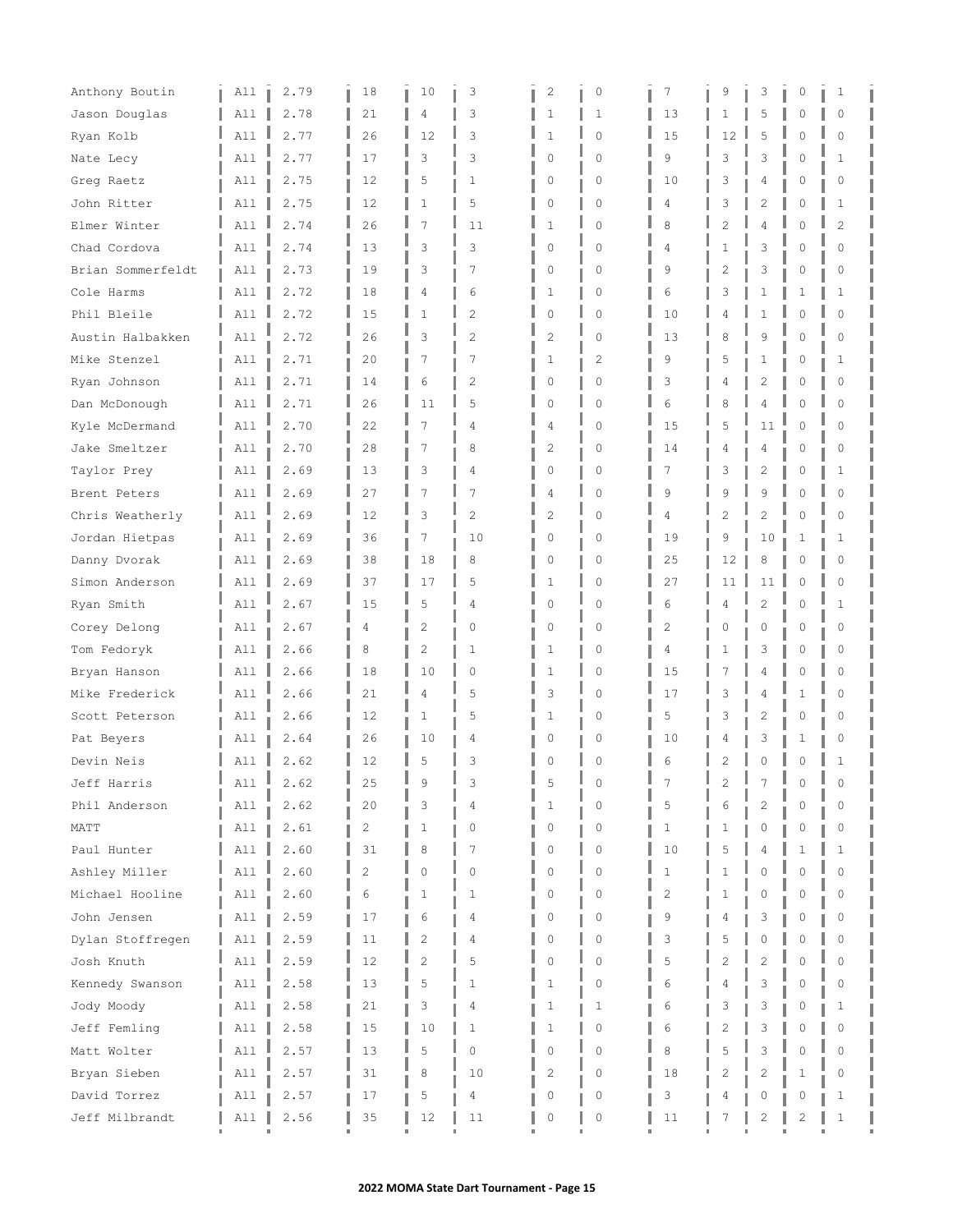| JJ Mosher        | All | 2.56 | 19 | 6              | 6              | 1              | 0                   | 11             | 4              | 0              | 1            | 1            |  |
|------------------|-----|------|----|----------------|----------------|----------------|---------------------|----------------|----------------|----------------|--------------|--------------|--|
| Cody Bartholomew | All | 2.56 | 12 | 3              | 2              | 0              | $\circ$             | 8              | 2              | 1              | 0            | 1            |  |
| Kelly Vantoff    | A11 | 2.54 | 15 | 5              | 3              | $\circ$        | $\mathbf{0}$        | 8              | 5              | $\mathbf{1}$   | 0            | 1            |  |
| Nathan Strasser  | All | 2.54 | 5  | $\mathbf{1}$   | 0              | 0              | $\Omega$            | $\mathbf{1}$   | 1              | 1              | O            | $\Omega$     |  |
| Erin Kolb        | All | 2.54 | 23 | 6              | 5              | 0              | $\Omega$            | 14             | 4              | 2              | 1            | 0            |  |
| Troy Kuchta      | All | 2.53 | 19 | 3              | 5              | 3              | $\mathbf{1}$        | 4              | 6              | 3              | 1            | 0            |  |
| Scott Green      | All | 2.53 | 17 | 5              | 8              | $\overline{c}$ | $\Omega$            | 8              | 4              | $\overline{c}$ | $\Omega$     | 1            |  |
| Mike Guthrie     | All | 2.52 | 19 | 6              | 2              | 0              | $\mathbf{0}$        | 8              | 4              | 2              | 0            | $\Omega$     |  |
| Ben Regner       | All | 2.52 | 13 | 3              | 2              | 0              | $\circ$             | 9              | 4              | 2              | 0            | 0            |  |
| Mike Kent        | All | 2.52 | 15 | 3              | 4              | 0              | $\mathbf{0}$        | 6              | 4              | 4              | 0            | 0            |  |
| Justin Sathoff   | All | 2.51 | 36 | 7              | 11             | $\overline{c}$ | $\Omega$            | 11             | 7              | 6              | $\Omega$     | $\mathbf{1}$ |  |
| Mike Bremer      | All | 2.51 | 28 | 5              | 13             | $\overline{2}$ | $\Omega$            | 7              | 5              | 4              | O            | $\Omega$     |  |
| Andy Weiland     | All | 2.51 | 23 | 11             | 1              | 1              | $\circ$             | 17             | 9              | 6              | 0            | 1            |  |
| Brian Swanson    | All | 2.50 | 2  | 0              | 0              | 0              | $\circ$             | 1              | 0              | 0              | 0            | 0            |  |
| Darin Van Handel | A11 | 2.49 | 34 | 9              | 6              | 1              | $\Omega$            | 16             | 6              | 7              | $\Omega$     | $\Omega$     |  |
| Conner Hagberg   | A11 | 2.49 | 39 | 10             | 12             | $\overline{c}$ | $\Omega$            | 22             | 9              | 1              | $\mathbf{1}$ | $\mathbf{1}$ |  |
| Brian Flick      | All | 2.49 | 11 | 5              | 3              | $\circ$        | $\circ$             | 6              | 0              | 0              | 0            | $\Omega$     |  |
| Leon Underdahl   | All | 2.49 | 13 | 2              | 5              | 1              | 1                   | 5              | 1              | 2              | 0            | 0            |  |
| Chris Gregoire   | All | 2.49 | 15 | 4              | 3              | 0              | $\mathbf{0}$        | 9              | 1              | $\overline{c}$ | $\cap$       | $\Omega$     |  |
| Dusty Fenske     | All | 2.48 | 12 | 3              | 1              | 1              | $\Omega$            | 12             | 2              | 3              | $\Omega$     | $\Omega$     |  |
| Nikki Zebell     | A11 | 2.48 | 37 | 12             | 10             | 3              | 1                   | 22             | 6              | 2              | 0            | 0            |  |
| Fred Ellison     | All | 2.47 | 3  | 1              | 0              | $\circ$        | $\circ$             | 1              | 0              | 0              | 0            | 0            |  |
| Zach Bowman      | All | 2.47 | 31 | 7              | 11             | $\overline{c}$ | $\Omega$            | 7              | 7              | 1              | O            | $\Omega$     |  |
| Chuck Harp       | All | 2.47 | 10 | 1              | 1              | 1              | $\mathbf{0}$        | 8              | 1              | 1              | 0            | 1            |  |
| Logan McColloch  | All | 2.45 | 27 | 16             | 6              | 0              | $\Omega$            | 14             | 3              | 4              | Ω            | 1            |  |
| Rick Bevers      | All | 2.45 | 17 | 5              | 4              | 1              | $\mathbf{0}$        | 8              | 2              | 3              | 0            | 0            |  |
| Troy Hughes      | All | 2.44 | 45 | 13             | 15             | 0              | $\Omega$            | 25             | 6              | 11             | $\Omega$     | $\Omega$     |  |
| Jesse Haukom     | All | 2.44 | 17 | 6              | 1              | 0              | $\Omega$            | 12             | 5              | $\overline{2}$ | $\Omega$     | $\Omega$     |  |
| Eric Kuske       | All | 2.44 | 14 | 4              | 1              | 1              | $\circ$             | 9              | 3              | 5              | 0            | 0            |  |
| Dale Anderson    | All | 2.43 | 18 | 7              | 1              | 0              | 0                   | 8              | 4              | 4              | Ω            | 1            |  |
| Ryan Semlar      | All | 2.43 | 12 | 2              | $\overline{c}$ | 0              | $\Omega$            | 1              | 7              | 2              | 0            | $\circ$      |  |
| Paul Kietzmann   | All | 2.42 | 15 | 3              | 4              |                | 0                   | 5              | 4              |                |              |              |  |
| Mike Stang       | All | 2.42 | 36 | 8              | 5              | 0              | $\Omega$            | 11             | 9              | $\mathbf{1}$   | Ω            | 2            |  |
| Nick Huebner     | All | 2.42 | 17 | 5              | 5              | 1              | 0                   | 4              | 3              | 1              | 1            | 0            |  |
| Jake Mewhorter   | All | 2.42 | 6  | $\overline{c}$ | $\Omega$       | 0              | $\Omega$            | 6              | 0              | $\overline{c}$ | $\cap$       | $\Omega$     |  |
| Dayton Cotten    | All | 2.41 | 9  | 3              | 4              | 0              | 0                   | 1              | $\overline{c}$ | $\mathbf{1}$   | O            | 1            |  |
| Sandra Hoch      | All | 2.41 | 15 | 0              | $\overline{c}$ | 0              | $\mathbf{0}$        | 8              | 1              | 2              | 0            | 1            |  |
| Ted Bratulich    | All | 2.41 | 12 | 3              | 4              | 0              | 0                   | 4              | 5              | 1              | 0            | 0            |  |
| Samantha Delong  | All | 2.40 | 17 | 5              | 4              | 0              | $\mathsf{O}\xspace$ | 3              | O              | 3              |              | $\Omega$     |  |
| Lareme Postel    | All | 2.40 | 16 | 6              | 3              | 0              | $\Omega$            | 4              | 3              | 4              | $\cap$       | $\Omega$     |  |
| Jerry Ross       | All | 2.39 | 13 | 4              | 4              | 0              | 0                   | 3              | 4              | 2              | Ω            | 0            |  |
| Dustin Prueher   | All | 2.38 | 42 | 18             | 4              | 3              | 1                   | 19             | 11             | 9              | 0            | 0            |  |
| Don Martens      | All | 2.38 | 11 | 1              | 0              | 1              | 0                   | 2              | 3              | 0              | 0            | $\Omega$     |  |
| Skyler Woodcock  | All | 2.38 | 9  | $\mathbf{1}$   | 5              | 0              | $\mathbf{0}$        | $\overline{2}$ | 0              | $\mathbf{1}$   | 0            | $\Omega$     |  |
| Greg Resendez    | All | 2.37 | 44 | 15             | 8              | 2              | 0                   | 12             | 13             | 7              | 1            | 1            |  |
| MATT             | All | 2.37 | 16 | 4              | 5              | 0              | 0                   | 4              | 2              | 3              | 0            | 0            |  |
| Spencer Kehoe    | All | 2.37 | 19 | 3              | 5              | 1              | $\mathbb O$         | 6              | 2              | 2              | 0            | 0            |  |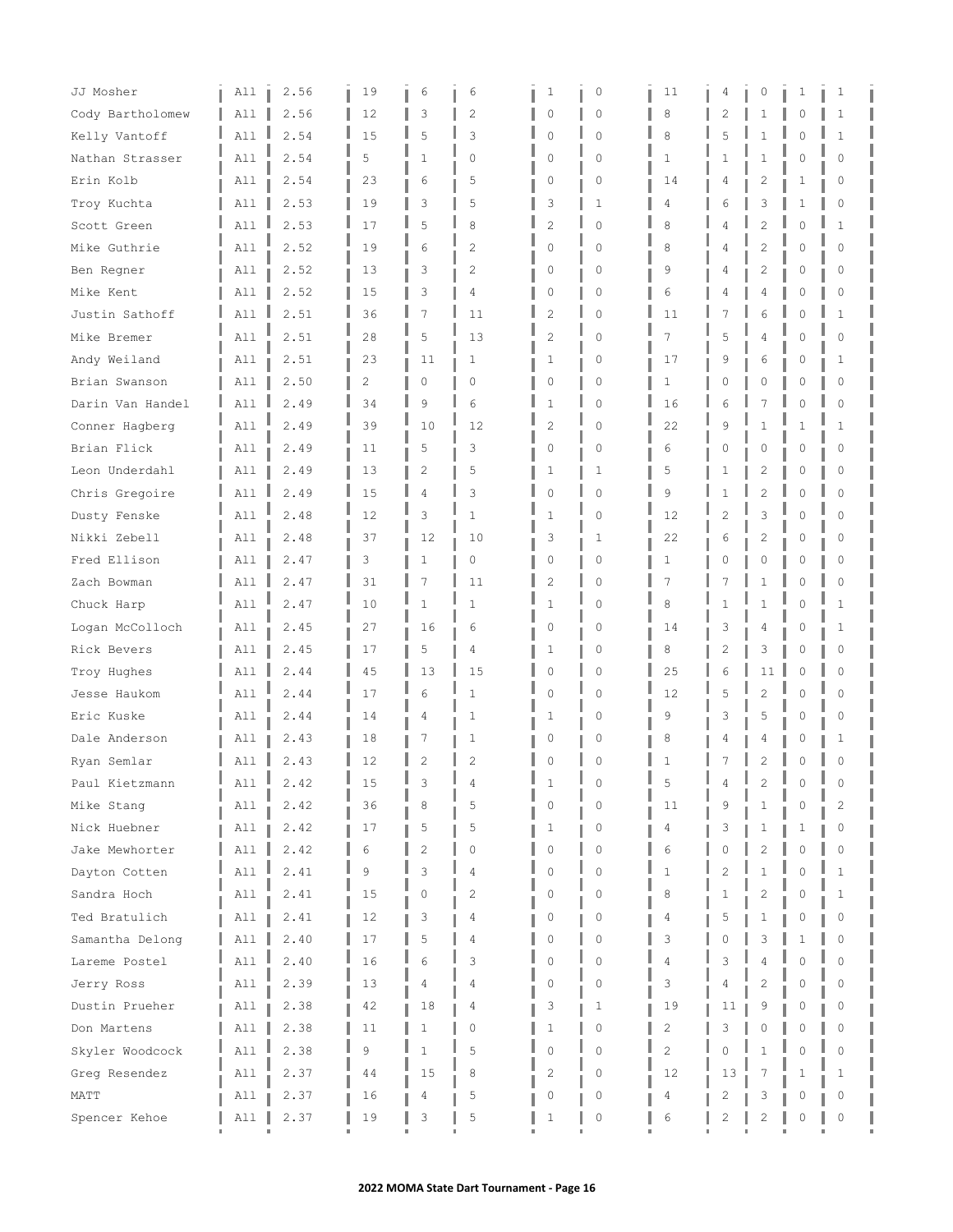| Justin Walsh       | All | 2.36 | 9              | 3              | 0              | 0              | 0            | 5              | 2        | 1              | 0        | 1            |  |
|--------------------|-----|------|----------------|----------------|----------------|----------------|--------------|----------------|----------|----------------|----------|--------------|--|
| Jim Anderson       | All | 2.36 | 31             | 10             | $\overline{c}$ | 3              | 0            | 12             | 9        | 6              | Λ        | 1            |  |
| <b>JOHN</b>        | All | 2.36 | 16             | 6              | 5              | $\mathbf 0$    | $\Omega$     | 6              | 3        | 0              | Λ        | 0            |  |
| Dawn Gagermeier    | All | 2.35 | $\overline{c}$ | 1              | $\Omega$       | $\circ$        | $\Omega$     | $\Omega$       | 0        | $\circ$        | 0        | $\Omega$     |  |
| Justin Harkins     | All | 2.35 | 12             | 3              | 2              | 0              | 0            | 2              | 4        | 1              | 0        | 1            |  |
| Jon Denn           | All | 2.34 | 18             | 4              | 6              | 1              | 0            | 8              | Ω        | 0              | Λ        | 1            |  |
| Paul Masewicz      | A11 | 2.34 | 6              | $\mathbf{1}$   | $\mathbf{1}$   | $\mathbf 0$    | $\Omega$     | $\overline{c}$ |          | $\overline{c}$ | Λ        | $\Omega$     |  |
| Matt Vanden Heuvel | All | 2.34 | 42             | 21             | 6              | 1              | $\Omega$     | 21             | 6        | 6              | 1        | $\Omega$     |  |
| Jason Gamoke       | All | 2.34 | 22             | 4              | 8              | 2              | 0            | 9              | 4        | 1              | 0        | 1            |  |
| Tom Stanton        | All | 2.34 | 3              | 1              | $\circ$        | 0              | 0            | 1              | 1        | 0              | 0        | 0            |  |
| Brandon Brown      | A11 | 2.34 | 22             | 7              | $\mathbf{1}$   | $\mathbf 0$    | $\Omega$     | 8              | 10       | 4              | $\Omega$ | $\Omega$     |  |
| Ernie Polanco      | All | 2.33 | 33             | 10             | 5              | $\overline{2}$ | $\cap$       | 15             | 3        | 4              | Λ        | $\Omega$     |  |
| Matt Hilley        | All | 2.33 | 8              | 0              | 3              | 0              | $\Omega$     | 5              | $\left($ | 1              | 0        | $\Omega$     |  |
| Joe Wright         | All | 2.33 | 20             | 4              | 6              | 1              | 0            | 6              | 2        | 6              | 0        | 0            |  |
| Dave Smith         | All | 2.32 | 14             | 0              | $\mathbf{1}$   | 0              | $\Omega$     | $\overline{c}$ | 2        | 2              | $\Omega$ | $\Omega$     |  |
| Michael Milbrandt  | All | 2.32 | 26             | 6              | 11             | 1              | $\Omega$     | 6              | 7        | $\overline{c}$ | $\Omega$ | $\Omega$     |  |
| Ben Schellhammer   | All | 2.31 | 24             | 3              | 4              | $\overline{2}$ | 0            | 8              | 7        | 0              | 0        | $\mathbf{1}$ |  |
| Chelsey Ritter     | All | 2.31 | 11             | $\mathbf{1}$   | 3              | 1              | 0            | 3              | 3        | 0              | 0        | 0            |  |
| Barb Bratulich     | All | 2.31 | 14             | 7              | 3              | 0              | 0            | 4              | 3        | $\overline{c}$ | Λ        | $\Omega$     |  |
| Tony Moe           | All | 2.30 | 29             | 4              | 8              | $\mathbf 0$    | $\Omega$     | 13             | 3        | 4              | 0        | $\mathbf{1}$ |  |
| Russ Speltz        | All | 2.30 | 6              | 1              | 1              | 0              | $\Omega$     | 3              | 1        | 1              | 0        | 0            |  |
| Nathan Yahnke      | All | 2.29 | 2              | 0              | 1              | 0              | 0            | 1              | Ω        | 0              | 0        | 0            |  |
| MIKE               | All | 2.29 | $\mathfrak{D}$ | $\mathbf{1}$   | $\circ$        | $\mathbf 1$    | $\Omega$     | $\Omega$       |          | 0              |          | $\Omega$     |  |
| Jim Miedlke        | All | 2.29 | $\overline{2}$ | 0              | 0              | $\circ$        | $\Omega$     | $\Omega$       | Ω        | 0              | $\Omega$ | 0            |  |
| Rob Henkel         | All | 2.29 | 12             | 5              | 1              | 0              | 0            | 3              | Ω        | $\mathbf 0$    | Λ        | 1            |  |
| Travis Quick       | All | 2.29 | 17             | 3              | 6              | 3              | 0            | 4              | Ω        | 2              | 0        | 1            |  |
| Chris Anderson     | All | 2.29 | 32             | 12             | 3              | 1              | $\Omega$     | 12             | 8        | 3              | 0        | $\Omega$     |  |
| Mike Lindow        | All | 2.28 | 15             | 4              | 4              | $\mathbf{1}$   | $\cap$       | 4              | 3        | 1              | Λ        | $\Omega$     |  |
| Darwin Goetz       | All | 2.28 | 16             | 5              | 2              | 2              | $\Omega$     | 7              | 3        | 2              | 0        | 1            |  |
| Andrew Kiel        | All | 2.28 | 30             | 9              | 12             | 1              | 0            | 11             | 8        | 3              | 0        | 1            |  |
| Paul Benjamin      | All | 2.28 | 19             | 9              | 1              | 0              | $\Omega$     | 8              | 6        | 1              | 1        | 0            |  |
| Eric Abelson       | A11 | 2.27 | 6              | З              | l              |                | $\Box$       | ı              |          | 2              |          |              |  |
| Mike Yokum         | All | 2.27 | 12             | $\overline{c}$ | 3              | n              | O.           | $\overline{c}$ |          | $\Omega$       |          | $\Omega$     |  |
| Emmalie Maxwell    | All | 2.27 | 15             | 5              | 3              | 0              | 0            | 4              | 4        | 1              | 0        | 0            |  |
| Josh Wright        | All | 2.27 | 23             | 11             | $\mathbf{1}$   | 1              | $\Omega$     | 11             | 5        | $\overline{c}$ | Λ        | $\Omega$     |  |
| Andy Kreidermacher | All | 2.26 | 23             | 5              | $\overline{c}$ | $\overline{c}$ | $\Omega$     | 10             | 3        | 1              | 0        | $\Omega$     |  |
| Paul Mathern       | All | 2.26 | 7              | 2              | 1              | 1              | 0            | 0              | 1        | 2              | 0        | 0            |  |
| Cole Powell        | All | 2.26 | 23             | 11             | 2              | 1              | 0            | 12             | 5        | 5              | 0        | 0            |  |
| Nate Sanders       | All | 2.25 | 16             | 7              | $\mathbf{1}$   | 0              | $\mathbf 1$  | 5              | 5        | $\overline{c}$ |          | $\Omega$     |  |
| Jack Weyer         | All | 2.25 | $\overline{c}$ | 1              | $\mathbf{1}$   | $\Omega$       | $\Omega$     | $\mathbf{1}$   | $\cap$   | $\Omega$       | Λ        | $\Omega$     |  |
| Jill Winter        | All | 2.25 | 18             | 3              | 7              | 1              | $\Omega$     | 5              |          | $\overline{c}$ | O        | $\Omega$     |  |
| Ed Rosson          | All | 2.24 | 6              | 1              | 1              | 0              | 0            | 2              | 3        | 0              | 0        | 0            |  |
| Dennis McGowan     | All | 2.24 | 17             | 5              | 3              | 0              | $\Omega$     | 7              | 2        | 1              | 0        | 1            |  |
| Keaton Nikoley     | All | 2.24 | 7              | $\mathbf{1}$   | $\overline{2}$ | $\Omega$       | $\Omega$     | 3              | 2        | 1              | 0        | $\Omega$     |  |
| Samantha Bertrand  | All | 2.23 | 4              | 2              | $\overline{2}$ | 0              | $\mathbf{1}$ | 1              | 0        | 0              | $\Omega$ | $\Omega$     |  |
| Tanner Pike        | All | 2.23 | 19             | 7              | 3              | 1              | 0            | 5              | 3        | 1              | Ω        | 0            |  |
| Tyler Theis        | All | 2.23 | 12             | 4              | 1              | 0              | 0            | $\overline{c}$ | 1        | 3              | Λ        | 0            |  |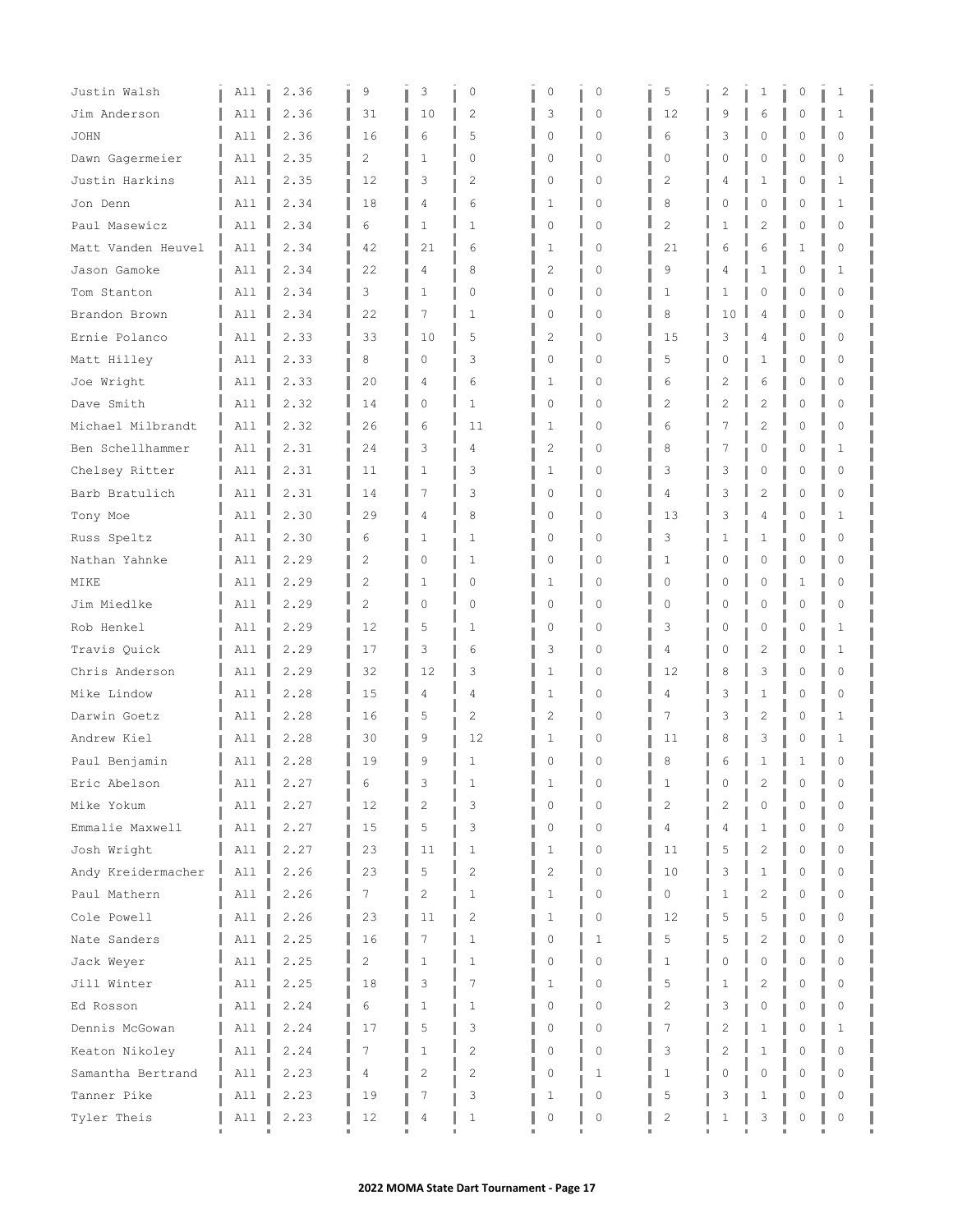| Barb Mamer        | All | 2.22 | 5              | 0            | 0              | 0        | 1            | 1              | 0  | 0              | 0        | 0        |  |
|-------------------|-----|------|----------------|--------------|----------------|----------|--------------|----------------|----|----------------|----------|----------|--|
| Mike Marzotto     | A11 | 2.22 | 19             | 8            | 1              | 1        | 0            | 11             | 5  | 2              | N        | $\Omega$ |  |
| Derek Hendrickson | All | 2.22 | 5              | 0            | $\mathbf{1}$   | 0        | $\mathbf{1}$ | $\Omega$       | 1  | 0              | O        | $\Omega$ |  |
| Allen Letourneau  | All | 2.22 | 31             | 11           | 8              | 0        | $\Omega$     | 7              | 12 | 5              | 0        | $\Omega$ |  |
| Deb Sarkilahti    | All | 2.22 | 20             | 6            | 0              | 1        | 0            | 3              | 6  | 1              | 0        | 1        |  |
| Alvaro Almanza    | All | 2.21 | 3              | 0            | 1              | 0        | 0            | $\Omega$       | 0  | 0              | 0        | $\Omega$ |  |
| Karl Nelson       | A11 | 2.21 | 17             | 6            | 5              | 1        | $\Omega$     | 3              | 3  | 1              | n        | $\Omega$ |  |
| Trevin Chase      | All | 2.21 | 31             | 6            | 12             | 1        | $\Omega$     | 8              | O  | 5              | 0        | 0        |  |
| Joel Harper       | All | 2.21 | 6              | 0            | 0              | 0        | 0            | 2              | 0  | 0              | 0        | 0        |  |
| Fred Kappauf      | All | 2.20 | 23             | 2            | 8              | 3        | 0            | 9              | 2  | 1              | 0        | $\circ$  |  |
| Jen St John       | All | 2.20 | $\overline{2}$ | $\mathbf{1}$ | $\mathbf{1}$   | 0        | $\Omega$     | $\cap$         | O  | $\mathbf 0$    | 0        | $\Omega$ |  |
| Justin Salo       | A11 | 2.20 | 32             | 16           | $\overline{c}$ | 3        | $\Omega$     | 12             |    | 4              | N        | $\Omega$ |  |
| David Burke       | All | 2.20 | 29             | 5            | 7              | 0        | 0            | 13             | 4  | 2              | 0        | $\Omega$ |  |
| Tim Oestreich     | All | 2.20 | 13             | 4            | 1              | 0        | 0            | 5              | 1  | 0              | 0        | 0        |  |
| Jen Lindow        | A11 | 2.19 | 15             | 1            | 6              | 0        | $\Omega$     | 3              |    | $\overline{2}$ | 0        | $\Omega$ |  |
| Paul Barnhart     | A11 | 2.18 | 18             | 5            | 4              | 0        | $\Omega$     | 5              | 4  | $\Omega$       | 0        | $\Omega$ |  |
| Scott Mortensen   | All | 2.18 | 16             | 5            | 4              | 0        | 0            | 4              | 4  | 1              | 0        | 0        |  |
| Jerry Gagermeier  | All | 2.17 | $\overline{2}$ | 0            | 1              | 0        | 0            | $\Omega$       | O  | 0              | 0        | 0        |  |
| Nolan Turner      | All | 2.17 | 29             | 5            | 4              | 0        | 0            | 15             | 2  | 2              | 1        | $\Omega$ |  |
| Darren Lampert    | A11 | 2.17 | 12             | $\mathbf{1}$ | $\overline{c}$ | 1        | $\Omega$     | $\mathbf{1}$   | 3  | $\Omega$       | 0        | $\Omega$ |  |
| Jesse Gilbertson  | A11 | 2.17 | 18             | 3            | 3              | 1        | $\Omega$     | 6              | 0  | 1              | 0        | 0        |  |
| Jamie Klungtvedt  | All | 2.17 | 19             | 7            | 8              | 0        | 1            | 3              | 1  | 0              | 0        | 0        |  |
| George Ceaser     | All | 2.16 | 18             | 6            | $\overline{c}$ | 1        | $\Omega$     | 10             | 2  | $\overline{2}$ | 0        | $\Omega$ |  |
| Amy Aschbacher    | All | 2.16 | 11             | 3            | 3              | 0        | 1            | 1              | 1  | 0              | 0        | $\Omega$ |  |
| Chad Pehlke       | All | 2.16 | 30             | 7            | 6              | 0        | $\Omega$     | 9              | 4  | 6              | N        | $\Omega$ |  |
| Dave Wangerin     | All | 2.16 | 18             | 2            | 2              | 1        | 0            | 6              | 2  | 1              | 0        | 0        |  |
| Sam Lenz          | All | 2.16 | 30             | 8            | 5              | 1        | $\Omega$     | 6              | 6  | $\overline{c}$ | $\Omega$ | $\Omega$ |  |
| Bryant Lee        | All | 2.15 | 26             | 4            | 9              | 1        | $\Omega$     | 8              | 6  | 1              | N        | $\Omega$ |  |
| Mikey Mitchell    | All | 2.15 | 40             | 12           | 9              | 2        | 0            | 12             | 9  | 4              | 0        | 2        |  |
| Jason Lyons       | All | 2.15 | 12             | 6            | 2              | 0        | O            | 4              | ı  | 0              | N        | $\Omega$ |  |
| Bill Eikmeier     | All | 2.15 | 7              | 2            | 0              | n        | $\Omega$     | 4              | 1  | 0              | 0        | $\Omega$ |  |
| Brian Jensen      | A11 | 2.15 | 26             | 5            | 4              |          | O            | 4              |    |                |          |          |  |
| Zachary King      | All | 2.14 | 11             | 2            | $\Omega$       | n        | $\Omega$     | 3              | Λ  |                | N        | $\Omega$ |  |
| Colby Mehrkens    | All | 2.14 | 11             | 6            | 0              | 0        | 0            | 3              | 1  | 0              | 0        | 0        |  |
| Anthony Seelow    | All | 2.14 | 9              | 4            | $\mathbf{1}$   | 0        | $\Omega$     | $\overline{c}$ | Λ  | 1              | O        | $\Omega$ |  |
| Ashley Zager      | All | 2.14 | 2              | $\Omega$     | $\Omega$       | 0        | $\Omega$     | $\mathbf{1}$   |    | $\Omega$       | 0        | $\Omega$ |  |
| Matt Bearl        | All | 2.14 | 28             | 7            | 9              | 4        | 0            | 11             | 2  | 4              | 1        | 0        |  |
| Al Pohlman        | All | 2.13 | 15             | 1            | 4              | 0        | 0            | 4              | 0  | 1              | 0        | 0        |  |
| Jared Samuelson   | All | 2.13 | 9              | 2            | 2              | $\Omega$ | 0            | $\overline{c}$ | O  | $\mathbf{1}$   | 0        | $\Omega$ |  |
| Todfgeo Meinert   | All | 2.13 | 30             | 11           | 6              | 1        | 0            | 10             | 6  | 5              | 0        | $\Omega$ |  |
| Jerome St John    | All | 2.12 | 15             | 8            | $\mathbf{1}$   | 0        | 0            | 6              | 0  | 0              | 0        | 0        |  |
| Randy Hutton      | All | 2.11 | 26             | 11           | 8              | 1        | 0            | 7              |    | 2              | 0        | 1        |  |
| Justin Seibel     | All | 2.11 | 8              | $\Omega$     | $\Omega$       | 0        | 0            | 3              | 3  | $\overline{c}$ | 0        | $\Omega$ |  |
| Teresa Wilde      | All | 2.11 | 5              | 3            | 1              | 1        | $\mathbf 1$  | $\Omega$       | Λ  | $\mathbf 0$    | 0        | $\Omega$ |  |
| Dan Blanco        | All | 2.11 | 16             | 8            | 0              | 0        | 0            | 6              | 3  | 2              | 0        | 1        |  |
| Jamie Neilon      | All | 2.10 | 12             | 0            | 5              | 0        | 0            | 1              | ı  | 1              | 0        | 0        |  |
| Anthony Krupka    | All | 2.10 | 19             | 4            | 3              | 0        | 0            | 5              | 2  | $\overline{c}$ | 0        | 0        |  |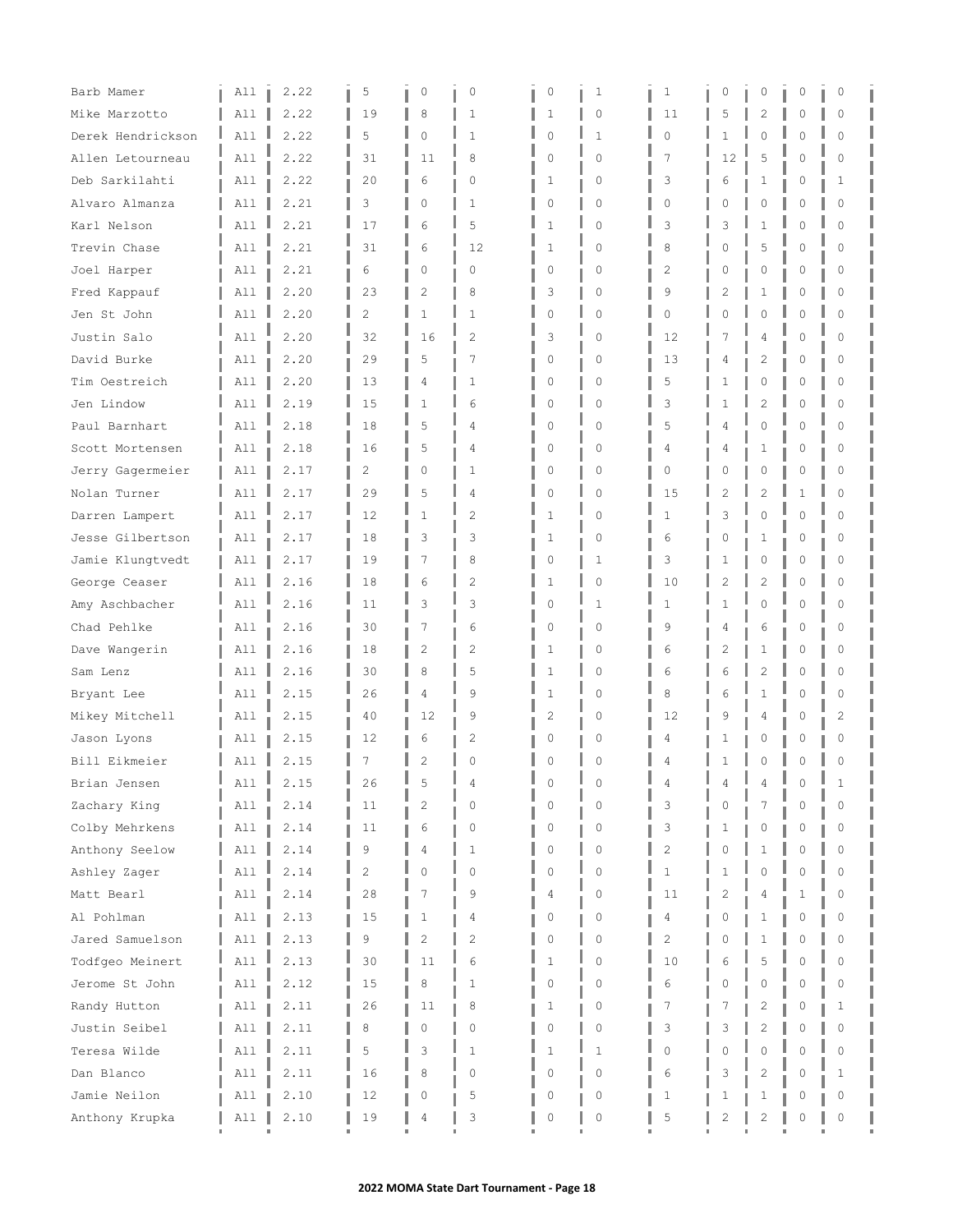| Jamie Safe          | All            | 2.10 | 8  | 0              | 2              | 0           | 0            | 1              | ı              | 1              | 0        | 0        |  |
|---------------------|----------------|------|----|----------------|----------------|-------------|--------------|----------------|----------------|----------------|----------|----------|--|
| Alex Carda          | All            | 2.09 | 23 | 10             | 3              | 0           | $\circ$      | 11             | 11             | 2              | 1        | 0        |  |
| Pete Teubert        | All            | 2.08 | 26 | 7              | 8              | 0           | $\Omega$     | 7              | 2              | 1              | Ω        | $\Omega$ |  |
| Chris Bowe          | All            | 2.08 | 15 | $\overline{2}$ | 5              | 1           | $\Omega$     | 7              | 1              | 0              | O        | 0        |  |
| Michael Larson      | All            | 2.08 | 5  | 0              | 0              | 0           | 0            | 1              | 1              | 0              | 0        | 0        |  |
| Ryan Westergaard    | All            | 2.08 | 31 | 5              | 17             | 0           | $\mathbf{0}$ | 9              | 3              | 3              | Ω        | $\Omega$ |  |
| Paul Sharkey        | All            | 2.08 | 23 | 11             | $\overline{c}$ | 0           | $\mathbf{1}$ | 14             | 1              | 4              | $\cap$   | 1        |  |
| Matt VonBerge       | All            | 2.07 | 39 | 10             | 9              | 2           | $\Omega$     | 8              | 8              | 1              | O        | 0        |  |
| Matt Hartmann       | All            | 2.07 | 31 | 8              | 3              | 1           | $\circ$      | 8              | 4              | 4              | 0        | 0        |  |
| Jamie O Hara        | All            | 2.07 | 34 | 7              | 11             | 1           | $\circ$      | 7              | 7              | 4              | 0        | 0        |  |
| Andre Battle        | A11            | 2.06 | 12 | 6              | 1              | $\mathbf 0$ | $\mathbf{0}$ | 4              | 3              | 0              | $\Omega$ | $\Omega$ |  |
| Tiffany Thomley     | All            | 2.05 | 21 | 1              | 10             | $\circ$     | $\Omega$     | 4              | 3              | 2              | O        | $\Omega$ |  |
| Lynn Earl           | All            | 2.05 | 7  | 1              | 1              | 0           | $\Omega$     | 5              | 0              | 0              | 0        | 0        |  |
| Chris Irby          | All            | 2.03 | 17 | 4              | 6              | 0           | $\circ$      | 1              | 2              | 1              | 0        | 0        |  |
| Randy Schemenauer   | All            | 2.03 | 43 | 19             | 10             | 1           | $\Omega$     | 6              | 6              | 4              | 1        | $\Omega$ |  |
| Ryan Fonder         | A11            | 2.03 | 12 | 3              | $\overline{c}$ | 0           | $\Omega$     | 1              | $\overline{c}$ | 0              | $\Omega$ | $\Omega$ |  |
| Corey Loren         | All            | 2.02 | 12 | 0              | 2              | 0           | $\circ$      | 4              | 0              | 1              | 0        | $\Omega$ |  |
| Mark Muenzhuber     | All            | 2.02 | 15 | 2              | 9              | 0           | $\circ$      | 4              | 3              | 2              | 0        | 0        |  |
| Dave Tchouban       | All            | 2.02 | 6  | $\overline{2}$ | 0              | 0           | $\mathbf{0}$ | 2              |                | O              |          | $\Omega$ |  |
| Dillon Messing      | All            | 2.01 | 16 | 5              | $\overline{c}$ | $\mathbf 0$ | $\Omega$     | 4              | O              | $\overline{c}$ | $\Omega$ | $\Omega$ |  |
| Jordan Hall         | All            | 2.01 | 20 | 4              | 1              | 0           | $\Omega$     | 5              | 3              | 0              | Ω        | 1        |  |
| Bill Bouley         | All            | 2.00 | 27 | 4              | 9              | 0           | $\circ$      | 6              | 3              | 3              | 0        | 0        |  |
| Danielle Grotzinger | A11            | 2.00 | 1  | 0              | $\Omega$       | 0           | $\Omega$     | $\Omega$       | Λ              | O              | Λ        | $\Omega$ |  |
| Jeremy Weber        | All            | 2.00 | 12 | 0              | 1              | 1           | $\Omega$     | 2              | 4              | 0              | $\Omega$ | $\Omega$ |  |
| Nick Bowe           | All            | 2.00 | 15 | $\mathbf{1}$   | 6              | 0           | $\circ$      | 7              | 1              | 1              | O        | 1        |  |
| Chad Brunes         | All            | 2.00 | 25 | 12             | 2              | 1           | $\circ$      | 11             | 5              | 1              | 1        | 1        |  |
| Kurt Dudley         | All            | 2.00 | 3  | 1              | 0              | 0           | $\Omega$     | $\mathbf{1}$   | 0              | $\Omega$       | $\cap$   | $\Omega$ |  |
| Josh Roering        | All            | 1.99 | 18 | 4              | 2              | 0           | $\Omega$     | 4              | 1              | 1              | $\cap$   | $\Omega$ |  |
| Jamie Guy           | All            | 1.99 | 22 | 2              | 5              | 0           | $\circ$      | 8              | 2              | 0              | Ω        | 0        |  |
| Matt Sloan          | All            | 1.98 | 15 | 2              | 2              | 1           | 0            | 2              | ı              | 0              | Ω        | 0        |  |
| Eric Weiers         | All            | 1.98 | 22 | $\overline{c}$ | 5              | 0           | $\Omega$     | 7              | Λ              | $\overline{c}$ | 0        | 0        |  |
| Mike Mewhorter      | $\mathbf{A11}$ | 1.97 | 15 |                | 2              |             |              | З              |                | 3              | $\sim$   |          |  |
| Dennis Lawler       | All            | 1.97 | 19 | 3              | 7              |             | $\Omega$     | 3              | 1              | 2              |          | 0        |  |
| Matt Barrette       | All            | 1.97 | 29 | 9              | 4              | 0           | $\circ$      | 10             | 5              | 3              | Ω        | 0        |  |
| Shawn Bang          | All            | 1.96 | 24 | 5              | 4              | 0           | $\Omega$     | 7              | 2              | 2              |          | O        |  |
| Spencer Novinski    | All            | 1.95 | 12 | 1              | 2              | 1           | $\Omega$     | $\overline{c}$ | 2              | $\Omega$       | n        | $\Omega$ |  |
| Kutrena Schultz     | All            | 1.95 | 17 | 3              | 2              | 0           | 1            | 2              | 0              | 1              | 0        | 0        |  |
| John Warren         | All            | 1.95 | 12 | 1              | 2              | 1           | 0            | 1              | 3              | 0              | 0        | 0        |  |
| Shane Carlson       | All            | 1.95 | 15 | 2              | 5              | 0           | 0            | $\overline{c}$ | 1              | 0              | Ω        | $\Omega$ |  |
| Dan Wilson          | All            | 1.94 | 10 | 4              | 0              | 1           | 0            | $\overline{c}$ | 0              | $\mathbf{1}$   | $\Omega$ | $\Omega$ |  |
| Brandon Hanson      | All            | 1.93 | 11 | 1              | 2              | 0           | $\Omega$     | 3              | 2              | 1              | Ω        | 1        |  |
| Andy Lace           | All            | 1.93 | 11 | 1              | 4              | 0           | 0            | 5              | 0              | 1              | 0        | 0        |  |
| Aaron Rickard       | All            | 1.93 | 16 | 4              | 3              | $\Omega$    | $\mathbf{0}$ | 5              |                | 1              | Λ        | $\Omega$ |  |
| Greg Rugland        | All            | 1.91 | 6  | 0              | 0              | 0           | 0            | 1              |                | $\Omega$       | O        | $\Omega$ |  |
| Anna Grabau         | All            | 1.91 | 2  | 1              | 0              | 0           | 0            | $\mathbf{1}$   | 0              | 0              | 0        | 0        |  |
| Juanita Sears       | All            | 1.91 | 12 | 2              | 5              | 0           | 0            | 1              | 1              | 1              |          | 0        |  |
| Amanda Bowman       | All            | 1.91 | 19 | 6              | 7              | 0           | $\mathbb O$  | 4              | 2              | 0              | Ω        | 0        |  |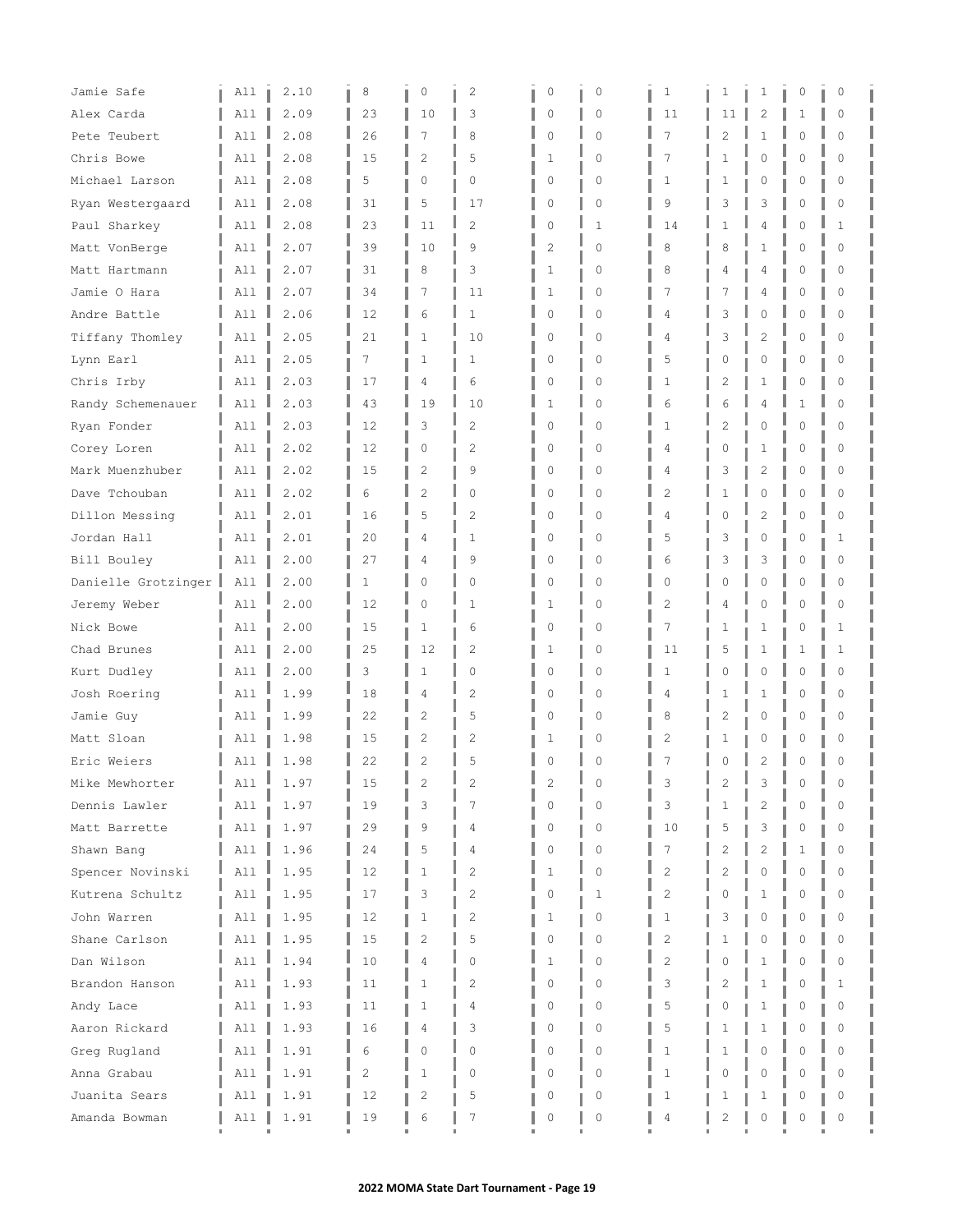| Conner Brand        | All      | 1.91 | 12 | 1              | 2              | 0           | 0            | 4              | 0 | 0              | 0        | 0        |  |
|---------------------|----------|------|----|----------------|----------------|-------------|--------------|----------------|---|----------------|----------|----------|--|
| SMASH               | All      | 1.91 | 6  | 0              | 4              | 0           | $\circ$      | $\overline{c}$ | Ω | 0              | 0        | 0        |  |
| Ali Hauer           | A11      | 1.89 | 32 | 7              | 12             | 0           | $\mathbf{0}$ | 4              | 3 | 1              | 1        | 0        |  |
| Tina Harren         | All      | 1.89 | 22 | 4              | 7              | 0           | $\mathbf{1}$ | 4              | 6 | 2              | 0        | $\Omega$ |  |
| Nancy Riggleman     | All      | 1.88 | 8  | 1              | 1              | 0           | $\circ$      | 1              | 1 | 0              | 0        | 0        |  |
| Danna Williams      | All      | 1.88 | 5  | 1              | 0              | 0           | $\mathbf{1}$ | 0              | 0 | 0              | 0        | 0        |  |
| Bobby Hague         | All      | 1.88 | 24 | $\mathbf{1}$   | 13             | $\mathbf 0$ | $\mathbf{1}$ | $\overline{c}$ | 3 | $\Omega$       | Λ        | $\Omega$ |  |
| Greg May            | All      | 1.87 | 21 | 11             | 0              | 0           | 1            | 10             | 3 | 0              | 1        | $\Omega$ |  |
| Jared Gentz         | All      | 1.87 | 17 | 4              | 8              | 0           | $\circ$      | 2              | 2 | 0              | 0        | 0        |  |
| Mike Lee            | All      | 1.86 | 20 | 3              | 4              | 1           | $\circ$      | 5              |   | 2              | 0        | 0        |  |
| Joanna Baguhn       | A11      | 1.86 | 9  | $\overline{2}$ | $\overline{c}$ | 0           | $\mathbf{0}$ | $\overline{c}$ |   | $\overline{2}$ | $\Omega$ | $\Omega$ |  |
| Darla Spiess        | A11      | 1.86 | 4  | $\overline{2}$ | $\mathbf{1}$   | $\circ$     | $\Omega$     | $\Omega$       | Λ | 0              | 0        | $\Omega$ |  |
| Joe Bartholomew     | All      | 1.85 | 18 | 7              | 5              | 1           | 0            | 6              | Λ | 1              | 0        | $\Omega$ |  |
| Dalton Peterson     | All      | 1.85 | 15 | 4              | 3              | 0           | $\circ$      | 1              |   | 1              | 0        | 0        |  |
| <b>NORT</b>         | A11      | 1.85 | 16 | $\overline{c}$ | 8              | 0           | $\Omega$     | 3              |   | $\Omega$       | 0        | $\Omega$ |  |
| Tim Carver          | A11      | 1.83 | 5  | $\mathbf{1}$   | 0              | $\circ$     | $\Omega$     | $\Omega$       | 1 | 0              | 0        | $\Omega$ |  |
| Nichole Blanchette  | All      | 1.83 | 2  | 1              | $\circ$        | 0           | $\circ$      | 0              | 0 | 0              | 0        | 0        |  |
| Troy Ziebell        | All      | 1.83 | 10 | 2              | 3              | 1           | $\circ$      | 3              | 1 | 0              | 0        | 0        |  |
| Shawn Olson         | A11      | 1.82 | 34 | 9              | 8              | 0           | $\mathbf{0}$ | 7              |   | $\overline{2}$ | Λ        | $\Omega$ |  |
| Tonya Lampert       | A11      | 1.82 | 12 | $\mathbf{1}$   | 5              | 0           | $\Omega$     | $\Omega$       |   | $\mathbf 0$    | $\Omega$ | $\Omega$ |  |
| Kristina Loren      | A11      | 1.82 | 12 | 1              | 3              | 0           | $\circ$      | 2              | 3 | 0              | 0        | 0        |  |
| Ike McWaters        | All      | 1.82 | 11 | 0              | 6              | 0           | $\circ$      | 3              | 2 | 1              | 0        | 0        |  |
| Rob Phillips        | All      | 1.82 | 6  | $\mathbf{1}$   | 1              | $\circ$     | $\mathbf{0}$ | $\Omega$       |   | 1              | O        | $\Omega$ |  |
| Dan Stephens        | All      | 1.81 | 17 | 2              | 6              | 0           | $\mathbf{0}$ | 3              | 4 | 0              | O        | 0        |  |
| Lee Hammond         | All      | 1.81 | 29 | 7              | 4              | 0           | $\circ$      | 6              | 2 | $\overline{c}$ | O        | 1        |  |
| Cathy Warren        | All      | 1.81 | 12 | $\mathbf{1}$   | 2              | 0           | $\circ$      | 1              | 1 | 0              | 0        | 0        |  |
| Austin Spitzer      | All      | 1.80 | 9  | $\overline{2}$ | $\overline{c}$ | 0           | $\Omega$     | $\mathbf{1}$   | Λ | 0              | 0        | $\Omega$ |  |
| Nate LaPean         | All      | 1.80 | 24 | 3              | 4              | 0           | $\circ$      | 6              | 2 | 1              | Λ        | $\Omega$ |  |
| Dan Lamont          | All      | 1.79 | 36 | 8              | 10             | 0           | $\circ$      | 6              | 2 | 2              | 0        | 0        |  |
| Breanna Bartholomew | All      | 1.79 | 18 | 2              | 14             | 0           | 0            | 6              | 2 | 0              | 0        | 0        |  |
| Mike Buechner       | All      | 1.79 | 8  | 1              | 2              | 1           | $\Omega$     | 0              | Λ | $\circ$        | 0        | 0        |  |
| Brian Kaphing       | L<br>A11 | 1.78 | 32 | 8              |                |             | $\left($     | 9              | 3 | 3              | $\Omega$ |          |  |
| Emilie Cull         | All      | 1.78 | 26 | 6              | 8              | $\Omega$    | $\Omega$     | 7              | 3 | 0              | Λ        | $\Omega$ |  |
| Matt Siebenaler     | All      | 1.78 | 15 | 2              | 5              | 0           | $\circ$      | 3              | 1 | 1              | 0        | 0        |  |
| Roger Weimer        | A11      | 1.78 | 15 | $\overline{c}$ | 4              | 0           | $\Omega$     | 1              | Λ | $\Omega$       | Λ        | $\Omega$ |  |
| Linsay Hameister    | All      | 1.78 | 15 | 6              | $\Omega$       | 1           | $\mathbf{0}$ | 6              | 2 | 1              | 0        | $\Omega$ |  |
| Brian Bignell       | All      | 1.77 | 5  | 1              | 0              | 0           | 0            | 2              | 1 | 0              | 0        | 0        |  |
| Doug Masso          | All      | 1.77 | 15 | 4              | 4              | 1           | 0            | 4              | 1 | 0              | 0        | 0        |  |
| Heidi Salo          | All      | 1.77 | 3  | 1              | 1              | 0           | $\mathbb O$  | $\mathbf{1}$   |   | $\mathbf 0$    | Λ        | $\circ$  |  |
| Ben Lenz            | All      | 1.77 | 16 | 5              | 6              | 1           | 0            | 5              | 1 | $\Omega$       | 0        | $\Omega$ |  |
| Jordan Thiede       | All      | 1.76 | 16 | 5              | 5              | 0           | 0            | 4              | 2 | $\circ$        | 1        | 0        |  |
| Britt Trowbridge    | All      | 1.76 | 23 | 8              | 4              | 0           | 0            | 5              | 2 | 3              | 0        | 0        |  |
| Darrel Hazelton     | A11      | 1.76 | 26 | $\overline{c}$ | 11             | 0           | $\mathbf{1}$ | 3              |   | 1              | O        | $\Omega$ |  |
| Mike Bolander       | All      | 1.75 | 21 | $\overline{c}$ | 1              | 0           | $\Omega$     | $\overline{c}$ | 2 | 3              | 0        | $\Omega$ |  |
| Ashlee Kelly        | All      | 1.75 | 2  | 0              | 0              | 0           | 0            | 0              | 0 | 0              | 0        | 0        |  |
| Casey Sathers       | All      | 1.75 | 33 | 9              | 7              | 0           | 0            | 7              | 2 | 1              | Ω        | 0        |  |
| Alan Riedel         | All      | 1.75 | 18 | 1              | 7              | 0           | $\mathbb O$  | 4              | 1 | 0              | Λ        | 0        |  |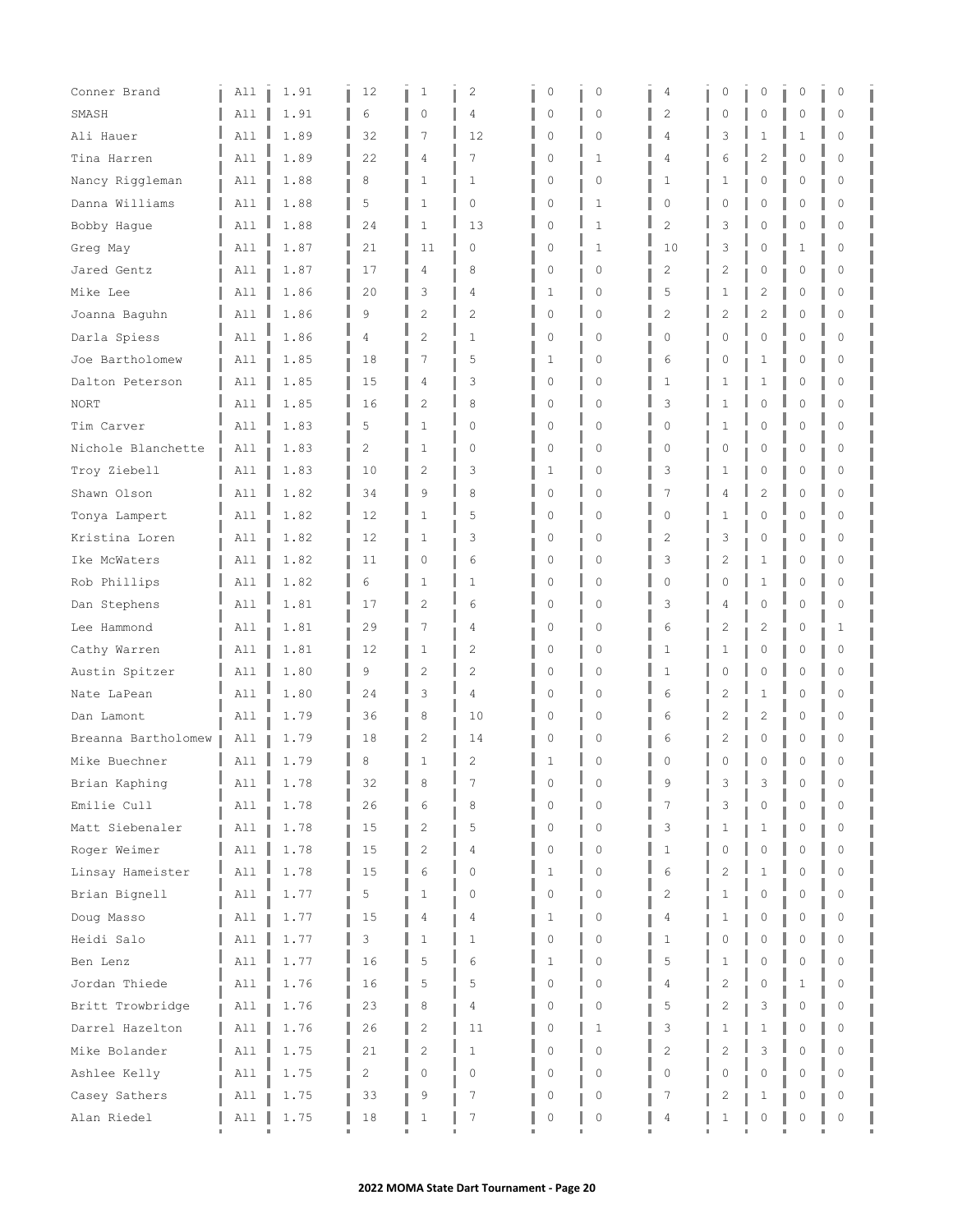| Krista Schoen     | All | 1.75 | 16             | 0              | 8              | 0        | $\circ$     | 3              | 1      | 1              | 0           | 0                |  |
|-------------------|-----|------|----------------|----------------|----------------|----------|-------------|----------------|--------|----------------|-------------|------------------|--|
| Nick Tesmer       | A11 | 1.74 | 5              | 1              | $\Omega$       | 0        | 0           | $\Omega$       |        | 0              | 0           | $\Omega$         |  |
| Robin Rothfork    | A11 | 1.74 | 15             | 2              | 7              | 0        | $\Omega$    | 3              | Ω      | $\mathbf{1}$   | 0           | $\Omega$         |  |
| Cody Moy          | All | 1.74 | 15             | 4              | 1              | 0        | $\Omega$    | 3              | 1      | $\mathbf{0}$   | 0           | $\Omega$         |  |
| Andy Hajder       | All | 1.74 | 12             | 1              | 2              | 0        | 0           | 3              | 0      | 0              | 0           | 0                |  |
| Shawn Abrams      | All | 1.74 | 16             | 1              | 6              | 0        | $\mathbf 0$ | 4              | 0      | 0              | 0           | $\Omega$         |  |
| Devin Swanson     | A11 | 1.73 | 18             | $\overline{c}$ | 10             | $\Omega$ | $\Omega$    | $\overline{c}$ | 2      | 1              | 0           | $\Omega$         |  |
| George Ceasar     | All | 1.73 | 15             | 1              | 6              | $\Omega$ | $\Omega$    | 2              | 1      | 1              | 0           | $\Omega$         |  |
| Laura Kahmeyer    | All | 1.72 | 17             | $\mathbf{2}$   | 5              | 0        | 0           | 2              | 1      | 0              | $\mathbb O$ | 0                |  |
| Sean Reiss        | All | 1.72 | 12             | 3              | 1              | 0        | 0           | 3              | 0      | 0              | 0           | 0                |  |
| Tracy Metcalf     | A11 | 1.71 | 18             | 4              | 7              | 1        | $\mathbf 0$ | 9              |        | $\mathbf 0$    | 0           | $\Omega$         |  |
| Stephanie Lee     | A11 | 1.71 | 20             | 5              | 5              | 1        | $\Omega$    | 4              | 3      | 1              | 0           | $\Omega$         |  |
| Hans Ferk         | All | 1.70 | 15             | 0              | 6              | 0        | $\Omega$    | 2              | 0      | 0              | 0           | $\Omega$         |  |
| Dan Lafferty      | All | 1.70 | 18             | $\mathbf{1}$   | 3              | 0        | 0           | 1              | 2      | 1              | 0           | 0                |  |
| Shawn Ross        | All | 1.70 | 15             | 1              | 6              | 1        | $\Omega$    | 1              |        | $\Omega$       | 0           | $\Omega$         |  |
| Matt Mulroy       | A11 | 1.70 | 19             | 3              | 6              | 1        | $\Omega$    | 8              | 2      | $\mathbf 0$    | 0           | $\Omega$         |  |
| Joe Larson        | All | 1.69 | 12             | 0              | 6              | 0        | 0           | 3              | 1      | 0              | 0           | 0                |  |
| Kris Torkelson    | All | 1.69 | 12             | 1              | 2              | 0        | 0           | 2              | 1      | 0              | 0           | 0                |  |
| <b>BILL</b>       | A11 | 1.68 | 5              | 1              | 0              | 0        | $\mathbf 0$ | 0              | 2      | 0              | 0           | $\Omega$         |  |
| Sofie Olson       | A11 | 1.68 | $\overline{2}$ | $\mathbf{1}$   | $\Omega$       | 0        | $\Omega$    | $\Omega$       | $\cap$ | $\mathbf 0$    | $\mathbf 0$ | $\Omega$         |  |
| Megan Torrez      | A11 | 1.68 | 23             | 2              | 8              | 0        | $\Omega$    | 5              | 3      | $\mathbf{0}$   | 0           | 0                |  |
| Sydney Busse      | All | 1.67 | 20             | 2              | 1              | 0        | 0           | 3              |        | 0              | 0           | 0                |  |
| Grant Schell      | A11 | 1.67 | 9              | $\mathbf{1}$   | $\Omega$       | 0        | $\Omega$    | 3              | Λ      | 3              | 0           | $\Omega$         |  |
| John Grindal      | All | 1.67 | 12             | 4              | 2              | 0        | $\Omega$    | 6              | 1      | $\mathbf 0$    | 0           | $\Omega$         |  |
| Ashley Bushendorf | All | 1.66 | 23             | 5              | $\overline{c}$ | 1        | 0           | 4              | 1      | 0              | 0           | 0                |  |
| Miles Leffingwell | All | 1.66 | 15             | 2              | 5              | 0        | 0           | 2              | 1      | 0              | 0           | 0                |  |
| James Wodziak     | A11 | 1.66 | 29             | 9              | 7              | 0        | $\mathbf 0$ | 6              | 3      | 0              | 0           | $\Omega$         |  |
| Bruce Ellingson   | All | 1.66 | 22             | 6              | 3              | 1        | $\Omega$    | 4              | 2      | 0              | 0           | $\Omega$         |  |
| Steve Willmert    | All | 1.64 | 9              | 3              | 1              | 1        | 0           | 4              | 0      | 0              | 0           | 0                |  |
| Dylan Stoffregen  | All | 1.64 | 12             | 0              | 4              | C        | n           | 0              | Ω      | 1              | 0           | 0                |  |
| Matt Nightengale  | All | 1.62 | 16             | 2              | 4              | C        | $\Omega$    | 4              | 2      | $\overline{c}$ | 0           | 0                |  |
| Danny Kappa       | A11 | 1.62 | 14             |                | 2              |          |             | 5              |        |                | $\circ$     | $\left( \right)$ |  |
| Ilea Eder         | All | 1.62 | 27             |                | 7              |          | $\cap$      | 9              |        | $\Omega$       | O           | O                |  |
| Kailey Lafferty   | All | 1.61 | 18             | 0              | 3              | 0        | 0           | 1              | 1      | 1              | 0           | 0                |  |
| Jennifer Weyer    | All | 1.60 | 2              | 1              | $\mathbf{1}$   | $\Omega$ | $\Omega$    | $\Omega$       |        | $\Omega$       | 0           | $\Omega$         |  |
| Destiny Law       | All | 1.59 | 29             | 9              | 6              | $\Omega$ | $\Omega$    | 7              | 2      | $\overline{2}$ | 0           | 1                |  |
| Leslee Sadlo      | All | 1.58 | 18             | 0              | 2              | 0        | 0           | 3              | 1      | 1              | 0           | 0                |  |
| Melissa Roiger    | All | 1.58 | 5              | 0              | 1              | 0        | 0           | 1              | 1      | 0              | 0           | 0                |  |
| Dylan Steinbrink  | All | 1.58 | 4              | 3              | $\mathbf{1}$   | 0        | $\mathbf 1$ | 0              | Λ      | $\mathbf 0$    | 0           | $\Omega$         |  |
| Heather Scott     | All | 1.57 | 30             | 7              | 9              | $\Omega$ | $\Omega$    | 4              | 3      | $\Omega$       | 0           | $\Omega$         |  |
| Julie Beyers      | All | 1.57 | 12             | 0              | 4              | C        | 0           | 3              | 0      | $\mathbf{1}$   | 0           | $\Omega$         |  |
| DJ Charley        | All | 1.56 | 19             | 3              | 6              | 0        | 0           | 1              | ı      | 0              | 0           | 0                |  |
| Kris Hammell      | All | 1.56 | 19             | $\mathbf{1}$   | 10             | $\Omega$ | $\Omega$    | $\overline{2}$ |        | $\mathbf{0}$   | 0           | $\Omega$         |  |
| David Kuchinski   | All | 1.56 | 21             | 6              | 4              | $\Omega$ | $\Omega$    | 5              | 1      | $\Omega$       | 0           | $\Omega$         |  |
| Jamie Penkert     | All | 1.56 | 5              | 1              | 0              | $\Omega$ | $\Omega$    | 0              | 0      | $\mathbf{1}$   | 0           | $\Omega$         |  |
| Janet Bolander    | All | 1.56 | 21             | 2              | 1              | 0        | 0           | 3              |        | $\mathbf{0}$   | 0           | 0                |  |
| Brandon Bignell   | All | 1.56 | 7              | 1              | 2              | 0        | $\circ$     | 1              | 0      | 0              | 0           | 0                |  |